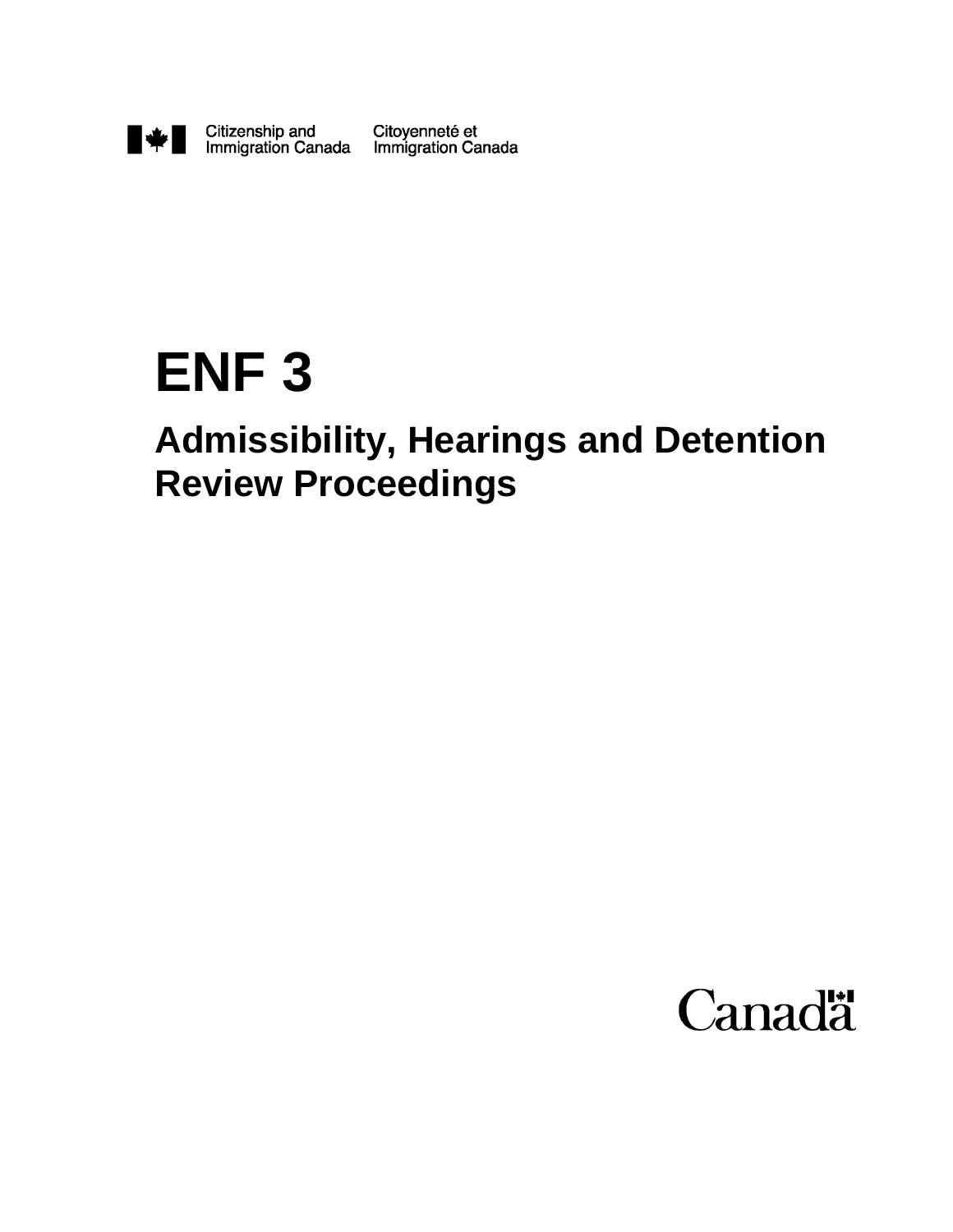| 9.8 Criminal inadmissibility for an act or omission outside Canada that would constitute a criminal |  |
|-----------------------------------------------------------------------------------------------------|--|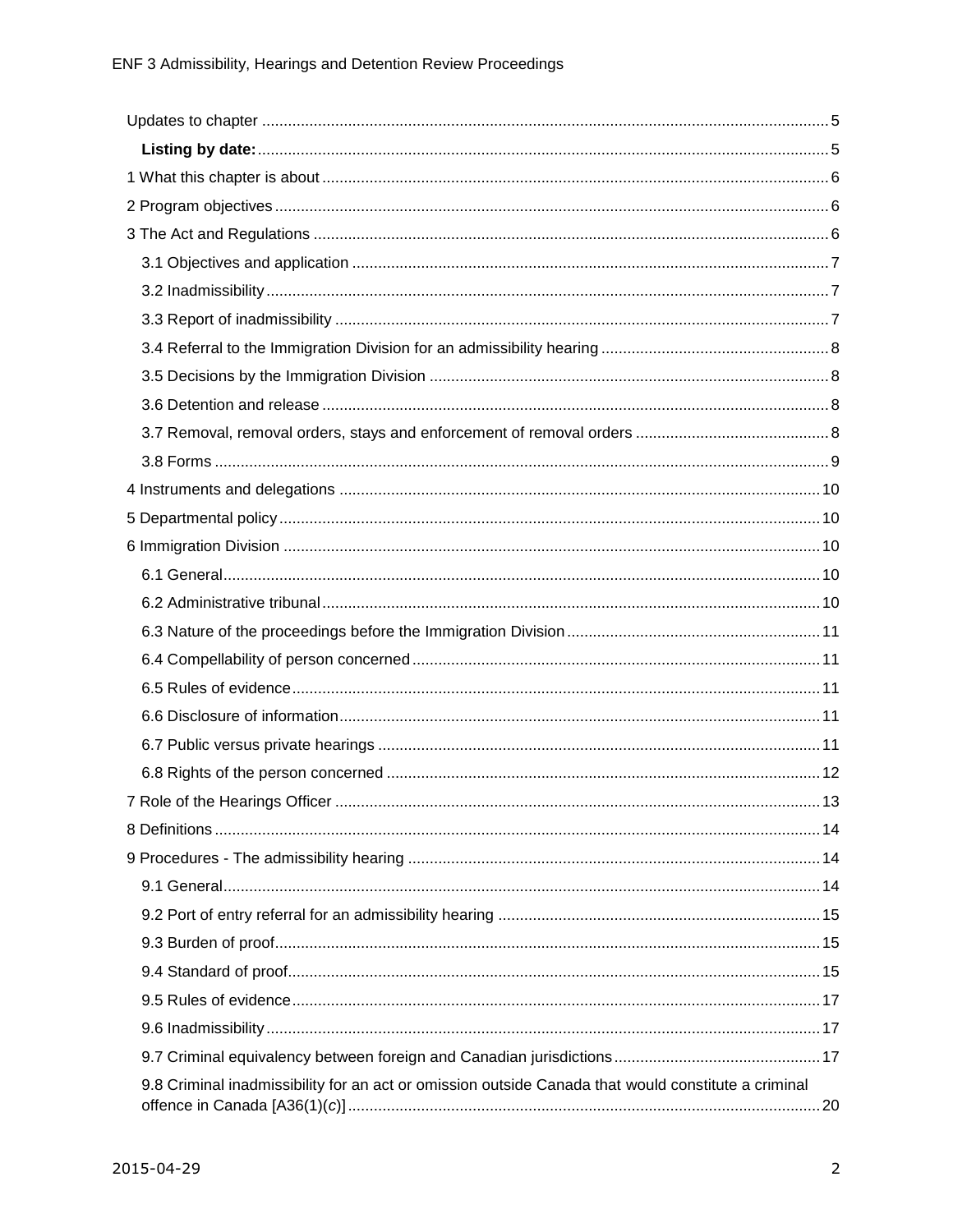| 10.1 Minister's obligation to disclose all documents and information (ID Rule 3)23                      |  |
|---------------------------------------------------------------------------------------------------------|--|
|                                                                                                         |  |
|                                                                                                         |  |
|                                                                                                         |  |
|                                                                                                         |  |
|                                                                                                         |  |
|                                                                                                         |  |
|                                                                                                         |  |
|                                                                                                         |  |
|                                                                                                         |  |
| 11.4 Evidence on the identity, citizenship and status of the person concerned 27                        |  |
|                                                                                                         |  |
|                                                                                                         |  |
|                                                                                                         |  |
|                                                                                                         |  |
|                                                                                                         |  |
|                                                                                                         |  |
|                                                                                                         |  |
|                                                                                                         |  |
|                                                                                                         |  |
|                                                                                                         |  |
| 12.2 Application for non-disclosure presented prior to an admissibility hearing or a detention review32 |  |
| 12.3 Application for non-disclosure presented during an admissibility hearing or a detention review 33  |  |
| 12.4 Conduct of the admissibility hearing or detention review following an application for non-         |  |
|                                                                                                         |  |
|                                                                                                         |  |
|                                                                                                         |  |
| 13.3 Detention review - timeline for permanent residents and foreign nationals 34                       |  |
|                                                                                                         |  |
|                                                                                                         |  |
| 13.6 Factors to be considered when determining if detention should be continued (R248)38                |  |
|                                                                                                         |  |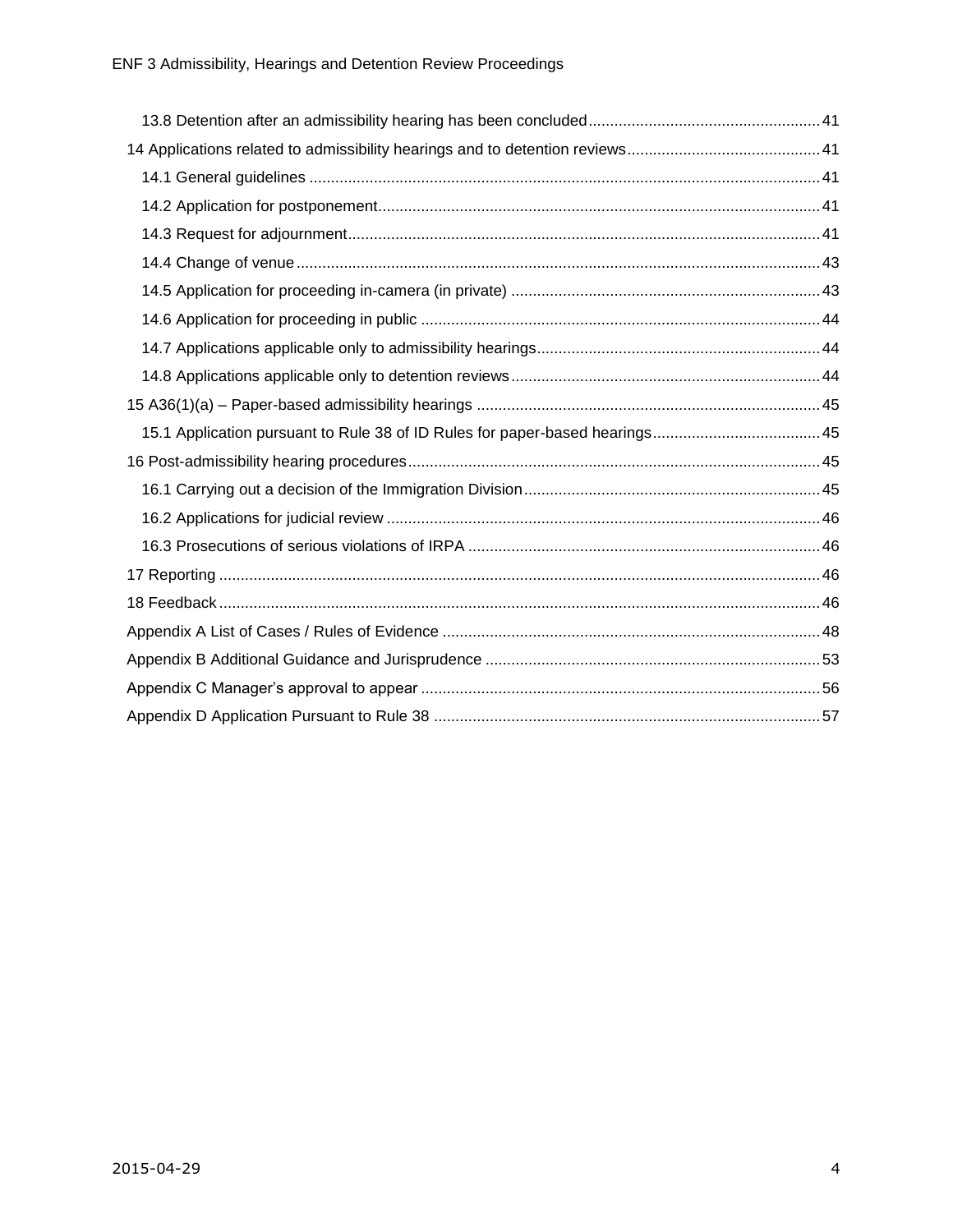# <span id="page-4-0"></span>**Updates to chapter**

#### <span id="page-4-1"></span>**Listing by date:**

#### **2015-04-29**

Substantive revisions were made to improve the flow of the manual and to reflect current legislation and procedures throughout this manual chapter, including the following:

- A new subsection 9.5 was added to clarify procedures related to persons concerned who are referred by a Port of Entry for an admissibility hearing.
- Added the numbers of the listed forms and a column titled "Purpose" to clearly define the purpose for each form. The same amendments (form titles and numbers) were applied throughout the manual.
- Section 6 was amended to clarify background information on the nature of proceedings before the Immigration Division.
- Sections 8, 9, 10 and 11 were amended to streamline the language and to clarify procedures related to Admissibility Hearings.
- Section 12 was updated to reflect 2008 changes to the *Immigration and Refugee Protection Act* regarding procedures related to applications for non-disclosure of information.
- Section 13 was updated to streamline and clarify procedures related to Detention Reviews.
- Updated section 14 to clarify instructions and procedures related to admissibility hearings and detention reviews.
- Section 15 was added to include procedures for paper based hearings for section A36(1)(*a*).

#### **2006-02-16**

ENF 3 – Section 13.3, an explanatory paragraph was added as well as a link to IP 10, section 9.

#### **2005-11-29**

ENF 3 - Minor amendments were made to reflect the split between Citizenship and Immigration Canada (CIC) and the Canada Border Services Agency (CBSA). Clarification was provided as to whom the hearings officer represents at an admissibility hearing and/or detention review before the Immigration Division of the Immigration and Refugee Board (IRB).

#### **2003-09-04**

Minor changes/clarifications were made to chapter ENF 3.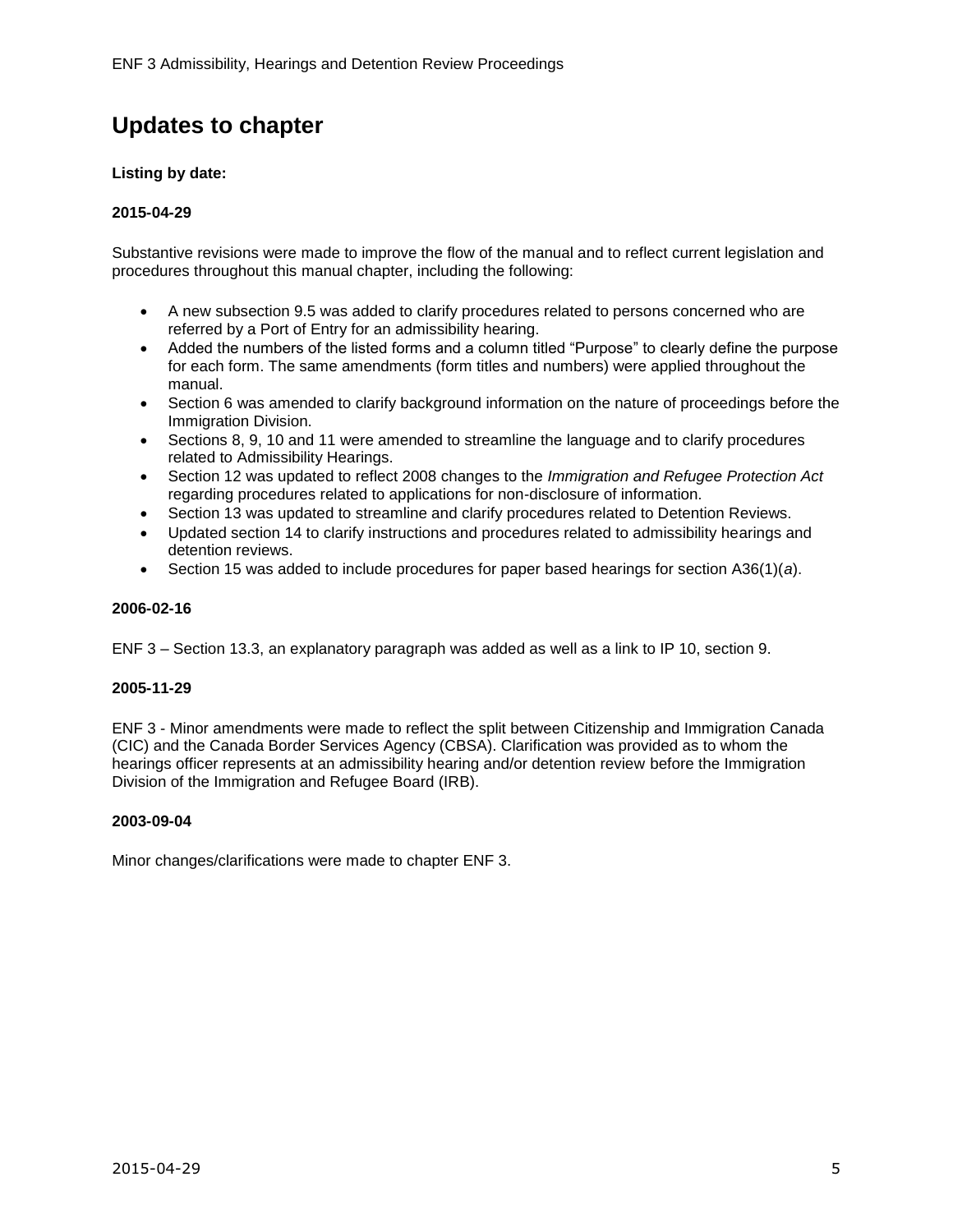# <span id="page-5-0"></span>**1 What this chapter is about**

This chapter provides functional direction and guidance to hearings officers when acting as counsel for the Minister of Public Safety and Emergency Preparedness (PSEP) at admissibility hearings and detention reviews before the Immigration Division (ID) of the Immigration and Refugee Board (IRB).

This chapter highlights various provisions of the *Immigration and Refugee Protection Act* (IRPA) and Regulations that may apply, to hearings officer's when preparing and presenting cases before the ID.

It also provides assistance to hearings officers by identifying procedural and evidentiary requirements.

**Note:** References to IRPA appear in the text with an "A" prefix followed by the section number. References to the *Immigration and Refugee Protection Regulations* (IRPR) appear with a "R" prefix followed by the section number.

# <span id="page-5-1"></span>**2 Program objectives**

The security of Canadian society and the protection of the health and safety of Canadians are two very important objectives of IRPA.

Hearings officers support the objectives of IRPA by

- promoting international justice and security by fostering respect for human rights and by denying access to Canadian territory to persons who are criminals or security risks; and
- ensuring that decisions taken under the IRPA are consistent with the *Canadian Charter of Rights and Freedoms* (Charter).

# <span id="page-5-2"></span>**3 The Act and Regulations**

**The following table outlines provisions which may be useful in making determinations.**

| For more information about    | <b>Refer to</b>       | <b>Notes</b>                  |
|-------------------------------|-----------------------|-------------------------------|
| Foreign national              | A2(1)                 |                               |
| Canadian citizen              | R2                    | Citizenship Act, section 3(1) |
| Permanent resident            | A2(1)                 |                               |
| Residency obligation          | A28 $(1)$ and $(2)$   |                               |
| Temporary resident            | A22 $(1)$ and $(2)$ , |                               |
|                               | A29                   |                               |
| Status document               | A31                   |                               |
| Permanent resident card       | R53 to R60            |                               |
| Refugee protection            | A95                   |                               |
| Security grounds              | A34                   |                               |
| Public health and safety      | A3(1)(h)              |                               |
| Human or international rights | A35                   |                               |
| violations                    |                       |                               |
| Serious criminality           | A36(1)                |                               |
| Criminality                   | A36(2)                |                               |
| Organized criminality         | A37(1)                |                               |
| Health grounds                | A38(1)                |                               |
| <b>Financial reasons</b>      | A39                   |                               |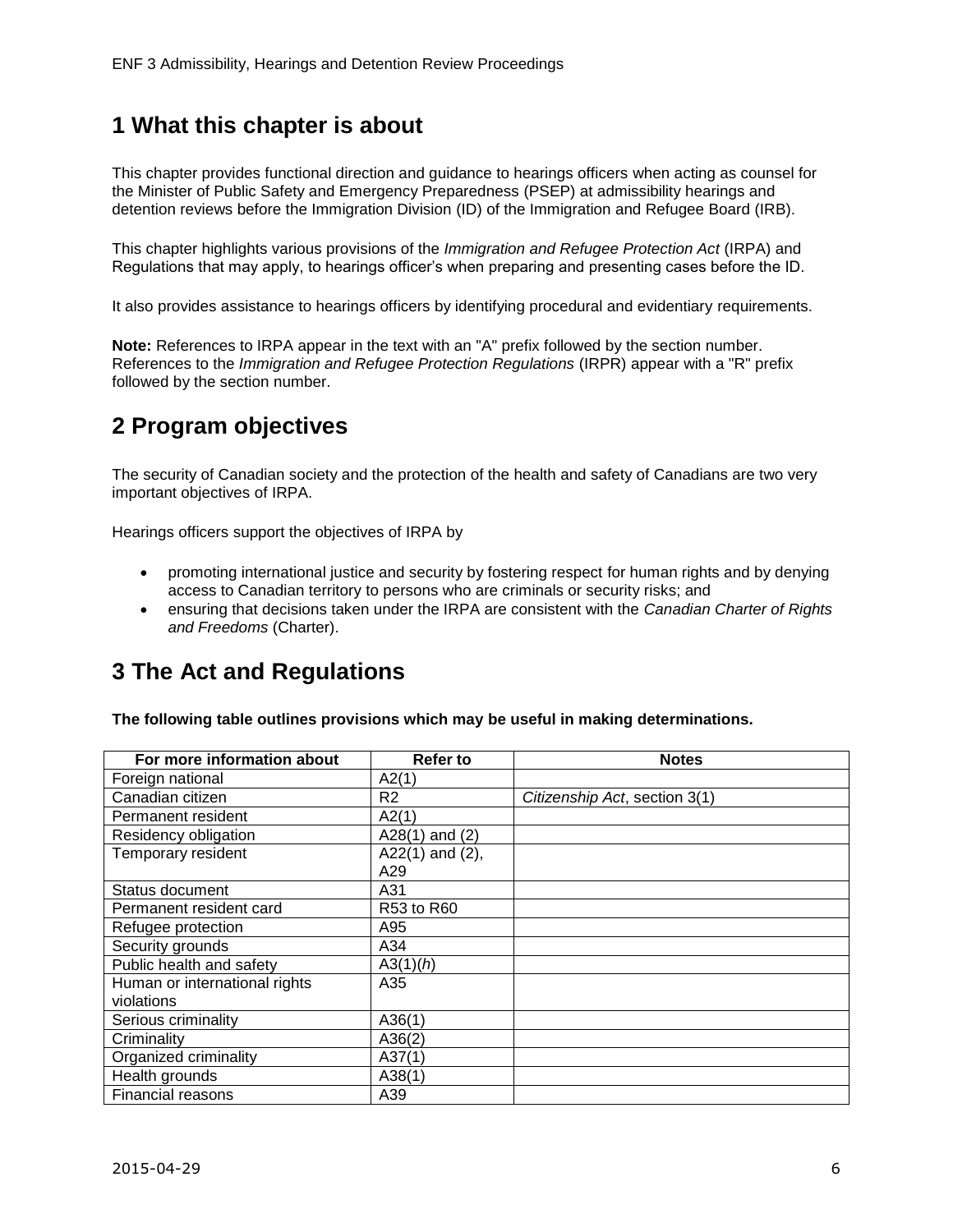| Misrepresentation                   | A40             |                                                |
|-------------------------------------|-----------------|------------------------------------------------|
| Non-compliance with Act             | A41             |                                                |
| Family member                       | R1(3)           |                                                |
| Inadmissible family member          | A42             |                                                |
| Examination                         | A <sub>18</sub> |                                                |
| Permanent resident - Loss of status | A46             |                                                |
| Reasonable grounds                  |                 | See ENF 2, Evaluating inadmissibility, section |
|                                     |                 | 3.1                                            |
| Reasonable grounds to believe       |                 | See ENF 2, Evaluating inadmissibility, section |
|                                     |                 | 3.11                                           |
| Detention and release               | A54 - A60       |                                                |
| Place of detention                  |                 | See ENF 20, Detention, section 11              |
| Right to appeal                     | A63             |                                                |

## <span id="page-6-0"></span>**3.1 Objectives and application**

| For information about                      | Refer to this section of the Act |
|--------------------------------------------|----------------------------------|
| The objectives with respect to immigration | A3(1)                            |
| The objectives with respect to refugees    | A3(2)                            |
| How the Act is to be construed and applied | A3(3)                            |

## <span id="page-6-1"></span>**3.2 Inadmissibility**

Part I, Division 4 of IRPA contains the core provisions relating to inadmissibility and identifies the facts that constitute inadmissibility under the Act, making distinctions based on categories of inadmissibility as outlined in the following table:

#### **Categories of inadmissibility**

| For information about                    | Refer to this section of the Act |
|------------------------------------------|----------------------------------|
| Security grounds                         | A34                              |
| Human or international rights violations | A35                              |
| Serious criminality                      | A36                              |
| Organized criminality                    | A37                              |
| Health grounds                           | A38                              |
| Financial reasons                        | A39                              |
| Misrepresentation                        | A40                              |
| Non-compliance with Act                  | A41                              |
| Inadmissible family member               | A42                              |

## <span id="page-6-2"></span>**3.3 Report of inadmissibility**

Part I, Division 5 of *IRPA* refers to the report of inadmissibility under section A44(1), the making of a removal order by the Minister's delegate, or a referral to the ID for an admissibility hearing; the loss of status and the enforcement of removal orders.

| For more information about                                | Please refer to this chapter          |
|-----------------------------------------------------------|---------------------------------------|
| Inadmissibility grounds                                   | ENF 1. Inadmissibility                |
| How an officer decides if an applicant is inadmissible to | ENF 2, Evaluating inadmissibility     |
| Canada                                                    |                                       |
| Reports on inadmissibility                                | ENF 5, Writing Section A44(1) Reports |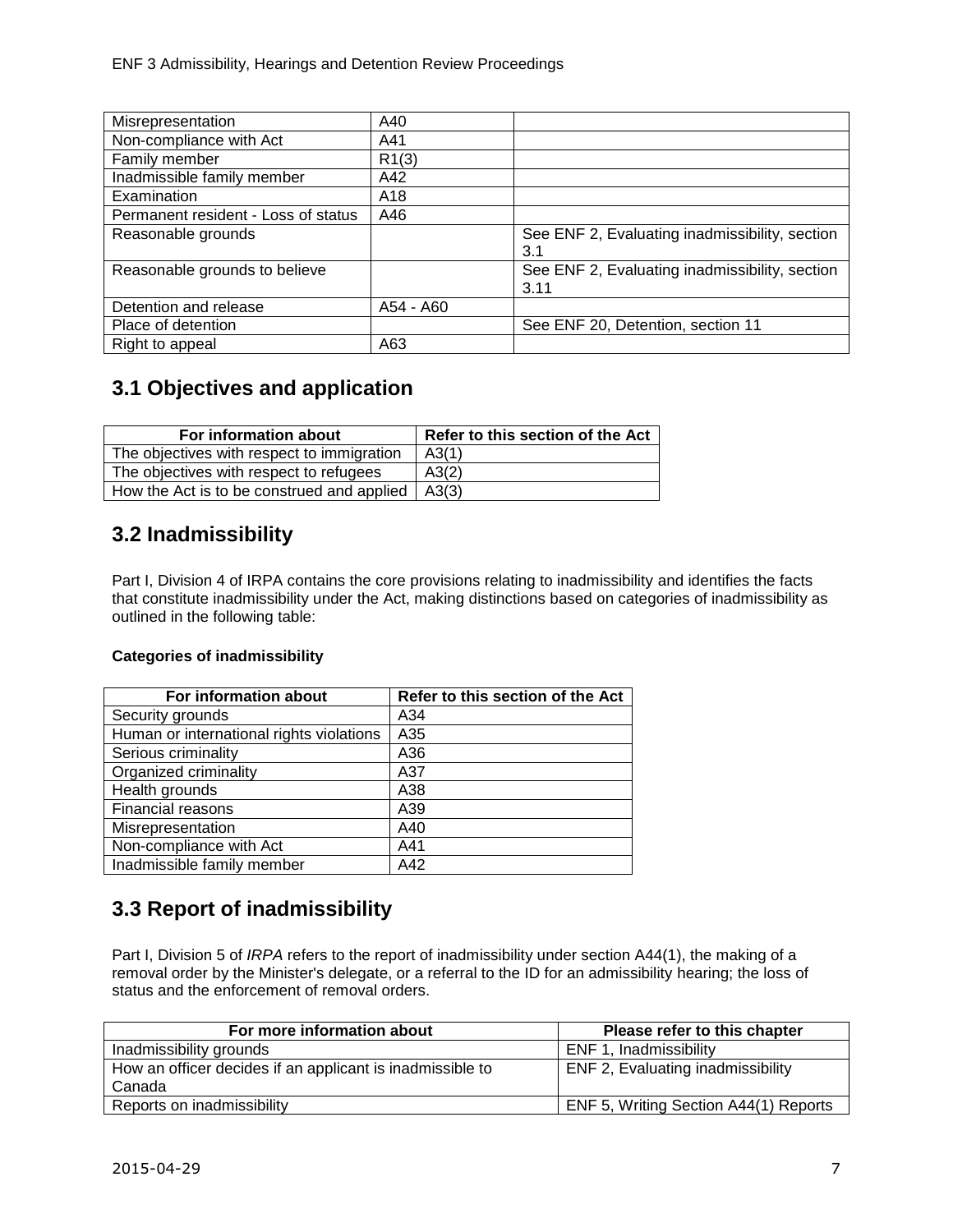| Minister's Delegate decisions and administrative removals | ENF 6, Review of Reports under |
|-----------------------------------------------------------|--------------------------------|
|                                                           | A44(1)                         |

## <span id="page-7-0"></span>**3.4 Referral to the Immigration Division for an admissibility hearing**

A44(2) and R228 determine the cases in which, after a report under A44(1) has been written, the Minister's delegate has jurisdiction to make a removal order, and in which cases the report may be referred to the ID for an admissibility hearing.

#### <span id="page-7-1"></span>**3.5 Decisions by the Immigration Division**

A45 identifies the various decisions that the ID may come to at the conclusion of an admissibility hearing.

R229(1) identifies the applicable removal orders made by the ID for the purposes of paragraph A45(*d*). Further information about detention and release is referenced in the following tables.

#### <span id="page-7-2"></span>**3.6 Detention and release**

| For more information about                                                                                                                   |             | Please see the<br>Act                          |
|----------------------------------------------------------------------------------------------------------------------------------------------|-------------|------------------------------------------------|
| Legal grounds for arrest and detention of foreign nationals or permanent residents                                                           | A55         |                                                |
| The release by an officer or by the Immigration Division                                                                                     | A56         |                                                |
| The review of detention and conditions of release and the detention as a last resort of<br>a minor child                                     | A57-A60     |                                                |
| For more information about                                                                                                                   |             | <b>Please see chapter ENF</b><br>20, Detention |
| The authority to arrest and detain a person, including the various situations<br>for detention and appropriate sections related to detention | Section 3.1 |                                                |
| Regulatory factors and conditions                                                                                                            | Section 3.2 |                                                |
| CBSA policy governing the treatment of persons detained and grounds for<br>detention                                                         | Section 5   |                                                |

**Note:** For more information on arrests, see chapter ENF 7, Investigations and arrests.

The factors to be taken into consideration when assessing the detention or the release of a person who is a danger to the public, whose identity has not been established, or is unlikely to appear for examination, an admissibility hearing, removal from Canada, or at a proceeding that could lead to the making of a removal order, are set out in R245 to R248.

#### <span id="page-7-3"></span>**3.7 Removal, removal orders, stays and enforcement of removal orders**

Part 1, Division 5 of IRPA refers to loss of status and removal.

Part 13 of the Regulations refers to removals.

#### **Division 1- The different types of removal orders (R223 - R227)**

| For more information about | <b>Please see Regulations</b> |
|----------------------------|-------------------------------|
| Departure order            | R <sub>224</sub>              |
| Exclusion order            | R <sub>225</sub>              |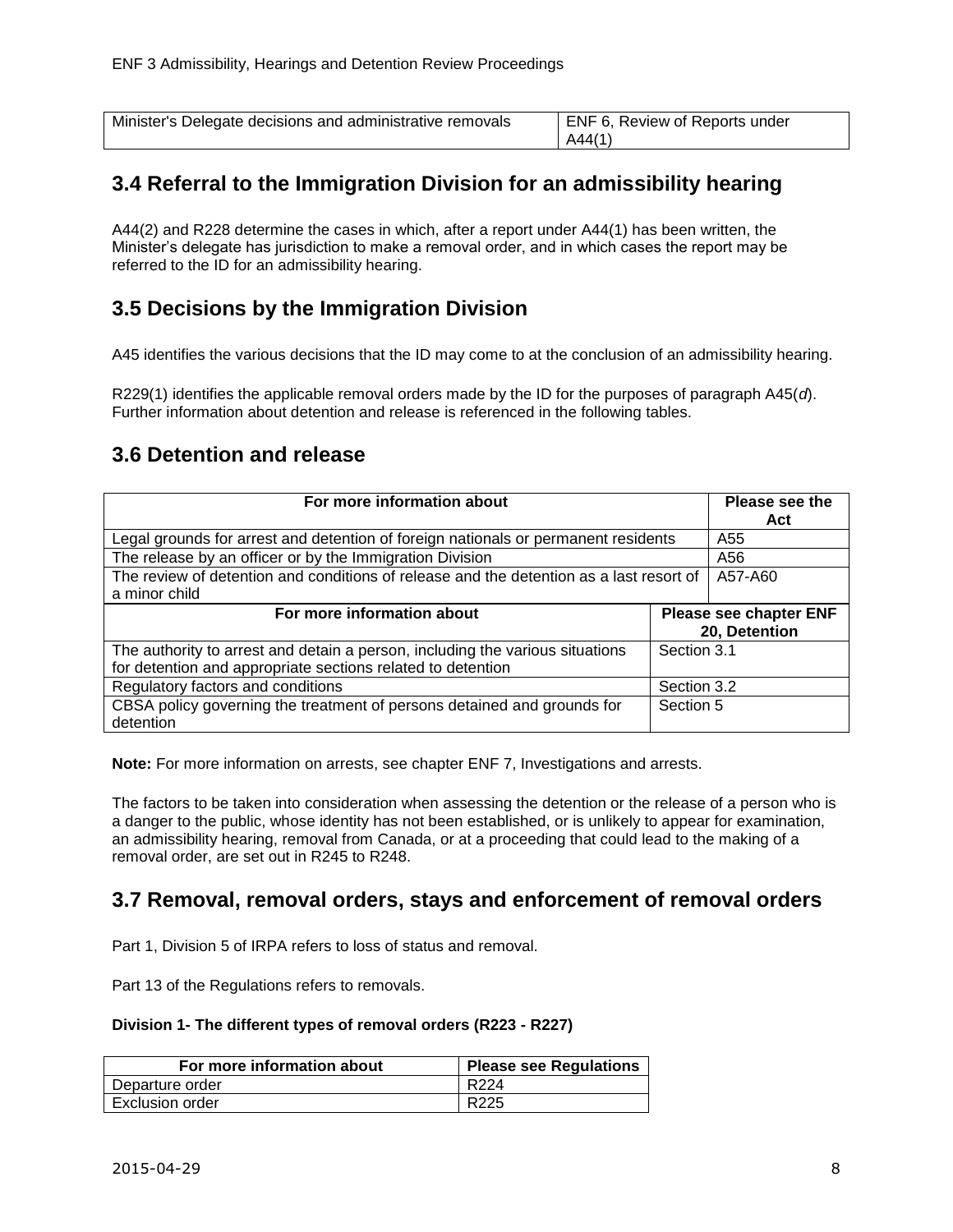| Deportation order                                         | R226 |
|-----------------------------------------------------------|------|
| Removal order effective against a family member   R227(2) |      |

#### **Division 2 - The specified removal orders under specific circumstances (R228 - R229)**

| For more information about                                                       | <b>Please see</b><br><b>Regulations</b> |
|----------------------------------------------------------------------------------|-----------------------------------------|
| Removal orders to be made by the Minister's delegate                             | R <sub>228</sub>                        |
| For the purposes of Section A44(2) in respect of a foreign national              | R228(1)                                 |
| For the purposes of Section A44(2) in respect of permanent residents             | R228(2)                                 |
| If a claim for refugee protection is referred to the Refugee Protection Division | R228(3)                                 |
| Removal orders to be made by the Immigration Division for the purposes of        | R <sub>229</sub>                        |
| paragraph $A45(d)$                                                               |                                         |

#### **Division 3: Stays of removal orders (R230 – 233)**

| For more information about                    | <b>Please see Regulations</b> |
|-----------------------------------------------|-------------------------------|
| Considerations, cancellations and exceptions  | R <sub>230</sub>              |
| Judicial review                               | R <sub>231</sub>              |
| Pre-removal risk assessment                   | R <sub>232</sub>              |
| Humanitarian and compassionate considerations | R233                          |

#### **Division 4: Enforcement of removal orders (R235 – 243)**

| For more information about                                                  | <b>Please see Regulations</b> |
|-----------------------------------------------------------------------------|-------------------------------|
| Removal order-not void                                                      | R <sub>235</sub>              |
| Providing copies of the removal order to the person concerned               | R236                          |
| Modality of enforcement                                                     | R <sub>237</sub>              |
| Voluntary compliance                                                        | R238                          |
| Removal by PSEP Minister                                                    | R <sub>239</sub>              |
| When removal order is enforced in Canada or by an officer outside of Canada | R <sub>240</sub>              |
| Country of removal                                                          | R <sub>241</sub>              |
| Mutual Legal Assistance in Criminal Matters Act                             | R <sub>242</sub>              |
| Payment of removal costs                                                    | R <sub>243</sub>              |

## <span id="page-8-0"></span>**3.8 Forms**

The forms required are shown in the following table:

| <b>Form title</b>                                                                                                                         | Form number      | <b>Purpose</b>                                                                                                                                                                        |
|-------------------------------------------------------------------------------------------------------------------------------------------|------------------|---------------------------------------------------------------------------------------------------------------------------------------------------------------------------------------|
| Notice of Rights Conferred by the<br>Vienna Convention and to the<br>Right to be Represented by<br>Counsel at an Admissibility<br>Hearing | <b>IMM 0689B</b> | To inform persons who have been<br>arrested/detained or subject of an admissibility<br>hearing of their rights to counsel and the right to<br>notify their government representative. |
| <b>Request for Admissibility</b><br><b>Hearing/Detention Review</b><br>Pursuant to the Immigration<br><b>Division Rules</b>               | <b>BSF 524</b>   | To request an admissibility hearing pursuant to<br>subsection A44(2), or following an arrest under<br>A55, or to request a detention review to be held<br>under A57 or A57.1.         |
| Notice of Admissibility Hearing                                                                                                           | <b>BSF 525</b>   | To inform persons who are subject to an<br>admissibility hearing that a report prepared by an<br>officer was referred to the Immigration Division for                                 |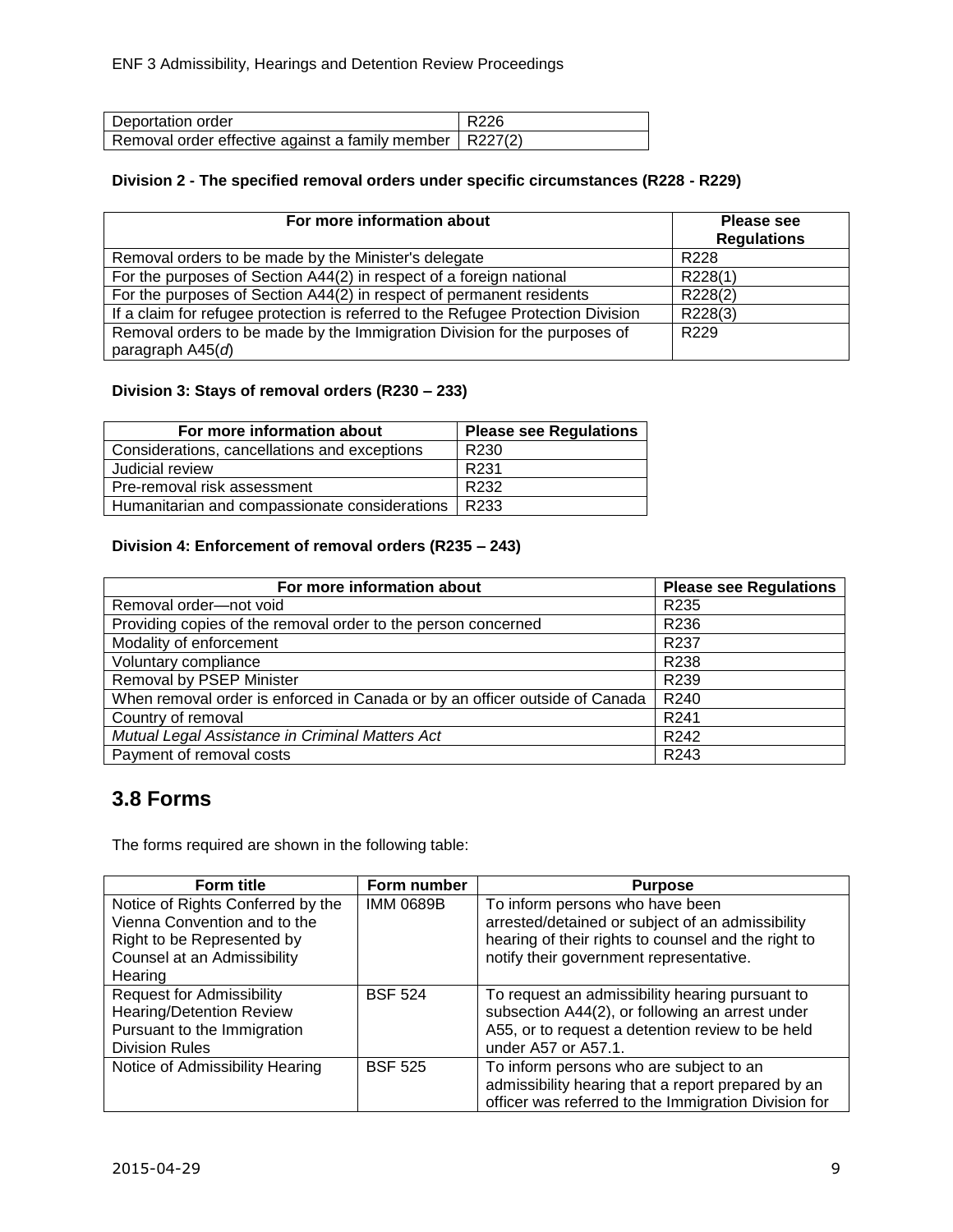|                                                                                                                            |                                  | an Admissibility Hearing under A44(2).                                                                                                                                                                                                                               |
|----------------------------------------------------------------------------------------------------------------------------|----------------------------------|----------------------------------------------------------------------------------------------------------------------------------------------------------------------------------------------------------------------------------------------------------------------|
| Notice of Admissibility Hearing to<br><b>Family Members</b>                                                                | <b>BSF 540</b>                   | To inform family members of persons who are<br>subject to an admissibility hearing that the report is<br>also a report prepared against family members of<br>the foreign national and that the family members<br>are themselves subject to an admissibility hearing. |
| Generic Document                                                                                                           | IMM 1442B<br>(Warehouse<br>item) | A generic form used for printing of all secure<br>documents (e.g., work permit, study permit)                                                                                                                                                                        |
| Notice to Appear for a Proceeding<br>Under Subsection 44(2)                                                                | <b>BSF 504</b>                   | To advise persons that a proceeding under A44(2)<br>is to be held to determine if the person shall be<br>authorized to enter or remain in Canada, or if a<br>removal order should be issued against them.                                                            |
| Referral Under Subsection 44(2)<br>of the Immigration and Refugee<br><b>Protection Act for an Admissibility</b><br>Hearing | <b>BSF 506</b>                   | For the Minister's Delegate to refer an A44(1)<br>report to the Immigration Division for an<br>admissibility hearing.                                                                                                                                                |
| Minister's Opinion Regarding the<br>Foreign National's Identity                                                            | <b>BSF 510</b>                   | For the Minister's Delegate to advise the<br>Immigration Division that the identity of a detained<br>foreign national has not been, but may be<br>established.                                                                                                       |

# <span id="page-9-0"></span>**4 Instruments and delegations**

Please refer to the Immigration Legislation Manual (IL 3) for specific delegations of authority. IL 3 refers to the Designation of Officers and Delegation of Authority document, which sets out the class of persons designated by the Minister to carry out any purposes of the Act and specifies the powers and duties of the officers so designated.

# <span id="page-9-1"></span>**5 Departmental policy**

No information available.

# <span id="page-9-2"></span>**6 Immigration Division**

## <span id="page-9-3"></span>**6.1 General**

The ID conducts admissibility hearings for individuals believed to be inadmissible to Canada pursuant to sections 33-42 of IRPA. The ID also conducts detention reviews for most persons who are detained under IRPA.

A member of the ID of the IRB presides over admissibility hearings and detention reviews. ID members are appointed under the *Public Service Employment Act*.

Members of the ID are impartial decision-makers who must consider the evidence presented at a hearing by the Minister's counsel and by the person concerned before making a decision.

## <span id="page-9-4"></span>**6.2 Administrative tribunal**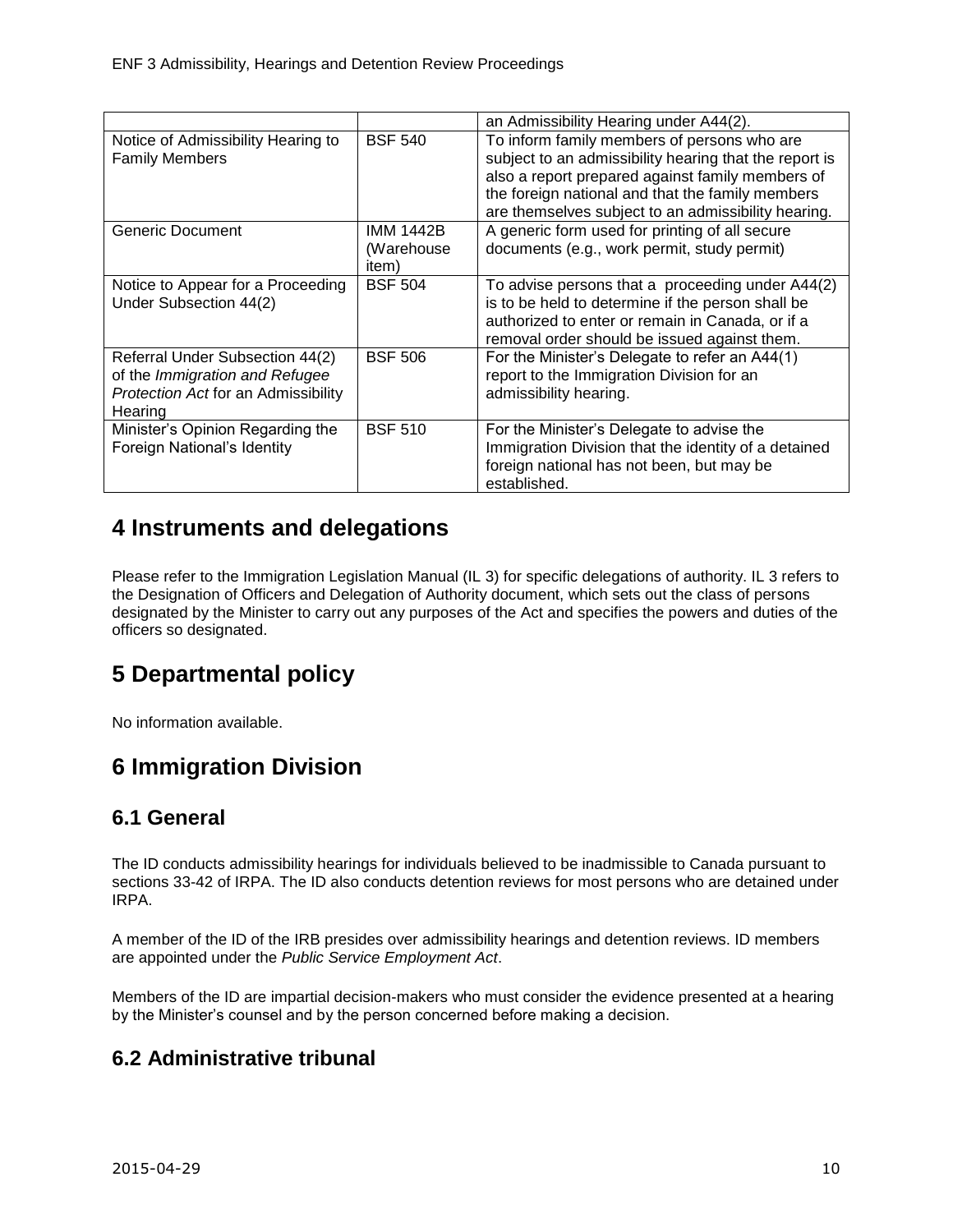The ID is an administrative tribunal and hearings before the ID are quasi-judicial and adversarial. The principles of natural justice and procedural fairness apply to all proceedings before the ID.

#### <span id="page-10-0"></span>**6.3 Nature of the proceedings before the Immigration Division**

The courts have determined that immigration proceedings are civil, not criminal, in that the purpose of the admissibility hearing is not to determine whether the person concerned is guilty or innocent, but rather to determine the person's status in Canada.

## <span id="page-10-1"></span>**6.4 Compellability of person concerned**

The testimony of the person concerned is often the principal source of evidence available to the Minister of PSEP in admissibility hearings and detention reviews. The courts have held that persons concerned are compellable witnesses because they are protected against self-incrimination by the *Canada Evidence Act* [for example, *Chana v. Canada (Minister of Manpower and Immigration)* or, for an example of a decision in the customs context, see *Martineau v. Canada (Minister of National Revenue)*]. This means that testimony given by the person concerned at a proceeding before the ID cannot be used in criminal proceedings.

Paragraph 11(*c*) of the Charter stipulates that individuals who are accused of an offence cannot be forced to testify at their own trial. However, paragraph 11(*c*) of the Charter does not apply because the person concerned is not a "person charged with an offence". [*Bowen v. Minister of Employment and Immigration; Almrei (Re)* (paragraphs 68 and 74)].

A person at an admissibility hearing who refuses to take an oath, make a solemn declaration or affirmation, or answer a question, commits an offence and may be prosecuted under A127(*c*).

## <span id="page-10-2"></span>**6.5 Rules of evidence**

The rules governing the admissibility and presentation of evidence before the ID are less restrictive than in judicial proceedings. Unlike courts, tribunals are not bound by legal or technical rules of evidence [A173(*c*)], nor are they bound by the rule of best evidence. Members of the ID may, in particular, accept and consider hearsay evidence. [*Canada (Minister of Employment and Immigration) v. Dan-Ash*; *Canada (Minister of Citizenship and Immigration) v. Nkunzimana; Bruzzese v. Canada (Minister of Public Safety and Emergency Preparedness)*, paragraph 50].

ID members may receive and base decisions on any evidence they consider credible or trustworthy [A173(*d*)].

For additional information on Rules of Evidence, refer to Appendix A, Section 2.

#### <span id="page-10-3"></span>**6.6 Disclosure of information**

At an admissibility hearing and/or a detention review hearings officers have an obligation to present all the relevant evidence to the member of the ID, the person concerned or, if applicable, to the counsel of the person concerned. Hearings officers should be particularly vigilant when disclosing evidence in cases where the person concerned is not represented by legal counsel.

## <span id="page-10-4"></span>**6.7 Public versus private hearings**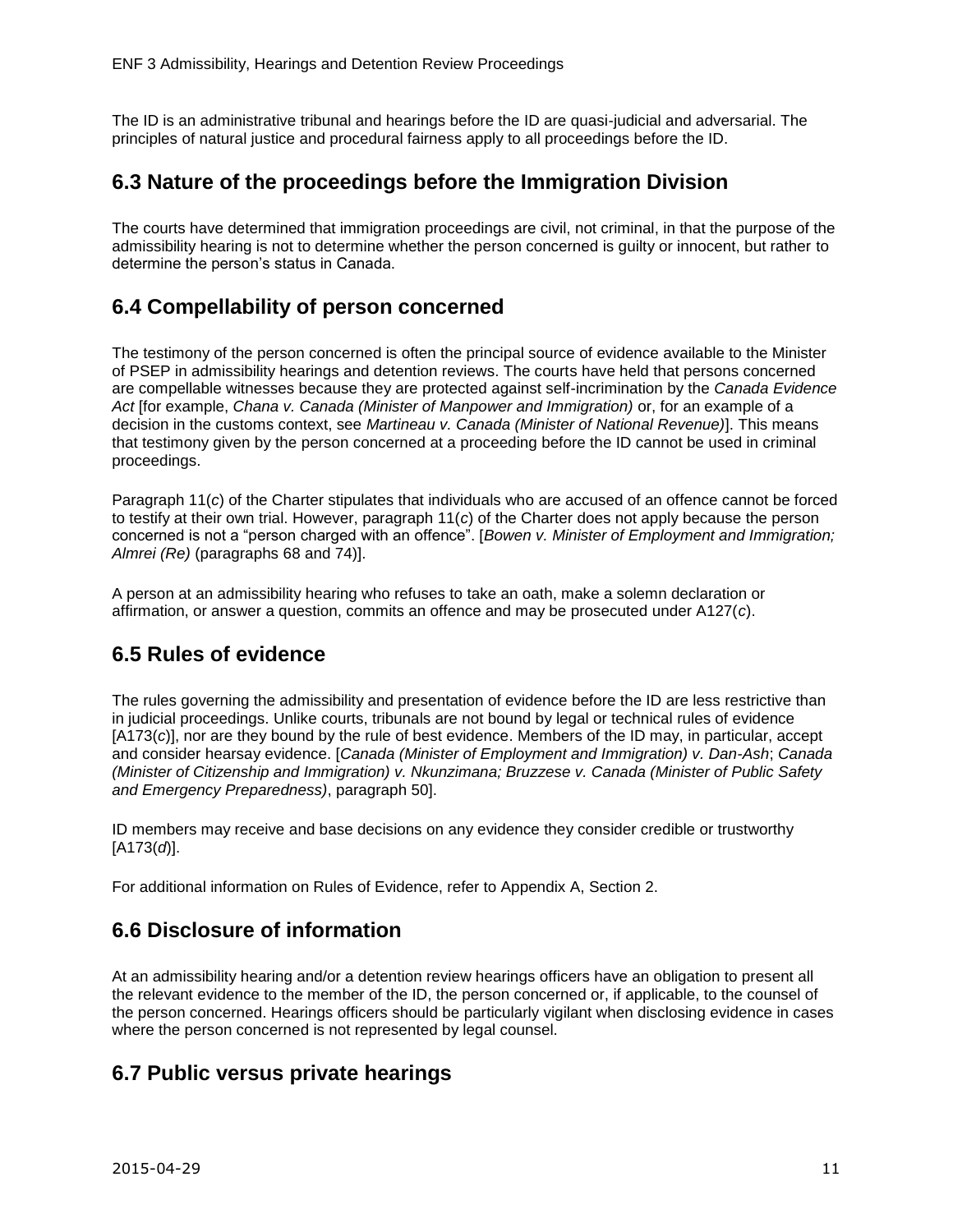In accordance with A166(*a*), hearings before the ID must be held in public.

However, subject to A166(*d*) proceedings concerning refugee protection claimants must be held in private. This includes admissibility hearings, detention reviews, pre-hearing conferences and all other applications heard by the ID. The ID may make an exception to the rules. On request by a party to the proceeding or on its own initiative, the ID may,

- in the case of a person claiming refugee protection, order that a hearing be held in public;
- in other cases, order that a hearing be held in private or make any other order to ensure the confidentiality of the proceedings (A166) as follows:
	- $\circ$  When the member of the ID notes that there are observers present, the member determines if it is appropriate to allow these observers to remain or if they should be asked to leave.
	- o Pursuant to A166(*e*) representatives or agents of the United Nations High Commissioner for Refugees (UNHCR) are entitled to observe proceedings concerning protected persons and persons who have made a claim for refugee protection.
	- o Pursuant to A166(*f*) representatives or agents of the UNHCR may not observe proceedings that deal with information or other evidence that is protected under A86 or for which an application for non-disclosure has been made under A86 and the application was not rejected.

#### **"Refugee protection claimant" means**

- a refugee protection claimant whose eligibility has not yet been determined; or
- a refugee protection claimant whose claim has been determined to be eligible; or
- a refugee protection claimant whose claim has been decided by the Refugee Protection Division (RPD), but who has not exhausted all appeals of the decision;

#### **but does not mean**

- a refugee protection claimant whose claim has been determined to be ineligible; or
- a refugee protection claimant whose claim has been rejected by the court of last resort.

According to the interpretation of the Court in *Gervasoni v. Canada (Minister of Citizenship and Immigration*) (paragraph 13), the objectives of the Act pertaining to public hearings are met "if interested members of the public are not unreasonably restricted from attending the [hearing]."

For more information on applications to hold a proceeding in private, see section 14.5 below.

Hearings before the ID may be held in person or by means of a teleconferencing or a videoconferencing device [A164].

## <span id="page-11-0"></span>**6.8 Rights of the person concerned**

The principle of natural justice and procedural fairness requires that the person concerned should fully understand the nature and purpose of the proceeding. Acting as a safeguard for individuals in their interaction with the state, the principle of natural justice and procedural fairness stipulates that whenever a person's "rights, privileges, or interests" are at stake, there is a duty to act in a fair manner.

ID members must comply with the principle of natural justice and procedural fairness, which means that persons concerned have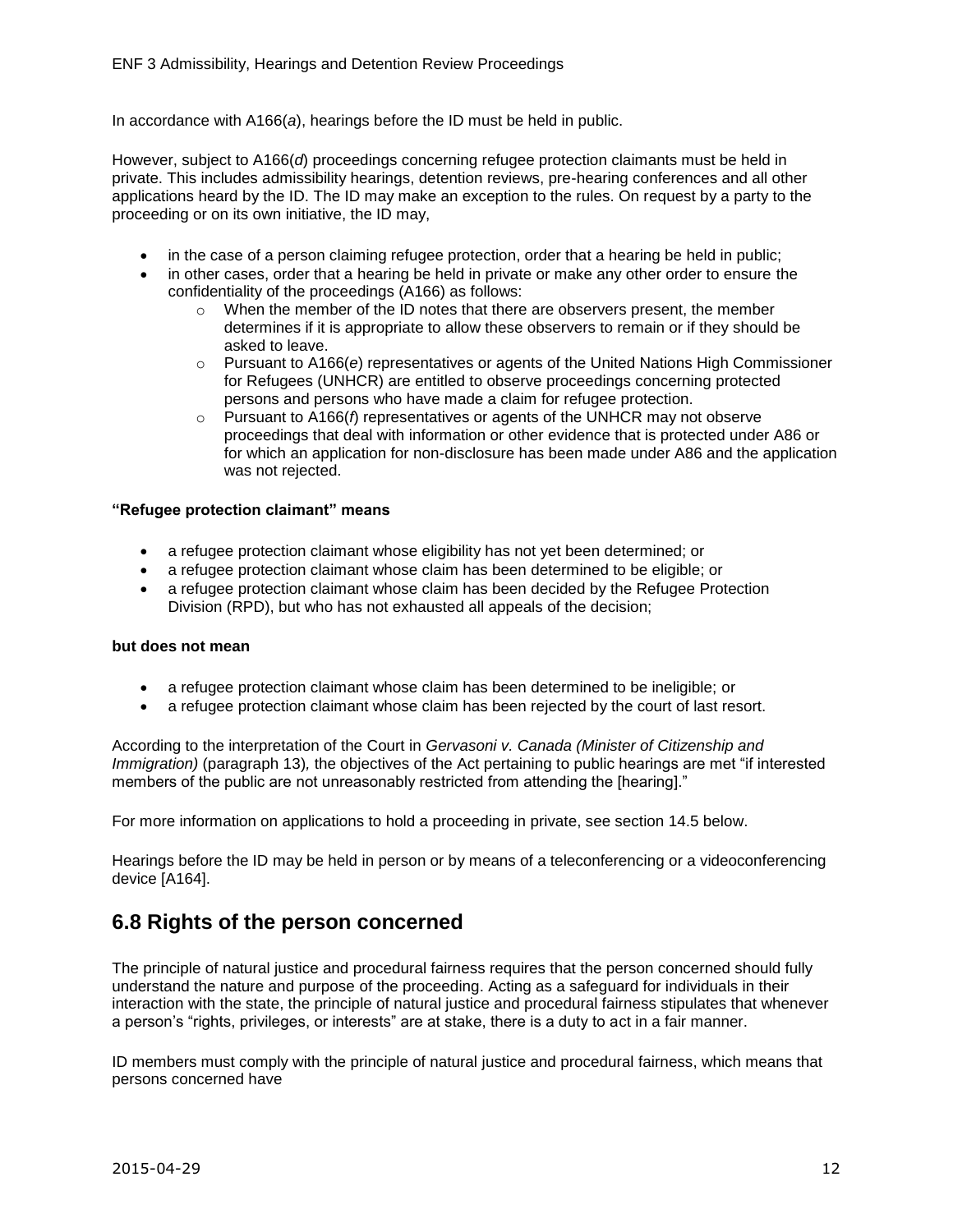- the right to adequate notice of a hearing;
- the right to disclosure (to know the case that has to be meet);
- the right to know the possible consequences of the hearing;
- the right to be heard (to make submissions); and
- the right to an impartial decision-maker.

IRPA and its Regulations are also bound by the Charter and are required to respect the rights afforded therein. These rights include, but are not limited to

- The right to life, liberty and security of person and the right not to be deprived thereof except in accordance with the principles of fundamental justice [section 7 of the Charter].
- The right on arrest or detention [section 10 of the Charter]:
	- o to be informed promptly of the reasons for the arrest or detention;
	- $\circ$  to be informed without delay of the right to retain and instruct counsel; and
	- $\circ$  to have the validity of a detention determined and to be released from detention if the detention is not lawful.
- The right to the assistance of an interpreter**:** in all proceedings in which the person concerned is a party or a witness before a court or tribunal, and does not understand or speak the language in which such proceedings are being conducted or if the person concerned is deaf [section 14 of the Charter; ID Rules, Rule 17].
- The right to be represented**:** The person concerned has the right to obtain the services of, and to be represented by legal or other counsel for all proceedings before the ID. Although IRPA does not specifically provide for it, the right to be represented implies that the person concerned shall be informed of this right and shall be given a reasonable opportunity to obtain counsel or the services of a representative at their own expense, if so desired [A167].
- The person concerned does not have to be represented by counsel: The person may choose a friend, or a representative of an organisation or association with an interest in the welfare of the person concerned, so long as no consideration is given for representing or advising the person concerned.

**Note:** Officers should refer to A91 for guidance on who may represent or provide advice for consideration.

 The right to a hearing held in the official language of choice [Immigration Division Rules, Rules 3(*g*), 8(*d*) and 16].

# <span id="page-12-0"></span>**7 Role of the Hearings Officer**

Hearings officers represent the position of the Minister of PSEP in admissibility hearings and detention reviews before a member of the ID. In this capacity, hearings officers

- are firm advocates of the Minister's position at the admissibility hearing:
- should always be aware that they are speaking and acting on behalf of the Minister of PSEP, and that the positions and actions taken should reflect CBSA departmental policy;
- should always be professional and respect decorum, as well as maintain professionalism in their telephone manner, written correspondence, conduct at hearings and all interactions with the public;
- should exhibit professionalism by adequately preparing for cases; and
- should treat all parties present at hearings with dignity and respect. This includes ID members, persons of concern, counsel, witnesses, interpreters, and observers.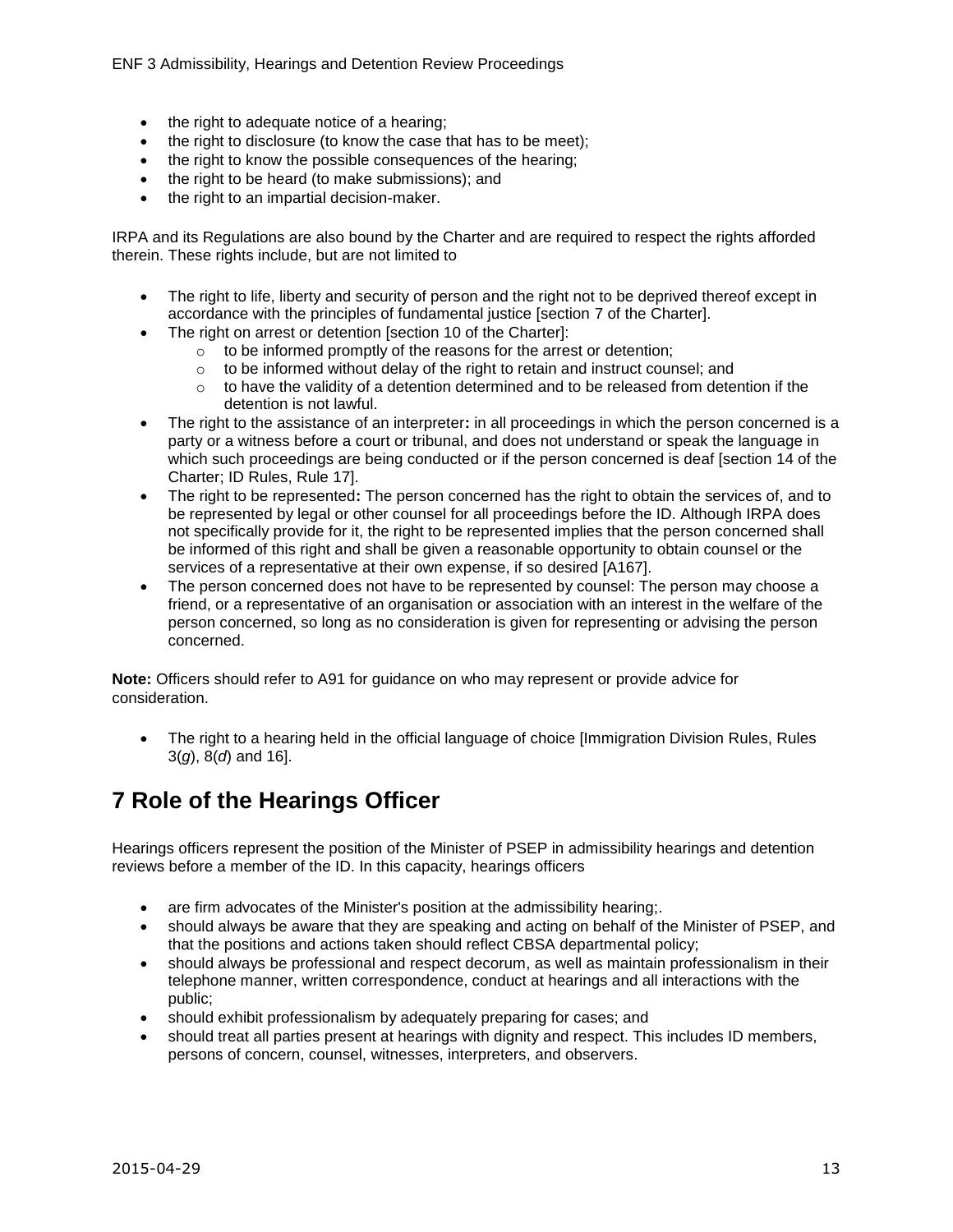Claimants are more likely to be cooperative if they are not frightened and confused. Refugee hearings are usually non-adversarial. When the Minister intervenes, it changes the dynamics and the hearing becomes adversarial.

# <span id="page-13-0"></span>**8 Definitions**

No information available.

# <span id="page-13-1"></span>**9 Procedures - The admissibility hearing**

## <span id="page-13-2"></span>**9.1 General**

Admissibility proceedings are held pursuant to subsection A44(2) to determine the merits of allegations of inadmissibility under IRPA and to take applicable removal measures, if appropriate.

Pursuant to subsection A44(1), an officer who is of the opinion that a permanent resident or a foreign national who is seeking entry to Canada, or who is in Canada, is inadmissible may prepare a report setting out the relevant facts and transmit the report to a Minister's Delegate (MD). The report is the legal document that gives the MD the authority to issue a removal order or to refer the matter for an admissibility hearing, as prescribed by R228 and R229.

An MD who is of the opinion that the A44(1) report is well founded **may** refer the report to the ID for an admissibility hearing in the following instances:

- in the case of a foreign national who may be inadmissible to Canada on one or more grounds for which the Minister has no jurisdiction to issue a removal order (refer to R229);
- in the case of a permanent resident, **except** for a report solely based on non-compliance of permanent resident obligations under A28.

The A44(1) report **must** be referred to the ID of the IRB for an admissibility hearing in the following instances:

- in the case of a minor child who is not accompanied by a parent or adult legally responsible for the child [R228(4)(*a*)]; and,
- in the case of a person who is unable to appreciate the nature of the proceedings and is not accompanied by a parent or adult legally responsible for the person [R228(4)(*b*)].

The MD must complete and send the following forms, along with the file and supporting documentary evidence, to the Hearings and Detention Unit of the Enforcement and Intelligence Division in the respective Region:

- Referal Under Subsection 44(2) of the *Immigration and Refugee Protection Act* for an Admissibility Hearing (BSF 506);
- Request for Admissibility Hearing/Detention Review Pursuant to the Immigration Division Rules (BSF 524); and

**Note:** The Regional Hearings and Detention Section forwards copies of both forms to the ID and retains copies on file. For detention cases, the MD must send a copy of the 44(1) report, forms BSF506 and BSF 524 directly to the Immigration Division and the Regional Hearings Office without delay. The documentary evidence should also be sent to the Regional Hearings Office as soon as possible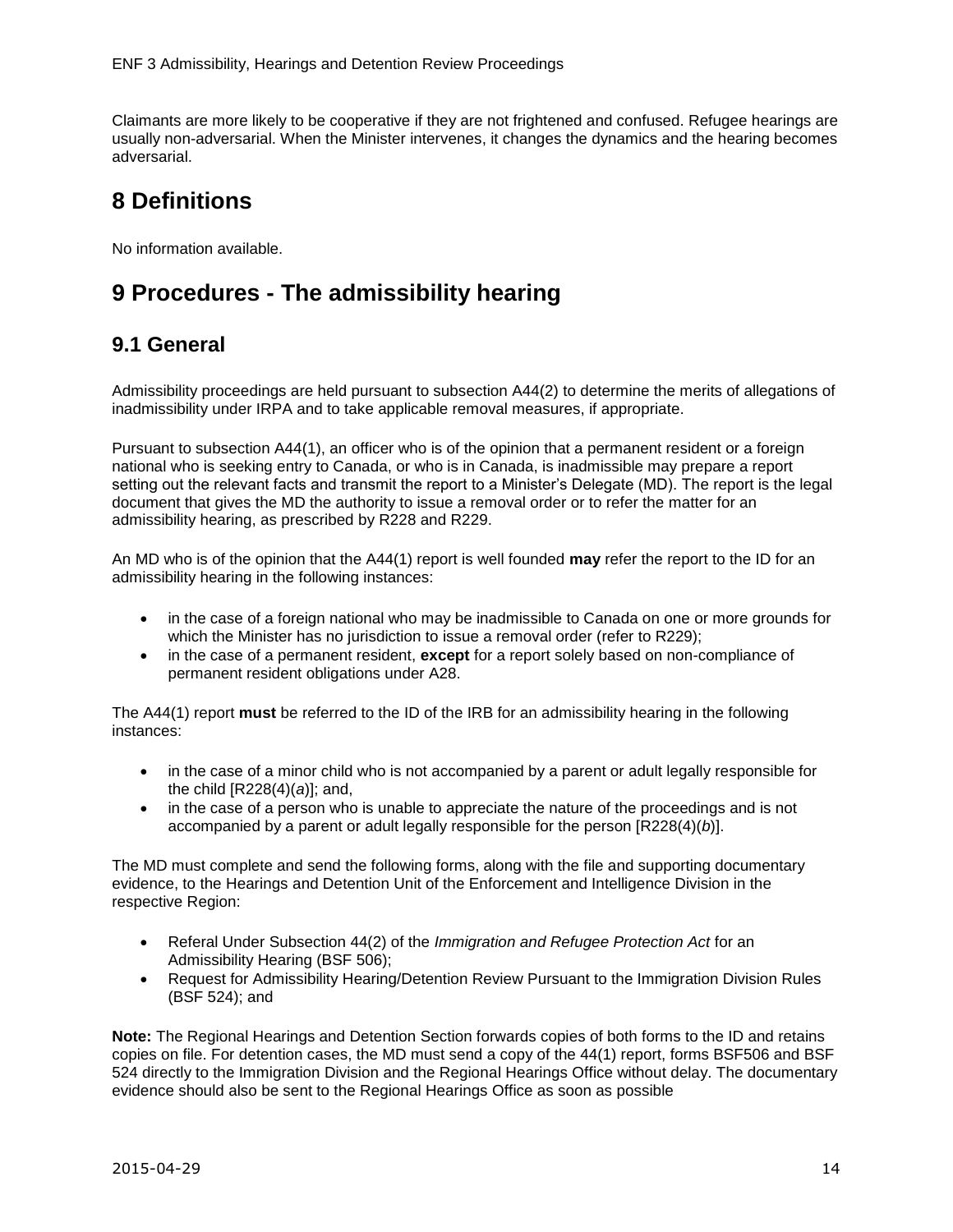For more information on preparing and writing A44(1) reports, refer to ENF 5, Writing 44(1) Reports.

For more information on administrative removal orders refer to ENF 6, Administrative removal orders.

For more information on inadmissibility pursuant to A35 refer to ENF 18, War Crimes and Crimes Against Humanity.

### <span id="page-14-0"></span>**9.2 Port of entry referral for an admissibility hearing**

The Minister's delegate, after reviewing a report pursuant to A44(1), may determine that the report is well founded and refer it to the Immigration Division of the IRB for an admissibility hearing, which concludes the examination pursuant to R37.

However, if the person concerned was referred to an admissibility hearing and the referral is withdrawn, the examination is not concluded and the case must be returned to the POE for determination.

**Note:** Refer to ENF 4: Port of Entry Examination, section 5.6, for additional information on end of examination.

## <span id="page-14-1"></span>**9.3 Burden of proof**

The burden of proof is the obligation to prove or disprove a fact. Pursuant to section A45(*d*) the burden of proof to establish admissibility depends on whether or not a person has lawful status in Canada.

## **9.3.1 Foreign nationals who have lawful status in Canada, including permanent residents**

For cases involving persons who have lawful status in Canada, including permanent residents, the burden of proof rests with the Minister of PSEP to establish that the person is inadmissible.

During an admissibility hearing, hearings officers must be prepared to offer evidence to support the allegation(s) of inadmissibility and rebut any statements that are made by the foreign national or the permanent resident.

#### **9.3.2 Foreign nationals who do not have lawful status in Canada**

For foreign nationals who do not have lawful status in Canada, the burden of proof rests with the foreign national to prove that they are not inadmissible to Canada. This applies to the following persons:

- persons seeking to enter Canada; and
- persons who are in Canada without legal authorization.

## <span id="page-14-2"></span>**9.4 Standard of proof**

Since immigration proceedings are civil in nature, the general standard of proof is the one applicable to civil matters: balance of probabilities. Consequently, the Minister of PSEP does not have to prove the existence of facts beyond a reasonable doubt (criminal standard of proof), but rather has to demonstrate that the Minister's version of the facts is more probable than the version of the person concerned This means that the evidence presented must show that the facts as alleged are more probable than not.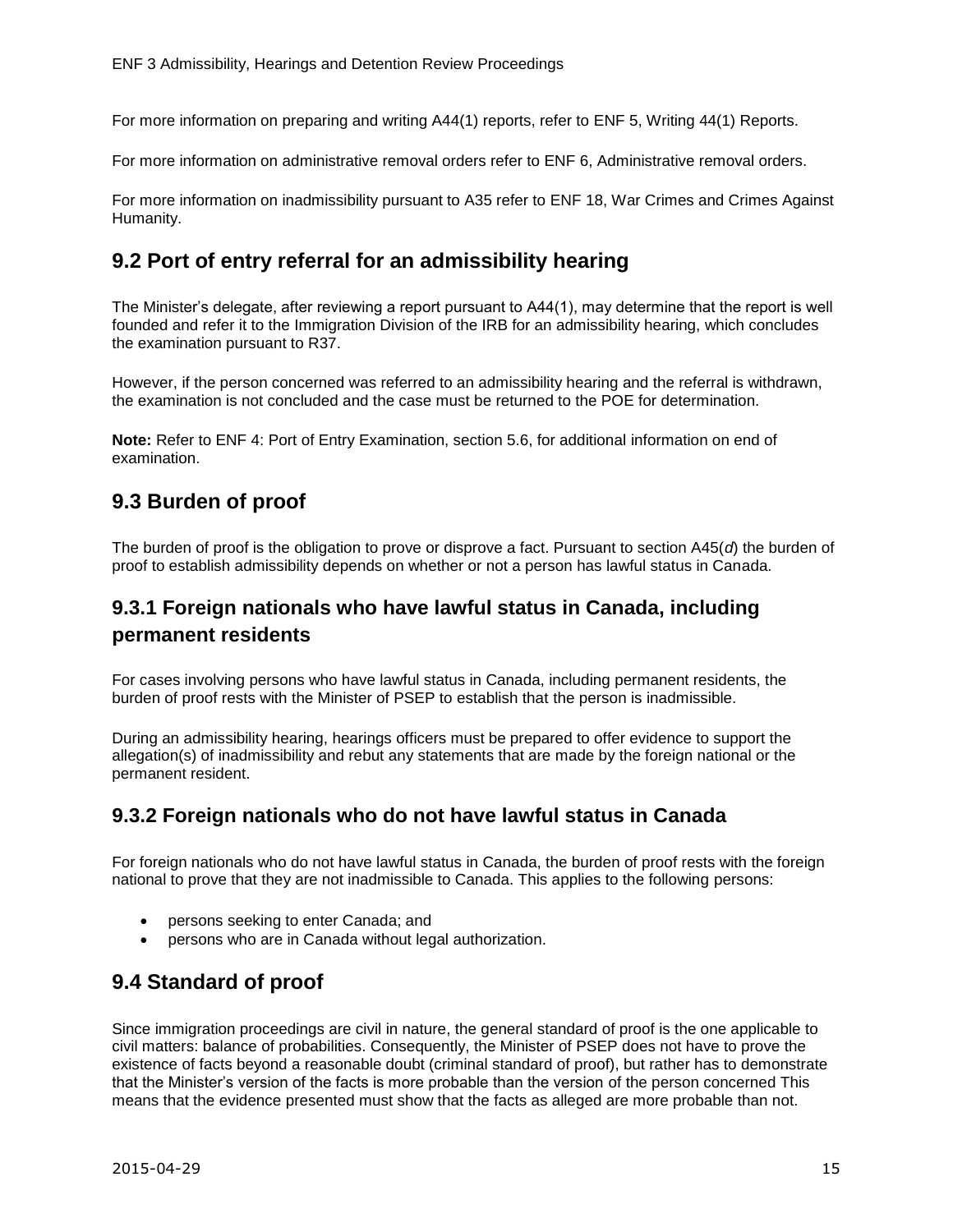Section 33 of IRPA provides that for allegations of inadmissibility listed under sections A34 to A37, evidence must be evaluated according to a lesser standard of proof, which is "reasonable grounds to believe" that the facts have occurred, are occurring or may occur. In *Mugesera v. Canada (Minister of Citizenship and Immigration)*, the Supreme Court of Canada upheld the ruling of the Federal Court of Appeal that the "reasonable grounds to believe" standard requires something more than mere suspicion, but less than the standard applicable in civil matters of proof on the "balance of probabilities" [*Sivakumar v. Canada (Minister of Employment and Immigration*, p. 445*) and Chiau v. Canada* (*Minister of Citizenship and Immigration)* (paragraph 60)]. The reasonable grounds will exist where there is an objective basis for the belief which is based on compelling and credible information [*Sabour v. Canada* (*Minister of Citizenship and Immigration*)].

The following table summarizes the standard of proof for sections A34 to A42:

#### **Standard of proof**

| Reasonable grounds to believe                                                                                                                                                                               | <b>Balance of probabilities</b>                                                                                                                                                                                                                        |
|-------------------------------------------------------------------------------------------------------------------------------------------------------------------------------------------------------------|--------------------------------------------------------------------------------------------------------------------------------------------------------------------------------------------------------------------------------------------------------|
| Security (A34)<br>٠<br>Violation of human or international<br>٠<br>rights (A35)<br>Criminality (A36), except for<br>$\bullet$<br>A36(1) $(c)$ for permanent residents<br>Organized crime (A37)<br>$\bullet$ | Act or omission committed outside Canada, for<br>permanent residents [A36(1)(c)]<br>• Health reasons (A38)<br>Financial reasons (A39)<br>Misrepresentation (A40)<br>Non-compliance with the Act (A41)<br>Inadmissible family member (A42)<br>$\bullet$ |

Where the standard of proof applicable to a specific inadmissibility is reasonable grounds, the burden of proof may be established as follows:

#### **1. Where the burden of proof rests with the Minister of PSEP**

The Minister of PSEP must prove that there are "reasonable grounds to believe" in the existence of facts that constitute inadmissibility. If the Minister of PSEP is unable to meet this burden, the ID member shall determine that the person concerned is not inadmissible, even if the person does not produce evidence to the contrary.

On the other hand, if the Minister of PSEP meets the burden of proof, it is up to the person concerned to refute the Minister's evidence, in other words, to prove that these facts do not exist.

The member of the ID does not have to be satisfied that the Minister's version is more probable than the version of the person concerned, but simply that according to the evidence as a whole, there are reasonable grounds to believe in the existence of the facts that constitute the inadmissibility.

#### **2. Where the burden of proof rests with the person concerned**

When the burden of proof rests with the person concerned, the Minister of PSEP does not have to establish that there are reasonable grounds to believe in the existence of facts that constitute inadmissibility. Rather, it is up to the person concerned to prove that the facts constituting inadmissibility do not exist.

Since the Minister of PSEP is the party who initiates the admissibility hearing process, the Minister must nonetheless present evidence first, producing the facts that constitute the basis for inadmissibility.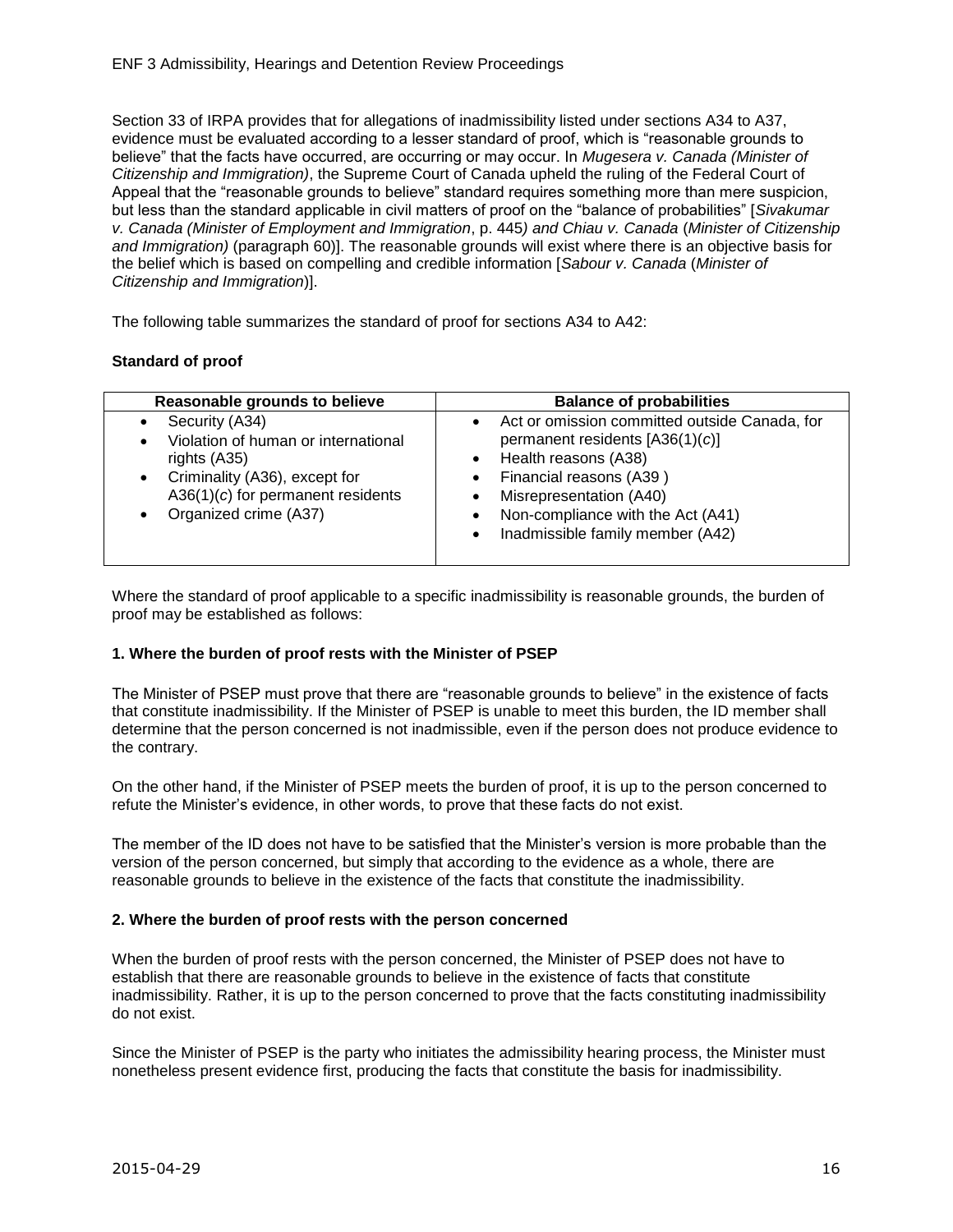## <span id="page-16-0"></span>**9.5 Rules of evidence**

Although members of the ID are not bound by the strict rules of evidence that apply to judicial proceedings, hearings officers should be aware of the following:

- the admissibility of evidence;
- the relevance of evidence;
- the weight of evidence; and
- the different types of evidence, including documentary evidence and testimony (includes testimony given by expert witnesses) [see *R. v. Mohan* and *R. v. Sekhon* (paragraphs 43 and 47). Expert witnesses can only give evidence with respect to the subject at issue].

For additional information about rules of evidence, refer to Appendix A.

## <span id="page-16-1"></span>**9.6 Inadmissibility**

#### **Notes:**

- For guidance on obtaining evidence for all inadmissibility provisions refer to ENF  $1 -$ Inadmissibility.
- For essential case elements for all inadmissibility provisions, refer to ENF  $2 -$  Evaluating Inadmissibility.
- For essential case elements for inadmissibility under A35, refer to ENF 18 War Crimes and Crimes Against Humanity.

## <span id="page-16-2"></span>**9.7 Criminal equivalency between foreign and Canadian jurisdictions**

The following provisions of IRPA raise the issue of equivalency with respect to serious criminality and criminality:

#### **36(1)(***b***) - Serious criminality**

Foreign conviction for an offence that, if committed in Canada, would constitute an offence under an Act of Parliament punishable by a maximum term of imprisonment of at least 10 years.

#### **36(1)(***c***) – Serious criminality**

Committed an act outside Canada that is an offence where it was committed and that, if committed in Canada, would constitute an offence under an Act of Parliament punishable by a maximum term of imprisonment of at least 10 years.[*Edmond v. Canada (Minister of Citizenship and Immigration*]

#### **36(2)(***b***) - Criminality**

Foreign conviction for an offence that, if committed in Canada, would constitute an indictable offence under an Act of Parliament, or of two offences not arising out of a single occurrence that, if committed in Canada, would constitute offences under an Act of Parliament.

#### **36(2)(***c***) – Criminality**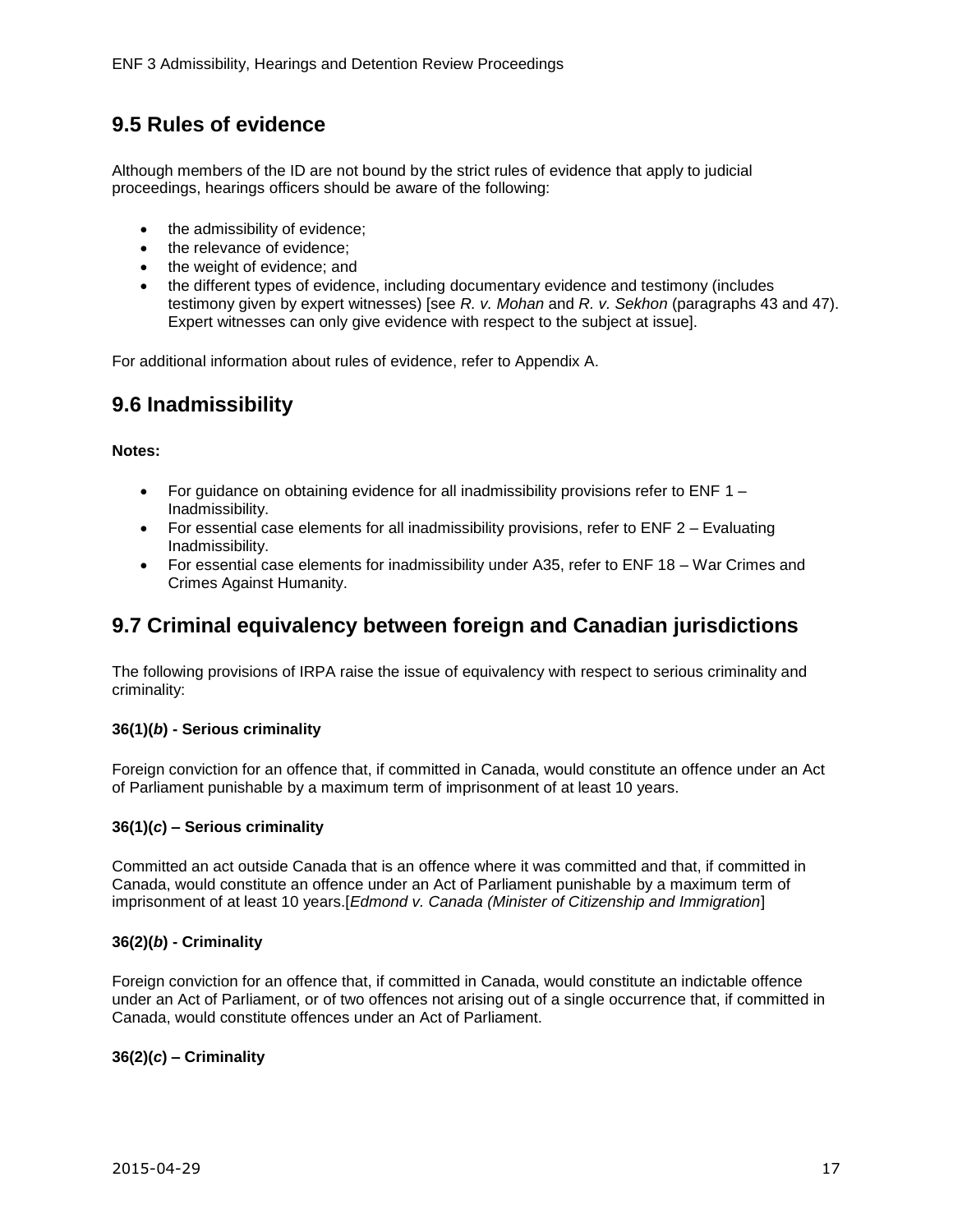Committed an act outside Canada that is an offence where it was committed and that, if committed in Canada, would constitute an indictable offence under an Act of Parliament.

As part of the inadmissibility determination, it is necessary to determine if a conviction or offence committed outside of Canada has an equivalent in Canadian law.

#### **The Federal Court provides the following guidance for equivalencing "the fundamental test of equivalence is: would the acts committed abroad and punished there have been punishable here?" [***Li v. Canada (Minister of Citizenship and Immigration)* **(paragraph 13)].**

In *Hill v. Canada (Minister of Employment and Immigration)*, the Court described the following three ways of establishing equivalency between a foreign and a domestic offence:

- compare the elements of the Canadian and foreign statutes to determine if both have the same essential elements to substantiate the respective offences (the elements generally include mental and physical components);
- examine the evidence adduced before the member, both oral and documentary, to ascertain whether the evidence was sufficient to establish that the essential ingredients of the offence in Canada had been proven in the foreign proceedings; or
- by a combination of paragraphs 1 and 2.

See also *Park v. Canada (Citizenship and Immigration)* (paragraph 14) and *Patel v. Canada (Citizenship and Immigration)* (paragraph 4).

When preparing a case that involves a conviction/offence in a foreign jurisdiction that may be equivalent to a criminal conviction/offence in Canada, hearings officers should follow these steps:

| Step 1 | Identify the foreign conviction or act.                                                          |
|--------|--------------------------------------------------------------------------------------------------|
| Step 2 | Evidence for a criminal equation must address the following three areas:                         |
|        |                                                                                                  |
|        | the best proof of the conviction available;<br>٠                                                 |
|        | the wording of the foreign statute;<br>$\bullet$                                                 |
|        | the details of what was actually done.<br>$\bullet$                                              |
|        |                                                                                                  |
| Step 3 | Identify the potential Canadian equivalent.                                                      |
| Step 4 | Break down each offence (Canadian and foreign) into its basic elements.                          |
| Step 5 | Compare each foreign element to its Canadian equivalent and determine if it is equal, broader or |
|        | narrower.                                                                                        |
| Step 6 | For those foreign elements that are broader, examine the details of the offence to determine if  |
|        | this aspect of the actual act committed satisfies the Canadian element.                          |
| Step 7 | Come to an overall conclusion as to whether the foreign offence is equivalent to the Canadian    |
|        | offence.                                                                                         |
| Step 8 | If the two offences are equivalent, taking into account the penalty for the Canadian offence,    |
|        | decide which allegation under A36 is appropriate.                                                |

If the officer who issued the A44(1) report has not already done so, hearings officers must quickly determine if the text of the foreign statute is available and make a request for translation. The foreign law must be proven during the admissibility hearing by producing all the extracts relevant to the offence, which will be entered as an exhibit. The relevant extracts should, as a rule, include the sections that define the terms used in describing the offence.

In the examination of equivalence, a determination is made as to whether each of the essential elements of the foreign offence is present in the Canadian equivalent.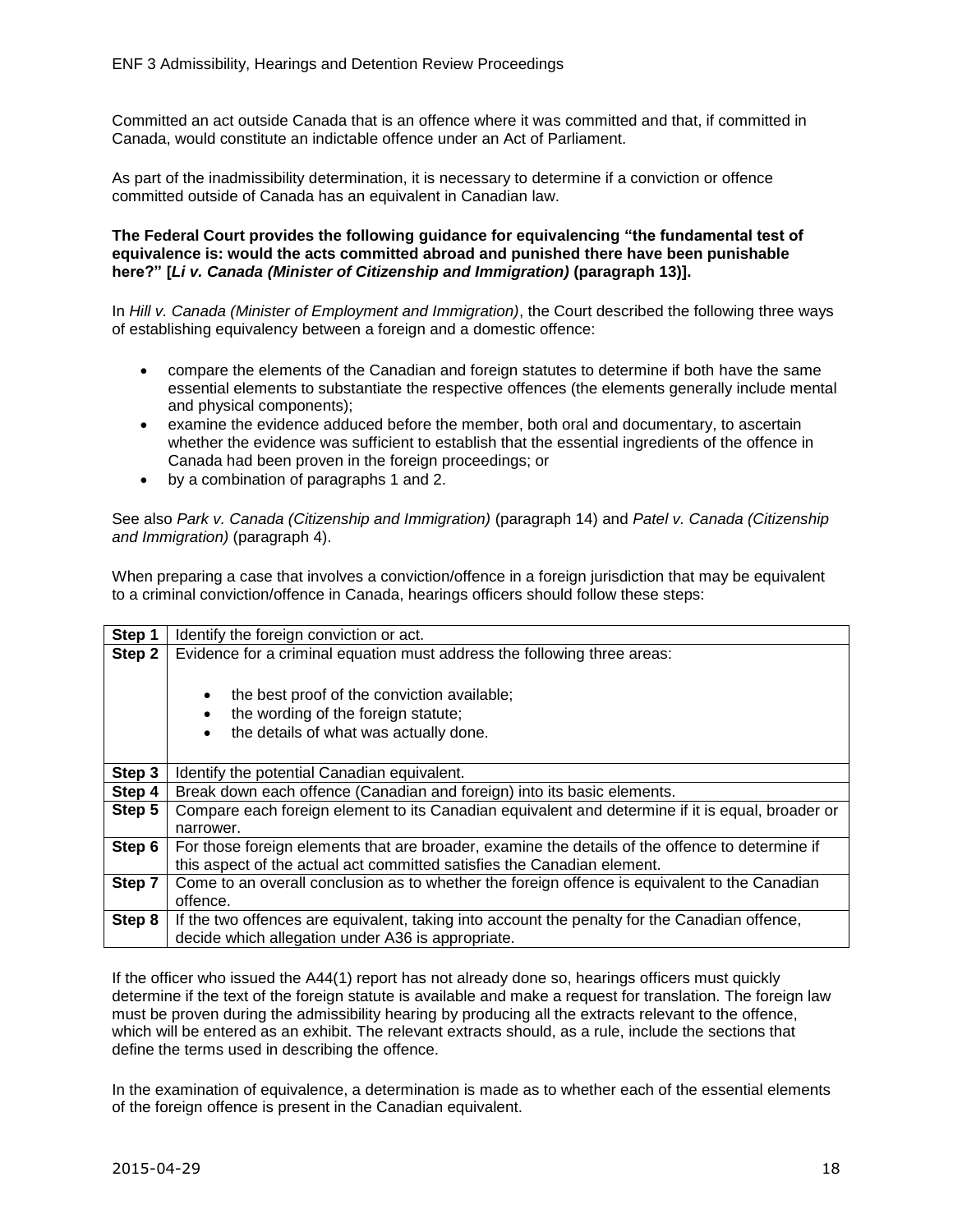- If each of the elements exists in both statutes (Canadian and foreign), the offences are equivalent. It is not necessary for the wording of the two laws to be identical. For example, the term "knowingly" may be equivalent to "knowing", and the term "whoever" may be equivalent to "any person".
- If the foreign enactment is more restrictive than the Canadian enactment, both offences are equivalent, since the Canadian statute covers all the situations contemplated in the foreign statute.
- If the foreign enactment is broader than the Canadian statute, or if the text includes situations that do not lead to a criminal offence in Canada, there is no textual equivalence. It is then necessary to examine the circumstances of the offence to determine if there is an equivalence nonetheless. When this situation arises, evidence should be submitted regarding the facts that were proven in the criminal trial held outside Canada; or, in cases where there is no conviction, evidence may consist of police reports to show that an offence was committed.If every essential element of the Canadian offence can be established, there is an equivalence.

The hearings officer should identify for the benefit of the ID which constituting element(s) of the Canadian offence is (are) not found in the text of the foreign offence. The hearings officer should then identify each element of the evidence (whether these elements are exhibits or part of a testimony) entered into the record to establish that the Canadian constituting elements are facts that were established at the foreign trial.

**Example:** An equivalence between the foreign offence of possession of instruments used to commit a criminal offence, and the Canadian offence of possession of break-in instruments [*Canadian Criminal Code*, Section 351(1)].

The Canadian offence is more restrictive since the instruments described under the Canadian offence have to be suitable for committing breaking and entering, while the instruments described in the foreign offence can be suitable for the purpose of committing any offence (including but not limited to breaking and entering).

If the textual equivalence is not perfect it is necessary to introduce additional evidence showing that the instruments found in possession of the person concerned when the offence was committed were, in fact, instruments that can be used for breaking and entering, for example a hammer, counterfeit keys, etc.

In this case, the evidence that the offence is equivalent to a crime committed in Canada could consist of the following:

- introduction of the relevant sections of the foreign statute; and
- testimony of the person concerned describing the instruments found in their possession ; or
- extracts of the transcript of the foreign trial showing the nature of the instruments; or
- copy of the foreign indictment which contains a description of the instruments found; or
- documentary evidence providing a description of the instruments.

In most admissibility hearings dealing with equivalence, the hearings officer will generally have to produce the following documents as exhibits, when available:

- evidence of the conviction, such as a certificate of conviction, a police report or a statutory declaration outlining a telephone conversation with a police officer, court reporter, court records clerk, or any document originating from the authorities of the country where the conviction was handed down;
- the legal description of the foreign offence; that is, the text of the statutory provision under which the person was convicted; and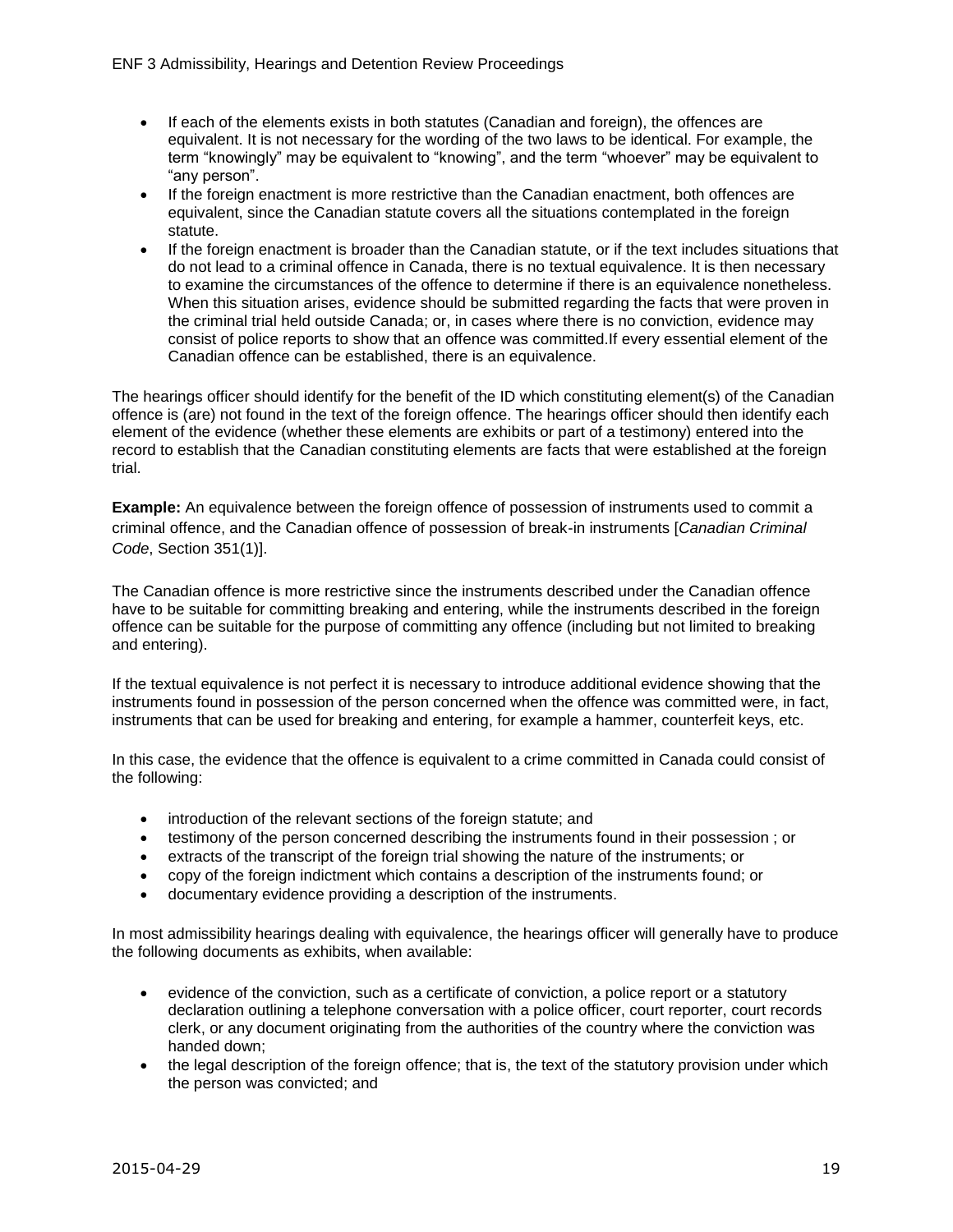evidence (obtained from the charge or indictment or a similar document) of the particulars of the offence [*Brannson v. Canada (Minister of Employment and Immigration)* (para. 4)]. In some cases, the certificate of conviction may contain sufficient information for the certificate to be used instead of the indictment.

For additional information on documentary evidence, refer to ENF 2 Evaluating inadmissibility.

## <span id="page-19-0"></span>**9.8 Criminal inadmissibility for an act or omission outside Canada that would constitute a criminal offence in Canada [A36(1)(***c***)]**

In the case of an act or omission, that would constitute a criminal offence in Canada, it is sufficient to prove that the act or omission was committed outside Canada, and that the act or omission would constitute an offence in Canada. It is not necessary to prove the following facts:

- that the person concerned was convicted of the offence outside Canada;
- that charges or an indictment were laid;
- that the wording of the foreign statute is equivalent to the wording of the Canadian legislation.

The IRPA does not prevent the same facts from being the subject of two different allegations in the same report [A44(1)]. If this is the case, the member presiding the admissibility hearing is responsible for determining whether the facts constitute either of the inadmissibility grounds alleged in the report.

When dealing with cases that involve equivalencing:

- $\bullet$  the A44(1) report should refer to as many Canadian equivalents as is reasonably necessary;
- if officers have doubt as to the possible Canadian equivalent, the A44(1) report may include two allegations: one relating to an equivalence [A36(1)(*b*) or A36(2)(*b*)] and one relating to an act or omission [A36(1)(*c*) or A36(2)(*c*)].

## <span id="page-19-1"></span>**9.9 Foreign pardons**

Please refer to ENF 14, Criminal Rehabilitation. The effect of a foreign pardon does not automatically render the person admissible to Canada.

The following factors must be taken into account:

- If the country's legal system is based on similar foundations and values as Canada's, the foreign legislation must be examined to determine whether the effect of the pardon is to erase a conviction or merely recognize that rehabilitation has taken place.
- In the latter case, the applicant is inadmissible and an application for rehabilitation should proceed.

## <span id="page-19-2"></span>**9.10 Family inadmissibility 42(1)**

According to Section A42(1), a foreign national is inadmissible on grounds of an inadmissible family member in the following two instances:

#### **1. The principal applicant is inadmissible because of the inadmissibility of a family member A42(1)(***a***), namely**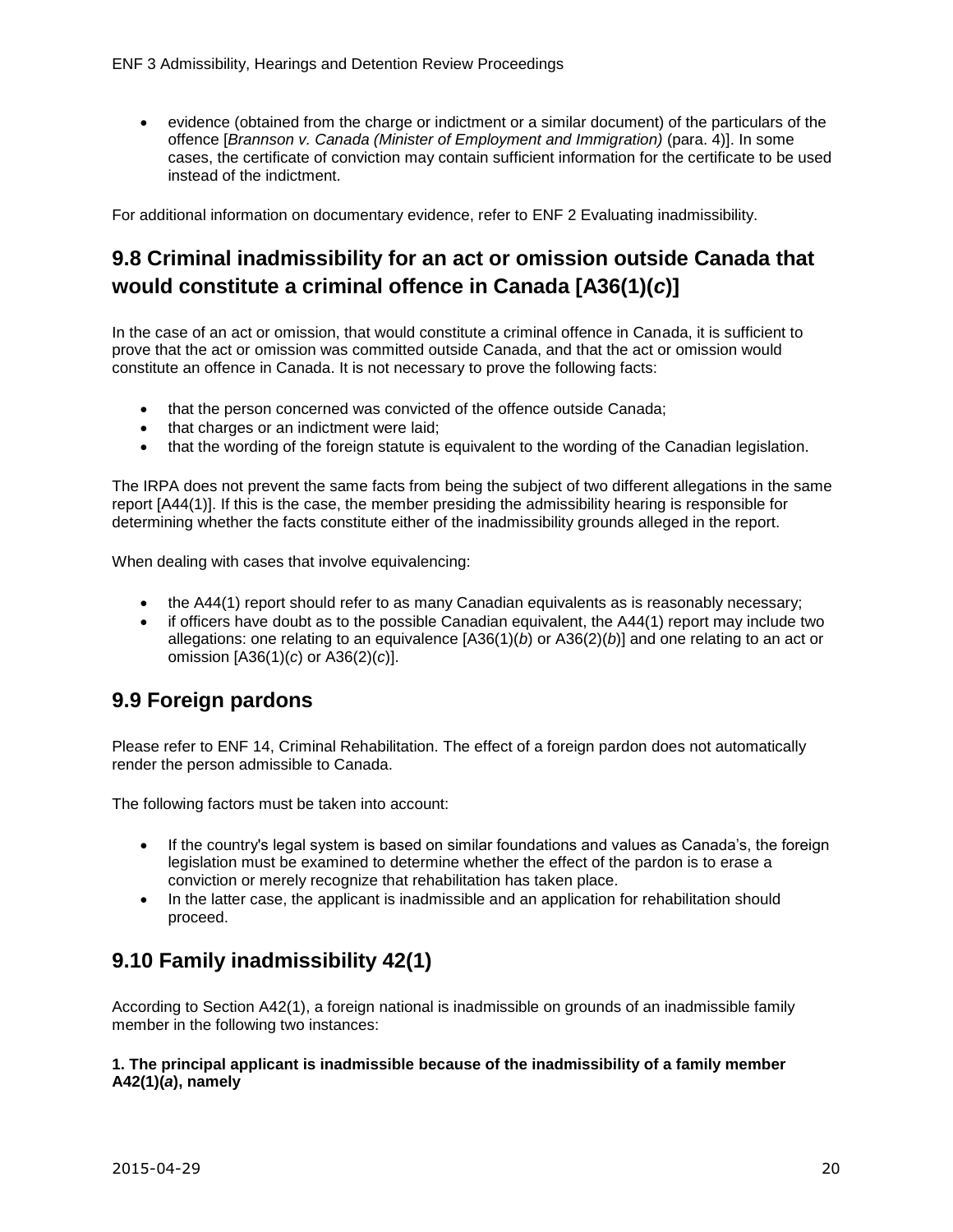a foreign national who is accompanied by a family member who is inadmissible;

**Example:** A father who is accompanied by a dependent son who is inadmissible**.**

**or**

- a foreign national whose non-accompanying family member is otherwise inadmissible when the conditions in R23 are met:
	- 1. a foreign national is a temporary resident or has made an application for temporary resident status, an application for a permanent resident visa or applied to remain in Canada as a temporary resident or permanent resident (for the concept of applying to remain in Canada as a permanent resident, see R66 and R68); **and**
	- 2. the non-accompanying family member is
		- 1. the spouse of the foreign national, except where the relationship between the spouse and foreign national has broken down in law or in fact;
		- 2. the common-law partner of the foreign national;
		- 3. a dependent child of the foreign national and either the foreign national or an accompanying family member of the foreign national has custody of that child or is empowered to act on behalf of that child by virtue of a court order or written agreement or by operation of law; **or**
		- 4. a dependent child of a dependent child of the foreign national and the foreign national, a dependent child of the foreign national or any other accompanying family member of the foreign national has custody of that child or is empowered to act on behalf of that child by virtue of a court order or written agreement or by operation of law.

**Example:** A father, who is in Canada, applies to remain in Canada as a permanent resident and his dependent son, who is abroad, is inadmissible on any of the grounds described in A34 to A41.

**Exception:** Section A42(2)(*a*) stipulates that a foreign national referred to in subsection (1) who is a temporary resident or who has made an application for temporary resident status or an application to remain in Canada as temporary resident, **is only inadmissible on grounds of an inadmissible family member if their accompanying or non accompanying family member is inadmissible pursuant to A34, A35 and/or A37**.

**Example:** A father, who is in Canada, applies to remain in Canada as a temporary resident and his dependent son, who is abroad, is inadmissible pursuant to A34, A35 and/or A37).

The Immigration Division (ID) cannot assume jurisdiction for an A44(1) report regarding a foreign national if the only grounds for inadmissibility are those set out in Section A42 [R228(1)(*d*)] including A42(2)(*a*)[R228(1)(*e*)]. In fact, R228(1)(*d*) and R228(1)(*e*) provide that the Minister's delegate not refer the A44(1) report in cases of inadmissibility on the grounds of family inadmissibility under Section A42. Under R228(1)(*d*) the Minister Delegate makes the same type of order against the foreign national as was made against the inadmissible family member, except if the family member is inadmissible under A34, A35 and/or A37. According to R228(1)(*e*), the Minister's Delegate issues a deportation order against the foreign national if the accompanying or non accompanying family member is inadmissible pursuant to A34, A35 and/or A37. This means that, even when the decision regarding the inadmissibility of a family member is within the jurisdiction of the ID, the Minister's delegate has the authority to make a removal order against the principal applicant referred to in Section A42(1)(*a*) or A42(2)(*a*). In this case however, the Minister's delegate must wait until the ID has made a removal order against the family member before making one against the foreign national.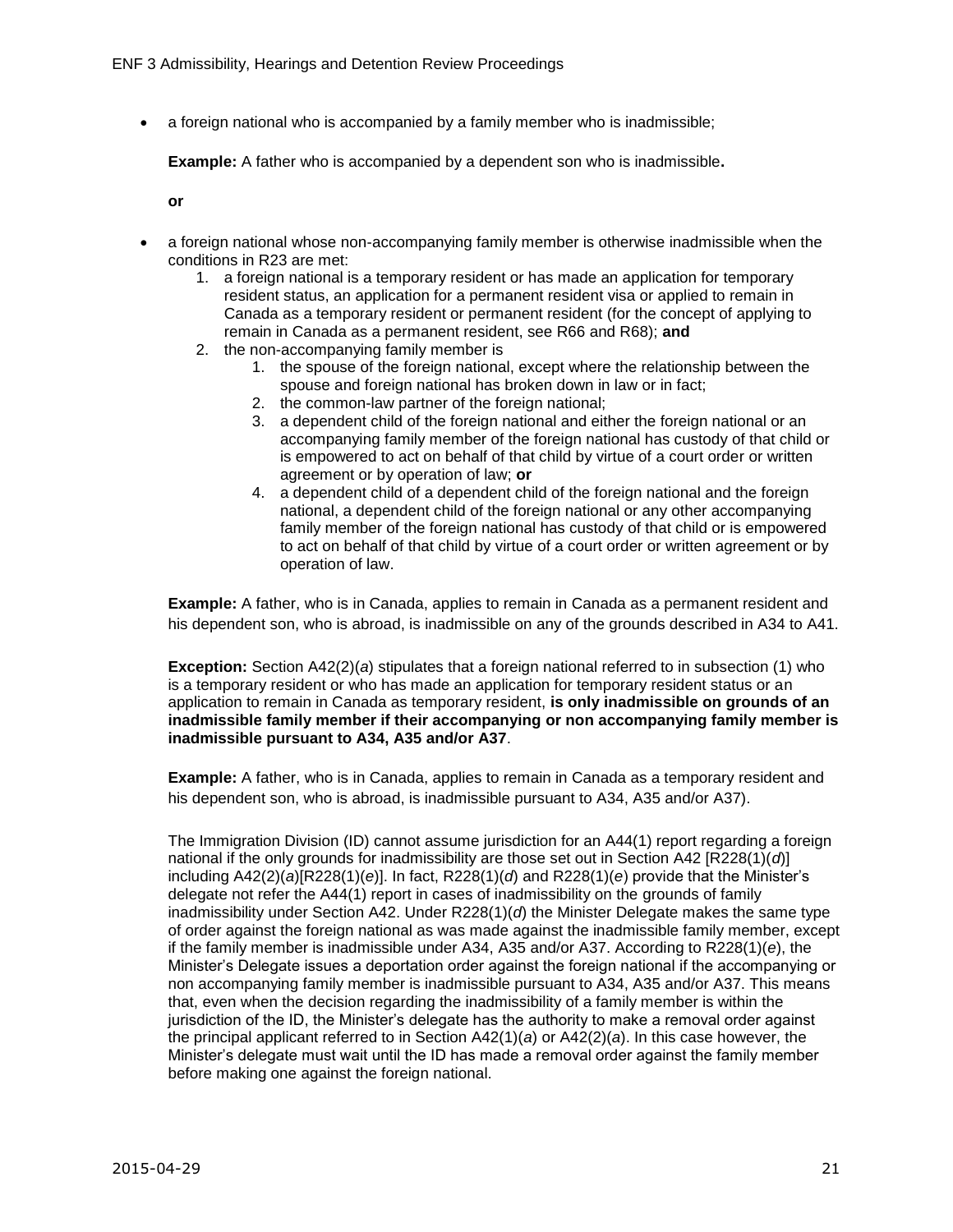**Example:** A father and his son apply to be admitted as temporary residents. The son is inadmissible on grounds of organized criminality and the officer prepares an A44(1) report based on an A37(1)(*a*) allegation. The officer prepares a separate A44(1) report regarding the father on grounds of family inadmissibility under A42(1)(*a*). The Minister's delegate refers the son's report for an admissibility hearing. At the end of the hearing, the ID decides that the son is inadmissible on grounds of organized criminality and makes a deportation order under R229(1)(*e*). Once the removal order has been made against the son, the Minister's delegate can issue the same type of deportation order against the father [R228(1)(*e*)]

#### **2. Inadmissibility of a family member on grounds of inadmissibility of the principal applicant [A42(1)(***b***)], namely**

a foreign national who is a member of an inadmissible person's family and who is accompanying the inadmissible person to Canada.

**Exception:** Section A42(2)(*b*) stipulates that a foreign national referred to in subsection (1) who is a temporary resident or who has made an application for temporary resident status or an application to remain in Canada as temporary resident, is inadmissible only if they are an accompanying family member of a person who is inadmissible under section A34, A35, and/or A37.

**Example:** A dependent son who is accompanying his inadmissible father who made an application for a permanent resident visa. The son is inadmissible on the ground of an inadmissible family member if his father is inadmissible on any of the grounds enumerated at A34 to A41.

**Example:** A dependent son who is accompanying his inadmissible father are seeking temporary resident status. The son is only inadmissible on the grounds of an inadmissible family member if his father is inadmissible pursuant to A34. A35 and/or A37.

If the inadmissibility of the principal applicant comes under the Minister's jurisdiction, the officer must prepare two separate reports, one regarding the principal applicant's inadmissibility and the other regarding the family member for family inadmissibility under A42(1)(*b*). If the Minister then decides to make a removal order against the principal applicant and his son, the Minister must do so by making two separate removal orders.

If, on the other hand, the principal applicant's inadmissibility comes under the jurisdiction of the ID, the A44(1) report regarding the foreign national is sufficient and a separate report does not have to be prepared for family members. R227(1) provides that the report prepared regarding the foreign national also applies to accompanying family members.

According to R227(2) the removal order made by the ID against the principal applicant also covers family members, if the conditions in R227(2)(*a*) and (*b*) are met, namely

- an officer informed the family member(s) subject to the A44(1) report that they are the subject of an admissibility hearing, and of their right to make submissions and the right to be represented (by counsel) at the admissibility hearing at their own expense; and
- the family members are subject to a decision of the ID that they are inadmissible under section 42 of the Act on grounds of the inadmissibility of the foreign national.

At the admissibility hearing, the fact that the condition in R227(2)(*a*) was met will be proven by producing the "Notice of Admissibility Hearing to Family Members" form (BSF 540).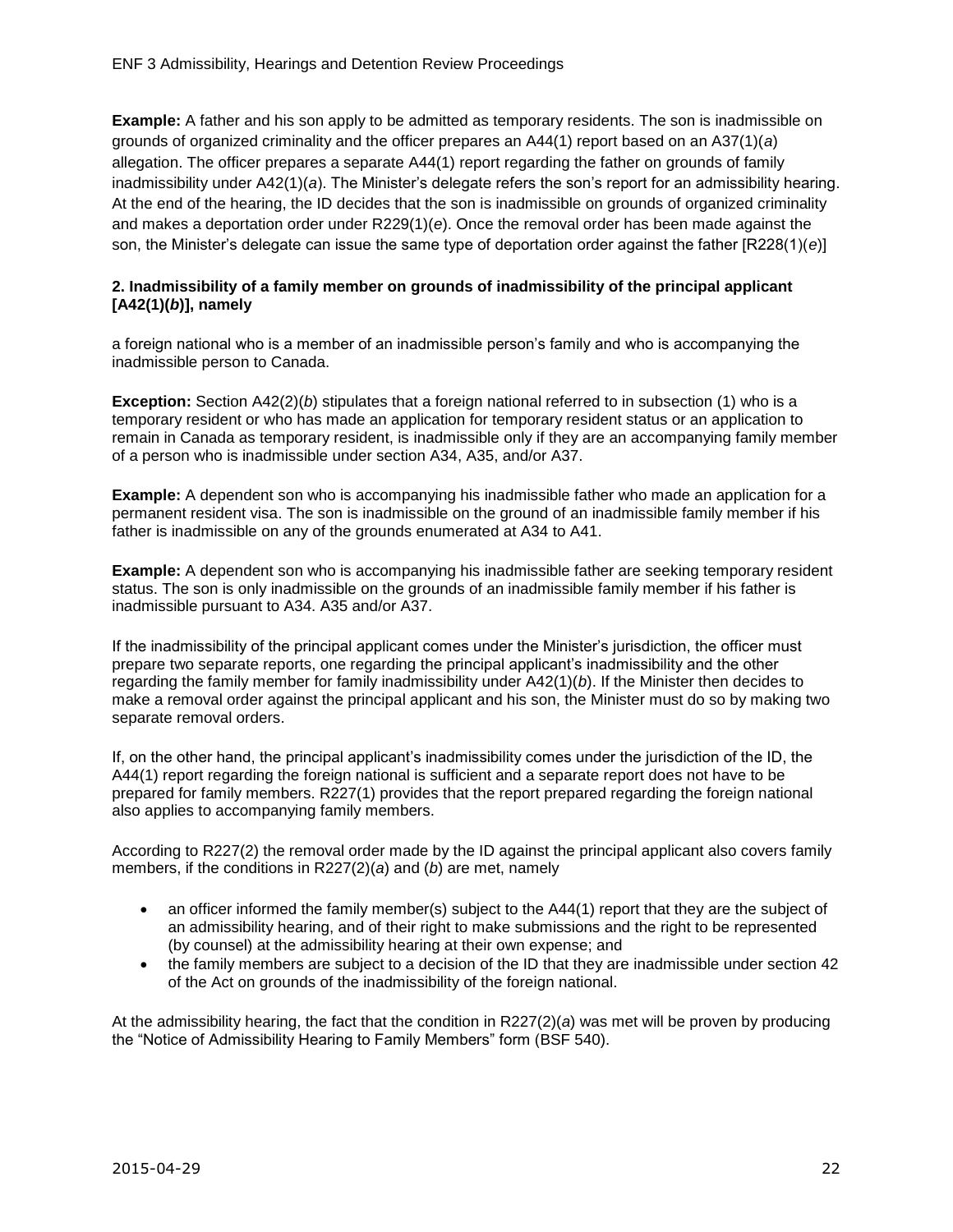To meet the condition in R227(2)(*b*), it is sufficient to show that the family member meets the definition of "family member" in R1(3). If these two conditions are met, family members will automatically be covered by the removal order made against the principal applicant.

R1(3) provides that the foreign national's "family members" are

- the spouse or common-law partner of the person;
- a dependent child of the person or of the person's spouse or common-law partner; and
- a dependent child of a dependent child referred to in paragraph (b)

The terms "common-law partner" and "dependent child" are defined in R1(1) and R2 respectively.

**Example: A father and his dependent 18-year-old son apply for admission as permanent residents. The father is inadmissible on grounds of serious criminality under A36(1)(***b***)**. The officer prepares a single A44(1) report regarding the father, which also serves as a report with respect to the son. The officer issues a "Notice of Admissibility Hearing to Family Members" form (BSF 540), to the son. The MD refers the report for an admissibility hearing. At the end of the hearing, the ID decides that the father is inadmissible under A36(1)(*b*) and makes a deportation order against the father. This deportation order will also automatically include the son if

- he was issued a BSF 540 form; and
- the son is a family member within the meaning of the Regulations.

# <span id="page-22-0"></span>**10 Preparing a case: General guidelines**

## <span id="page-22-1"></span>**10.1 Minister's obligation to disclose all documents and information (ID Rule 3)**

When requesting an admissibility hearing, hearings officers have an obligation to provide all relevant evidence that is in their possession to the ID and to the person concerned, or counsel if applicable (for a list of documents refer to *Immigration Division Rules*, Rule 3).

Hearings officers must disclose to the person concerned or counsel if applicable and to the ID the following documents at least five (5) days before the hearing:

- "Request for Admissibility Hearing" form (BSF 524);
- "Notice of Admissibility Hearing" form (BSF 525); and
- "Notice of Rights Conferred by the Vienna Convention and to the Right to be Represented by Counsel at an Admissibility Hearing" form (IMM 0689B), **if applicable**; and
- a "Referral under subsection A44(2) of the IRPA for an admissibility hearing" form (BSF 506); and
- a copy of the A44(1) report that sets out the allegations; and
- all other documentary evidence or information that will be used to support the Minister's position.

In the case of a forty-eight hour or a seven-day detention review and an admissibility hearing that are held at the same time, all documents must be disclosed as soon as possible. In all other cases documents must be disclosed within 5 days before the hearing. [*Immigration Division Rules*, Rule 26].

- **Note:** All documents must comply with the requirements set out in the *Immigration Division Rules* 24 and 25 with respect to language and format.
- **Note:** If the person concerned has retained counsel, the hearings officer will ensure that copies of the relevant notices and documents are sent to counsel [Rule 28(3)].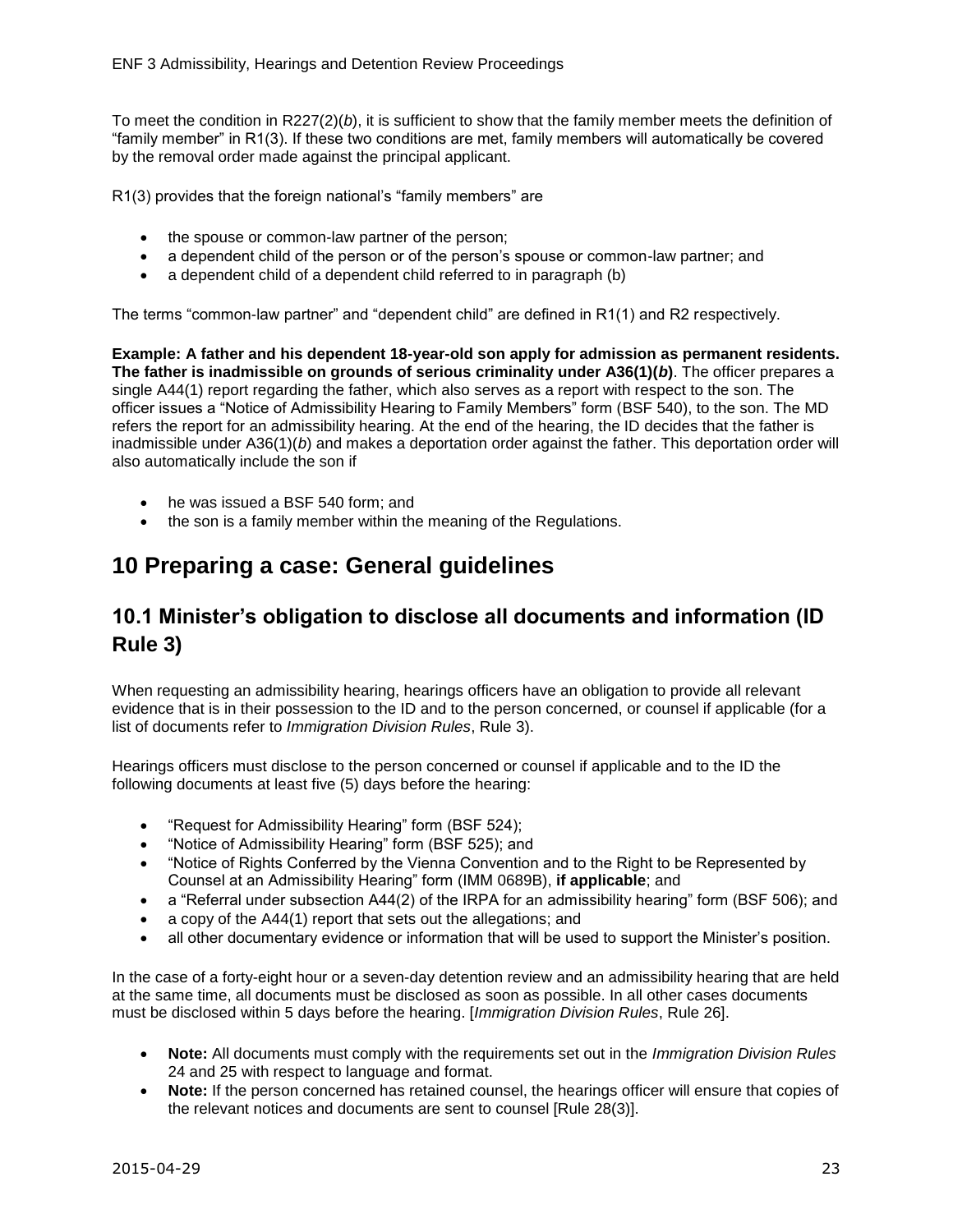The hearings officer should also make sure that, in compliance with the requirements of R227, family members who are accompanying a foreign national, and who are the subject of a report pursuant to A44(1) have been duly informed of the hearing to be held concerning them by forwarding a completed copy of the "Notice of Admissibility Hearing to Family Members" form (BSF 540) to all parties.

The hearings officer should confirm that all information intended for the ID was sent to the registry office.

## <span id="page-23-0"></span>**10.2 Additional allegations/amendments of the report**

When receiving a case file for preparation, the hearings officer's first duty is to determine if the case meets the technical, legal and factual requirements for presenting it to a member of the ID. Depending on the type of case, the hearings officer should verify the A44(1) report for correct date, authorizations and signatures, and ensure that the allegations are correctly stated.

Any errors or omissions in the report should be corrected. If it is necessary to return the file to the originating office for action, it may be necessary to make an application to the ID to request a postponement of the admissibility hearing [Immigration Division Rules, Rule 43]. This is necessary only if the error or omission in the A44(1) report or evidence cannot be rectified prior to the hearing date and would seriously impact the presentation of the case by the hearings officer.

The hearings officer must make sure that each of the essential components of the inadmissibility alleged in the report is supported by evidence, whether the evidence is documentary, or based on testimony of the person concerned, or testimony from other witnesses.

If the evidence is insufficient, the hearings officer may

- complete the file by adding additional evidence, if available;
- return the report to the MD to change the allegations of the report;
- return the report to the MD for adding additional grounds of inadmissibility; or
- withdraw the application to hold the admissibility hearing.

If time permits, the hearings officer should make sure that the person concerned and the ID have been notified of changes made to the A44(1) report prior to the hearing. If time does not permit giving advance notice of the changes made to the A44(1) report, the hearings officer must make a preliminary statement at the hearing regarding the changes. If this is the case, the member of the ID may confirm that the person concerned understands the nature of the changes. If necessary, the member may grant an adjournment, to give the person concerned time to prepare.

## <span id="page-23-1"></span>**10.3 Including foreign national's family members**

When preparing a case, the hearings officer may discover that family members, who did not enter Canada at the same time as the person concerned are present in Canada and may decide that these family members should be included in the removal order. If this is the case, the hearings officer should prepare and serve a "**Notice of Admissibility Hearing to Family Members**" form (BSF 540) to all family members.

The hearings officer should assemble the required information and evidence to be introduced at the hearing to demonstrate that family members fall under the definition of "family member" pursuant to R1(3). Hearings officers should be aware that only foreign nationals who fall within the definition of R1(3) may be included in the removal order made against the principal applicant. This does not include family members who are Canadian citizens or permanent residents.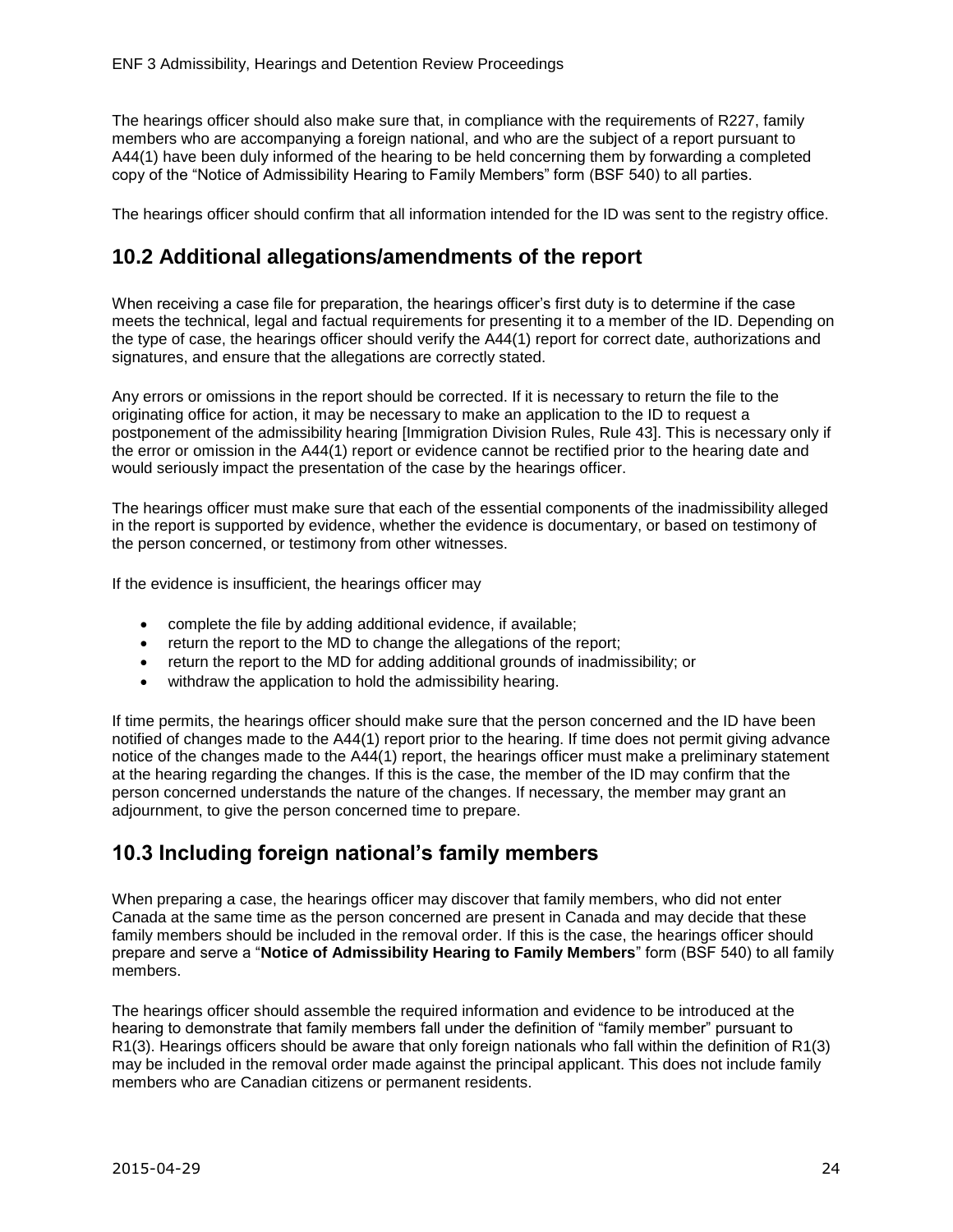For more information about family inadmissibility refer to section 9.10 above.

#### <span id="page-24-0"></span>**10.4 Witnesses**

If the hearings officer decides to call witnesses (other than the person concerned) to testify on behalf of the Minister of PSEP, the hearings officer must inform the person concerned or the person's counsel, if applicable, and the ID in writing, as prescribed by Rule 32 of the *Immigration Division Rules*. In this regard, the admission of expert evidence depends on the following criteria: (i) relevance (ii) necessity in assisting the trier of fact (iii) the absence of any exclusionary rule, and (iv) a properly qualified expert [*R. v. Mohan*, (paragraph 17) and *R. v. Sekhon*, (paragraph 43)].

Personal information concerning witnesses and their testimony may consist of information that requires non-disclosure protection. In which case the hearings officer should make an application for nondisclosure.

For information on application for non-disclosure, refer to **section 11, below**.

If there are reasons to doubt that a witness will appear as requested, and if time permits, the hearings officer may make an application in writing to the ID to request a summons [*Immigration Division Rules*, Rule 33].

#### <span id="page-24-1"></span>**10. 5 Questioning witnesses**

It is recommended that hearings officers prepare a strategy on questioning witnesses prior to the inadmissibility hearing, based on the case at hand and on the facts hearings officers want to prove.

Hearings officers should consider a variety of potential questioning avenues. Considering and anticipating potential responses beforehand may help hearings officers to maintain control of the examination and ensure that important facts are captured.

A list of the general areas to cover may be useful and preferable to a list of questions to be followed rigidly. Hearings officers should be careful about asking questions for which the answer is not known; fishing expeditions can have unexpected results.

## <span id="page-24-2"></span>**10.6 Attending a pre-hearing conference**

The ID may require the parties to participate in a pre-hearing conference to discuss issues, review disclosure of information and the procedures to be followed in the case at hand. [*Immigration Division Rules*, Rule 20(1)].

Rule 20(3) of the *Immigration Division Rules* provides that the ID must state orally or make a written record of any decisions or agreements made at the conference. It is important that all decisions or agreements made at the conference are clearly outlined in the hearings officer's notes, as the parties at the hearing will be bound by them.

## <span id="page-24-3"></span>**11 Presenting the case**

## <span id="page-24-4"></span>**11.1 Admissibility hearing opening format**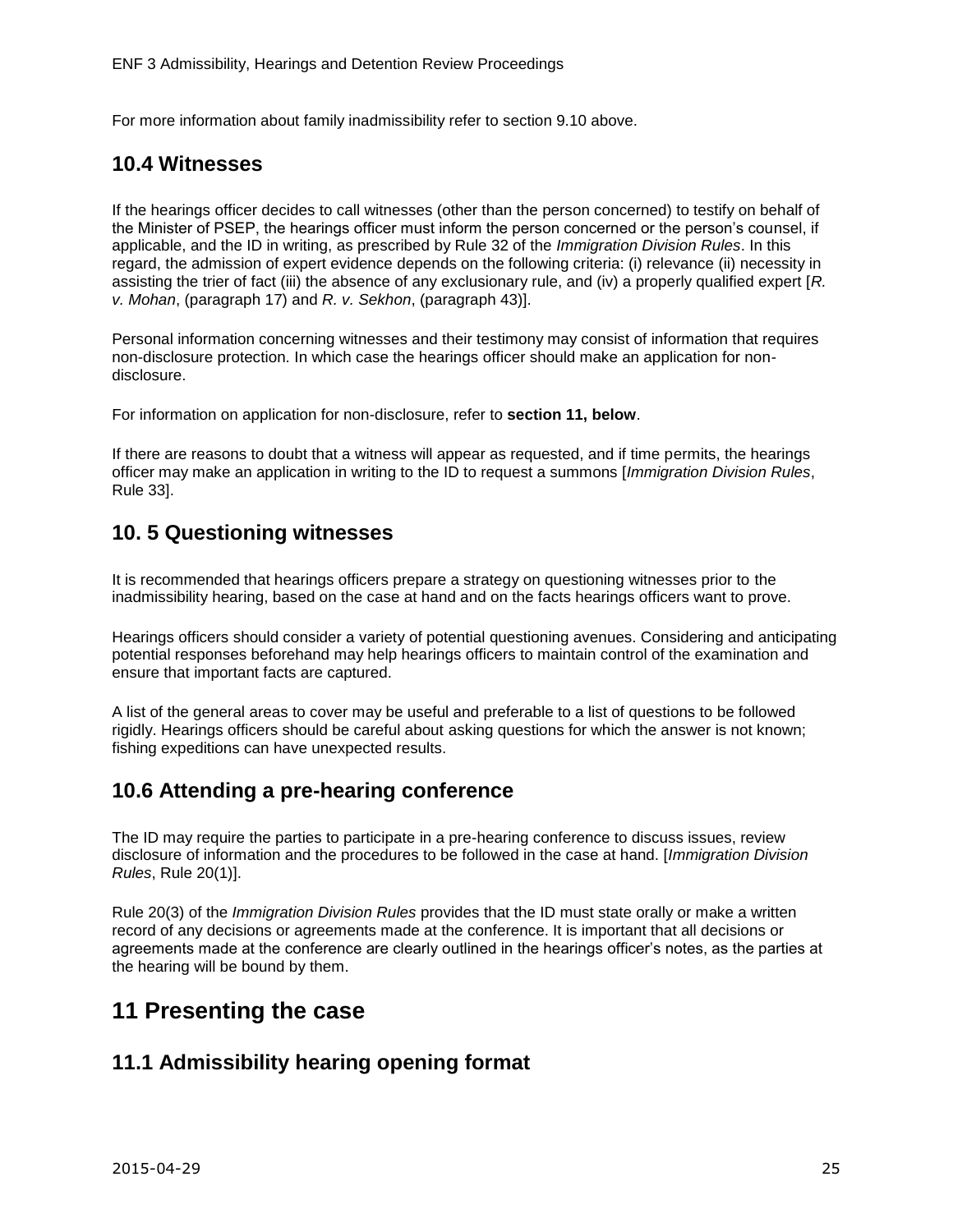Although the precise structure of admissibility hearings may vary from one member **of the ID to another**, the hearings officer **can expect that the following will** be the general format at the opening of the hearing:

- The member of the ID makes an opening statement, indicating the legal basis for the hearing, the place of the hearing, the date of the hearing and the jurisdiction. The member will then ask the parties and their counsel to identify themselves. The member of the ID will also note the presence of any observers present. The member will exclude members of the public, if the admissibility hearing concerns a refugee protection claimant or if the hearing is determined to be held "in camera."
- Next, the member of the ID confirms that the person concerned understands and communicates in the official language in which the admissibility hearing is being held. If an interpreter is necessary, the member ensures that there is effective communication between the interpreter and the person concerned.
- If the person concerned is not represented by counsel, the member of the ID will confirm that the person concerned was made aware of his or her right to counsel.
- In the case of an admissibility hearing with respect to a foreign national, the member of the ID may ask if family members will be affected by a removal order in accordance with R227(2). If family members are affected, the hearings officer should submit the "Notice of Admissibility Hearing to Family Members" form (BSF 540) that was provided to the family members prior to the hearing.

## <span id="page-25-0"></span>**11.2 Exclusion of witnesses**

The member asks counsel and the hearings officer if there are any witnesses who will testify at the hearing present in the room. If so, the member will ask the witnesses to leave the room. Such a request applies to all the witnesses present in the room, except for the person concerned and the expert witnesses. The person concerned has the right to attend the admissibility hearing that concerns them. Hearings officers may wish for expert witnesses to hear all evidence presented since their testimony must be based on the evidence that has been presented during the hearing.

The member may also remind everyone that witnesses must refrain from discussing the contents of their testimony outside the hearing room [*Immigration Division Rules*, Rule 36].

## <span id="page-25-1"></span>**11.3 Evidence: Reading and filing the report, or notice**

The member of the ID accepts documents provided by both parties and enters them as exhibits to the hearing.

The member may ask for the originals of the A44(1) report and the "*Referral under subsection 44(2) of the IRPA for an admissibility hearing*" form (BSF 506).

The hearings officer must present documentary evidence and ask for it to be entered as an exhibit to substantiate the allegations contained in the A44(1) report. The hearings officer can examine or question the person concerned and/or witnesses on this evidence.

The evidence may cover one or more allegations. After presenting the A44(1) report, the hearings officer asks that the report be filed as an exhibit. The member of the ID will then explain the following to the person concerned:

- the reason for the admissibility hearing;
- the allegations;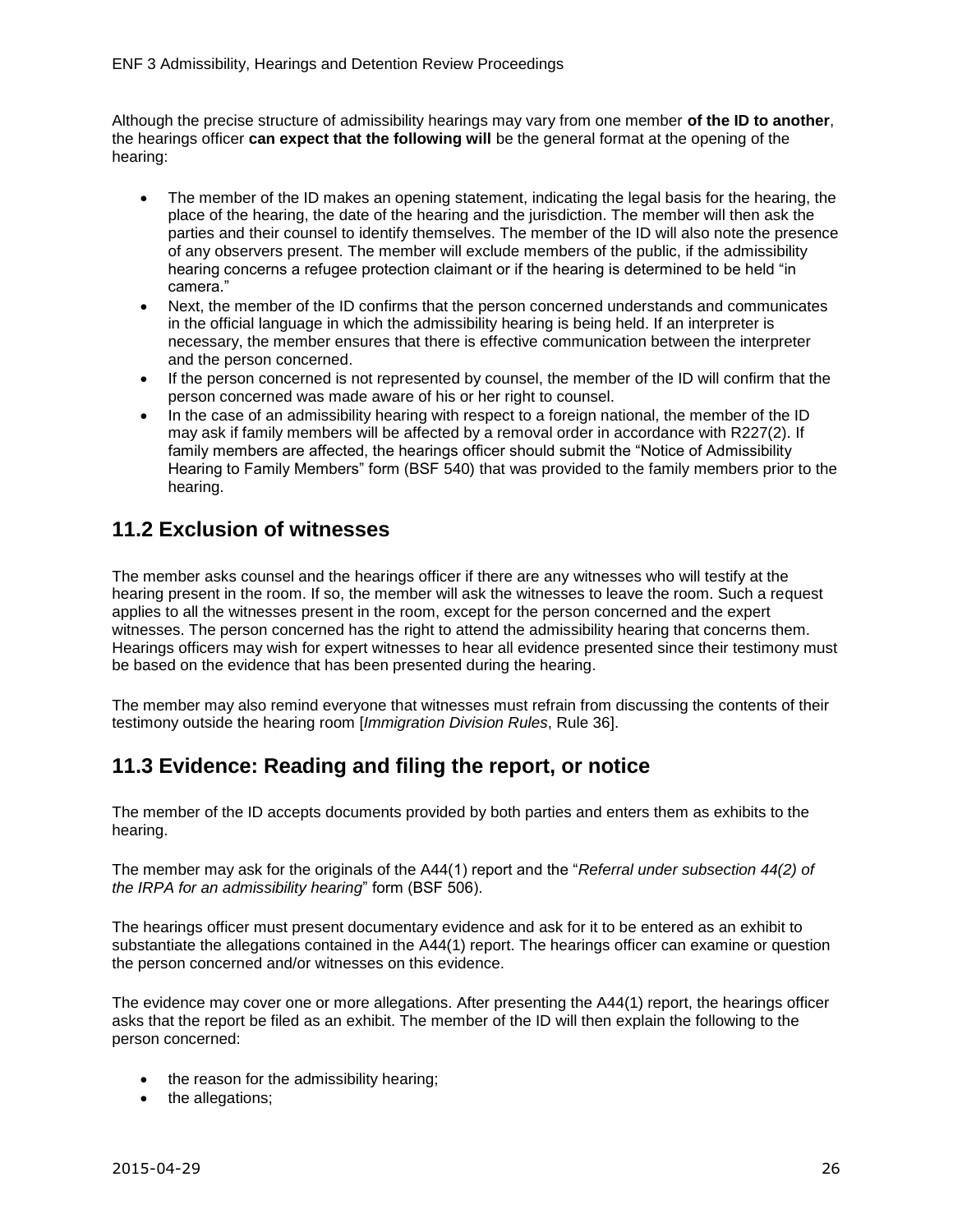- possible consequences; and
- procedures to be followed during the admissibility hearing.

If applicable, the hearings officer calls the person concerned as a witness and may call other witnesses as required to support the allegations outlined in the A44(1) report.

The person concerned (or counsel representing the person concerned) will be given the opportunity to present evidence to refute the allegations contained in the A44(1) report and to cross-examine all witnesses.

The hearings officer is given the opportunity to cross-examine on the evidence presented by the person concerned (or by counsel representing the person concerned).

If evidence that has not been previously provided to all parties arises during cross-examination, the opposing party will be given an opportunity to examine this evidence and respond accordingly.

## <span id="page-26-0"></span>**11.4 Evidence on the identity, citizenship and status of the person concerned**

After the person concerned has been sworn in, the person's identity and citizenship must be clearly established. The hearings officer may develop the evidence by asking questions such as the following:

- What is your correct name in full?
- Have you ever used any other name?
- What is your date of birth?
- Where were you born?
- Of what country are you a citizen?
- Are you a Canadian citizen?
- Are you a permanent resident of Canada?
- Do you have a passport?
- Do you have other identity documents?
- What is your permanent address?

Questions should be aimed at determining whether the person concerned is

- an applicant for permanent residence with or without a valid visa;
- an individual seeking to come to Canada as a returning resident, with or without a permanent resident card or a facilitation visa;
- an applicant for a temporary resident permit (TRP) with or without a visa.

## <span id="page-26-1"></span>**11.5 Evidence for inclusion of family members**

To include a family member in the removal order issued against the person concerned, hearings officers must first prove the identity, citizenship and status of the family member. A42 provides that only foreign nationals can be inadmissible on grounds of an inadmissible family member; therefore, the hearings officer must clearly establish that the family member is a foreign national.

The hearings officer must also prove that the conditions set forth in R227(2)(*a*) and (*b*) are satisfied as follows: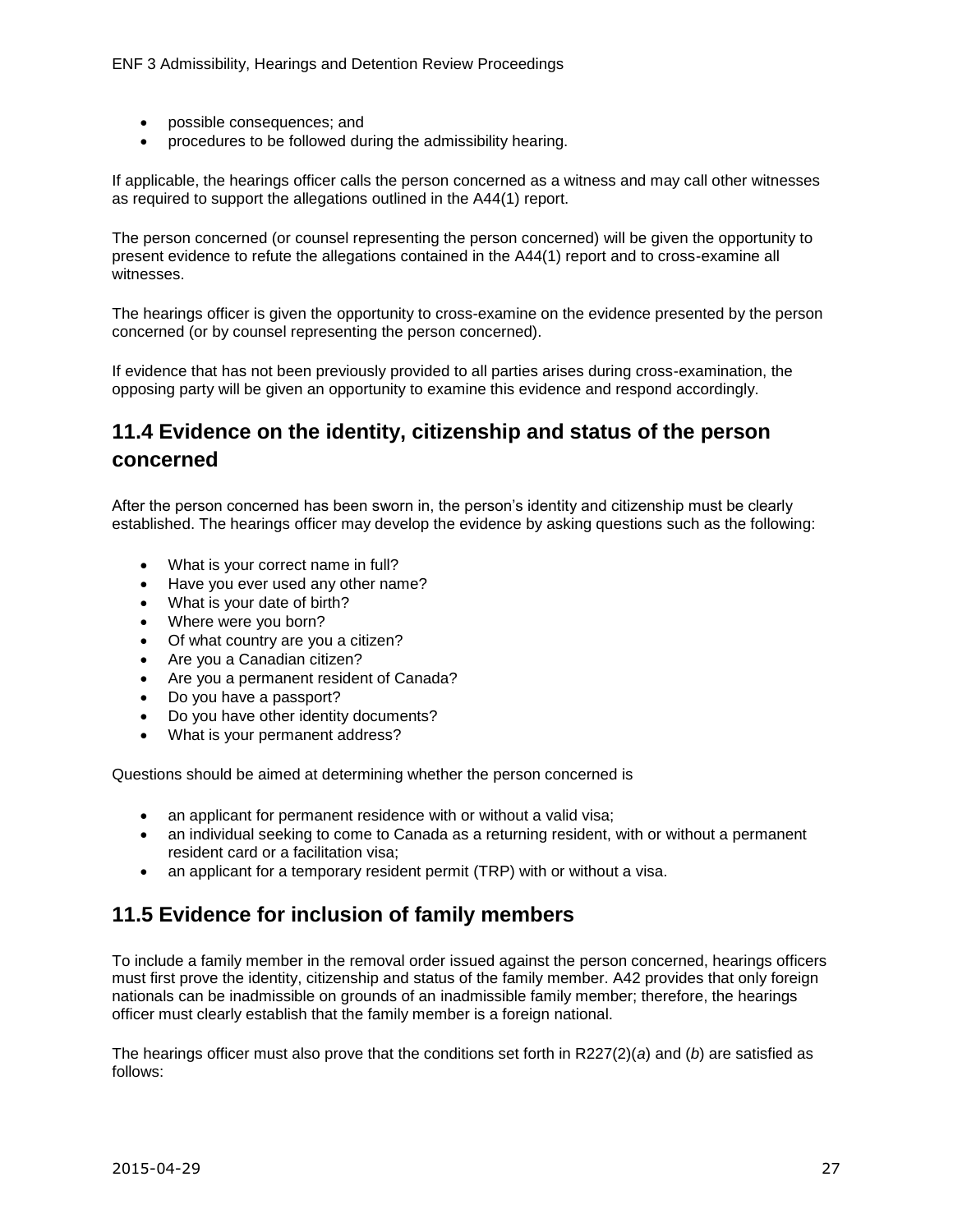#### **R227(2)(***a***)**

Hearings officers should provide proof that family members were informed that they are subject to an admissibility hearing pursuant to R227(2)(*a*) via a copy of the "Notice of Admissibility Hearing to Family Members" form (BSF 540) that was previously provided to family members.

#### **R227(2)(***b***)**

Conditions set out in R227(2)(*b*) are satisfied if the evidence shows that

- individuals fall within the definition of "family member" pursuant to R1(3);
- the family member(s) is (are) accompanying the inadmissible foreign national.

After the hearings officer has presented the evidence, affected family members are given an opportunity to establish the reasons for why they should not be included in the removal order of the person concerned.

Family members can only avoid being included in the removal order of the person concerned if they have proof that refutes the evidence submitted by the hearings officer and demonstrate that they do not meet the definition of "family member" pursuant to R1(3).

If the ID comes to the conclusion that the foreign national is inadmissible, and that the conditions set forth in R227(2)(*a*) and (*b*) were met, then a removal order made by the ID against the person concerned will automatically be effective against family members.

See section 9.10 above, for information about family inadmissibility.

See ENF 2 for information on evidence regarding inadmissible family members.

## <span id="page-27-0"></span>**11.6 Examining and cross-examining witnesses**

Examining and cross-examining witnesses can be difficult. The following general guidelines may be useful:

- Depending on the case, questioning should be subtle rather than obvious, in order to obtain as much information as possible.
- The order and type of questions should be adapted, and varied depending on the answers that the person concerned has given to preceding questions. Also, depending on the answers of the person concerned, it may be necessary to modify the plan for questioning witnesses and for introducing evidence.
- Leading questions are those which suggest an answer. They can be a useful method of crossexamination, particularly where the facts are not in dispute or when a witness is proving to be uncooperative.
- When it is the intention of the hearings officer to call into question the credibility of a witness, procedural fairness dictates that cross examination is required. (*Browne v. Dunn*; *R. v. Lyttle).*
- It is useful to take notes of the key aspects of the testimony given by witnesses throughout the admissibility hearing in order to prepare and deliver submissions to the member of the ID.
- All parties to the proceedings may ask to see the notes that witnesses use to assist with their testimony, and may demand that these notes be introduced as an exhibit.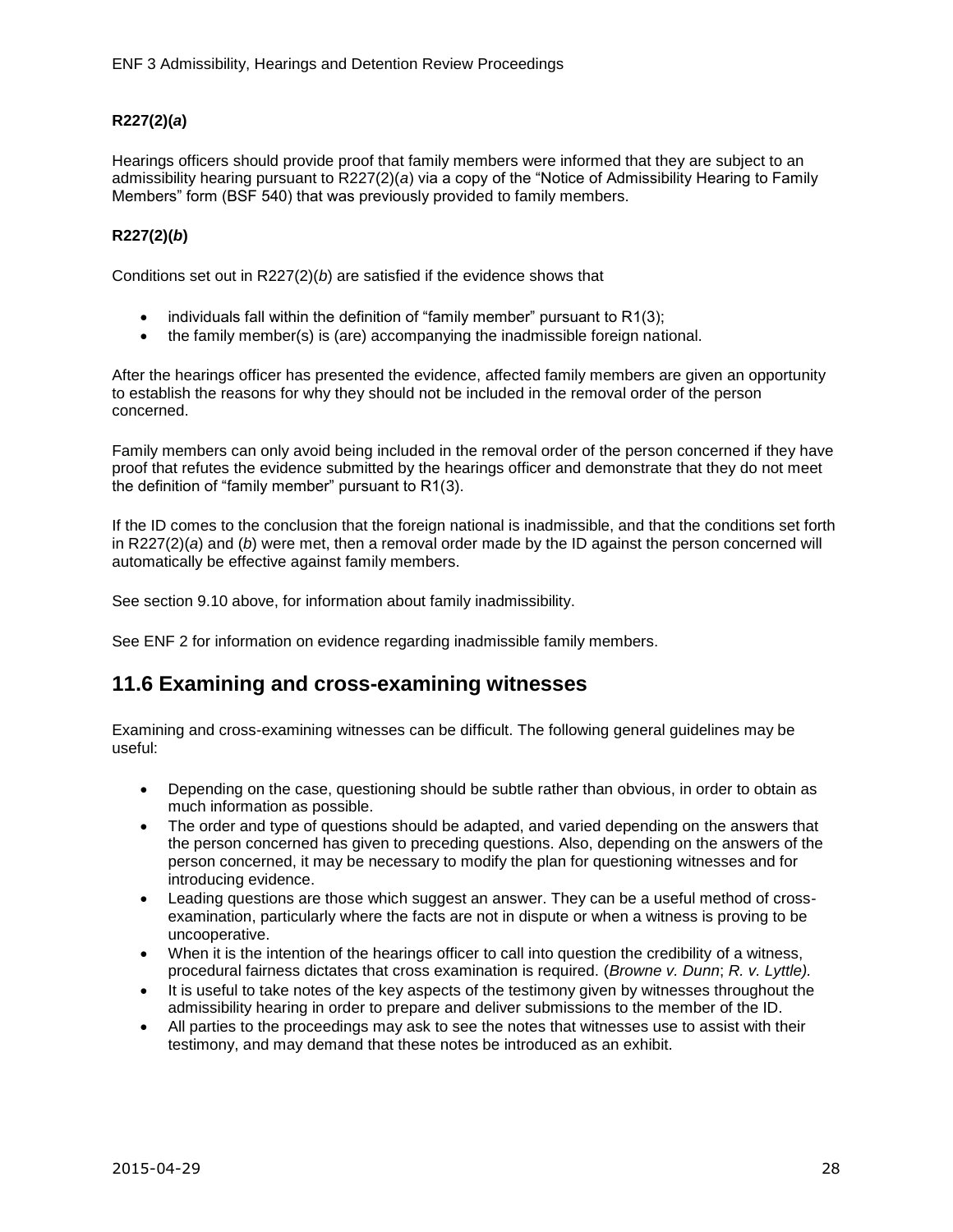If a cross-examination raises new information, it may be useful and/or necessary to ask a witness additional questions after the cross-examination has been closed. Throughout the admissibility hearing, the parties may raise objections and respond to the objections raised by the other party.

All testimony is given under oath (by swearing on a holy book) or by affirmation (a solemn promise to tell the truth).

The Federal Court of Canada in *Ioanmidis v. Canada (Minister of Employment and Immigration)* ruled that an adverse inference should not be drawn simply because a party/litigant does not testify, even if a reasonable explanation is not provided. However, where a witness at a hearing refuses to give evidence, the member is entitled to draw a negative inference from that refusal.

## <span id="page-28-0"></span>**11.7 Submissions on the allegations**

After the hearings officer and the person concerned have introduced all evidence, the member of the ID gives both parties an opportunity to make submissions on the allegations. The presentation of evidence should be clear, concise and delivered in logical order. The submission stage is not the time to introduce new facts. Hearings officers should also ensure that any statements and conclusions made in their submission are supported by evidence entered into the record.

For example, in the case of a person seeking admission to Canada, the hearings officer may indicate in his or her submissions that the person concerned

- has no right to enter Canada since the person is neither a Canadian citizen nor a permanent resident of Canada; and
- has not discharged the burden of proof and has therefore failed to establish admissibility.

In the case of a foreign national who is in Canada, the hearings officer should point out that the person concerned has no right to remain in Canada given that they are neither a Canadian citizen nor a permanent resident of Canada. The hearings officer may present a summary of the evidence that would lead a reasonable and cautious person to conclude that there is a factual basis to the allegation(s) contained in the A44(1) report.

## <span id="page-28-1"></span>**11.8 The admissibility decision**

Following submissions, the member of the ID renders a decision as to whether or not the person concerned is inadmissible to Canada. The decision determines if the allegations contained in the report are well founded and whether the evidence introduced into the record revealed additional grounds of inadmissibility. The member shall then render one of the decisions listed in A45 as follows:

- If the ID finds that the person concerned is in fact a Canadian citizen, a permanent resident, or a registered Indian under the *Indian Act*, the ID will recognize the person's right to enter Canada [A45(*a*)].
- If the ID finds that the person concerned is not inadmissible, and is satisfied that the person meets the requirements of the Act, the ID will grant the person concerned temporary or permanent resident status [A45(*b*)], as the case may be.
- If the ID finds that the person concerned is not inadmissible, but that the evidence does not show that the person concerned meets all of the requirements of the Act, then the ID shall authorize the person concerned to enter Canada for further examination, with or without conditions [A45(*c*)].
- If the ID finds that the allegation is well founded, the ID shall make the applicable removal order, which may require additional evidence [A45(*d*)].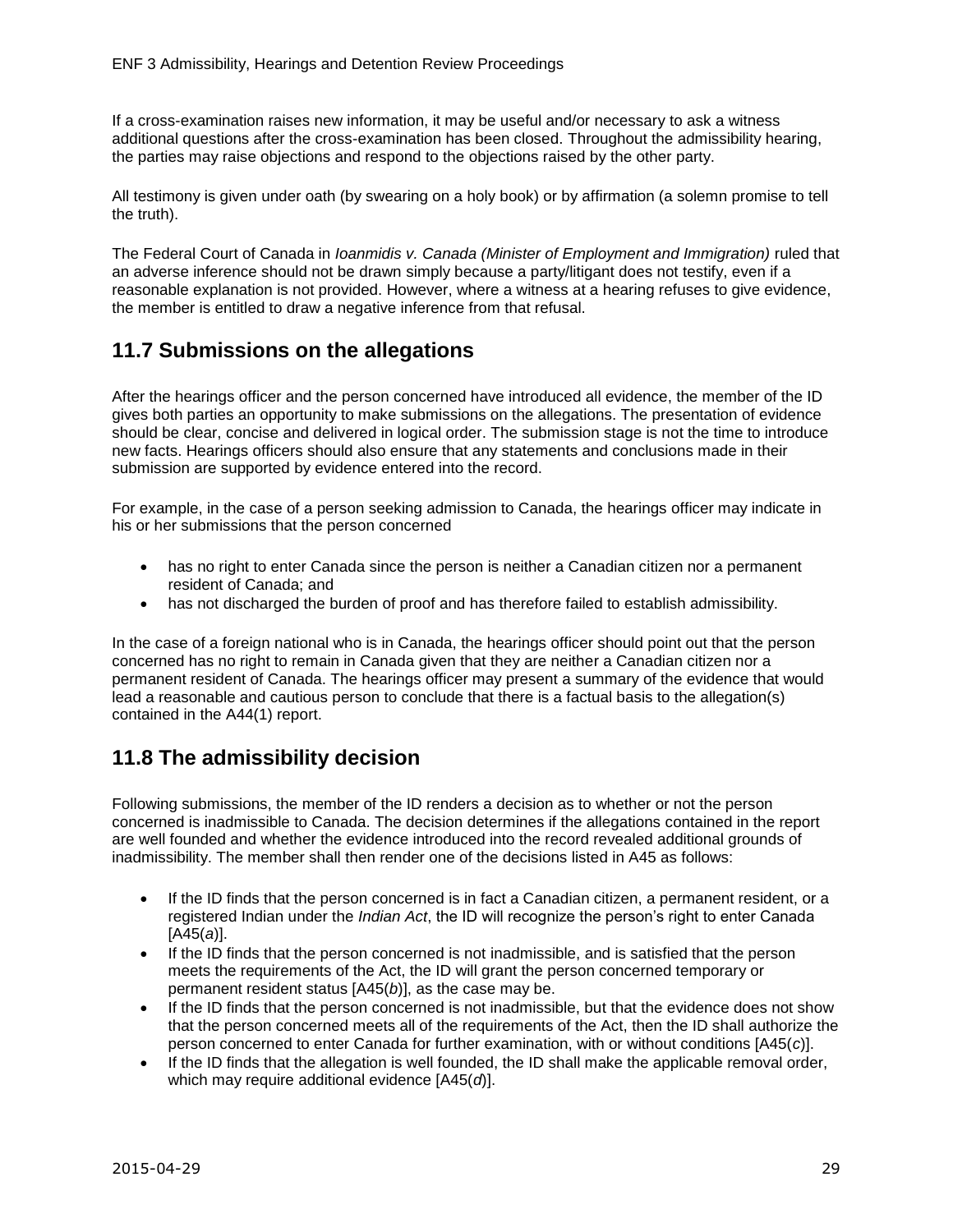The ID must give the reasons for its decision orally or in writing. The ID will provide the written reasons upon request from one of the parties, which must be received by the Division within 10 days from the notification of the decision [*Immigration Division Rules*, Rule 7(4)].

## <span id="page-29-0"></span>**11.9 Submissions on a removal order**

Where, at the conclusion of an admissibility hearing, the member of the ID is of the opinion that the person concerned is inadmissible on one or more grounds, the member shall make the applicable removal order [A45(*d*)].

- Section R229(1) lists the type of removal order to be made by the ID according to applicable inadmissibility.
- R229(2) lists grounds of inadmissibility for which the ID must make a departure order when the person concerned is a refugee protection claimant [R229(1)(*f*), (*g*), (*j*),(*m*) and (*n*)]. To ensure that the correct removal order is issued, the hearings officer should state whether the eligibility of the claim has been determined, and if the claim has been determined to be ineligible, produce copies of all relevant forms.
- When an application for refugee protection is presented before or during the admissibility hearing, the hearings officer must proceed as if the eligibility determination has already been made.
- R229(3) lists circumstances in which the ID **shall** make a deportation order against a person instead of the prescribed removal order pursuant to R229(1). The circumstances listed in R229(3) are the following:
	- 1. the person was previously subject to a removal order and the person is inadmissible on the same grounds as in that order:
	- 2. the person has failed to comply with any condition or obligation imposed under the Act or the *Immigration Act*, R.S.C. 1985, c. I-2, unless the failure is the basis for the removal order; or
	- 3. the person has been convicted in Canada of an offence under an Act of Parliament punishable by way of indictment or of two offences under any Act of Parliament not arising out of a single occurrence, unless the conviction or convictions are the grounds for the removal order.

Hearings officers will be provided with the opportunity to make arguments on the application of 229(3) where applicable and adduce all relevant evidence to support the application of the provision. Where evidence supports the application, the hearings officer should recommend the issuance of a deportation order.

**Note:** For more information on specified removal orders, see ENF 10, Removals.

## <span id="page-29-1"></span>**11.10 Cases involving refugee protection claimant**

If the person concerned claims refugee protection during an admissibility hearing, the case must be referred to a Minister's delegate for determination of eligibility.

The person concerned will be issued a *Determination of Eligibility* form (IMM 1442B), which will provide reasons, if the claim is ineligible.

Where an application for refugee protection is presented before or during the proceedings, the hearings officer must proceed as if the person is eligible to make a claim for refugee protection. This means that the admissibility hearing must be held in private from the moment the application for refugee protection is presented. If it is later determined that the claim for refugee protection was not eligible, the continuation of an adjourned admissibility hearing and subsequent hearings shall be held in public.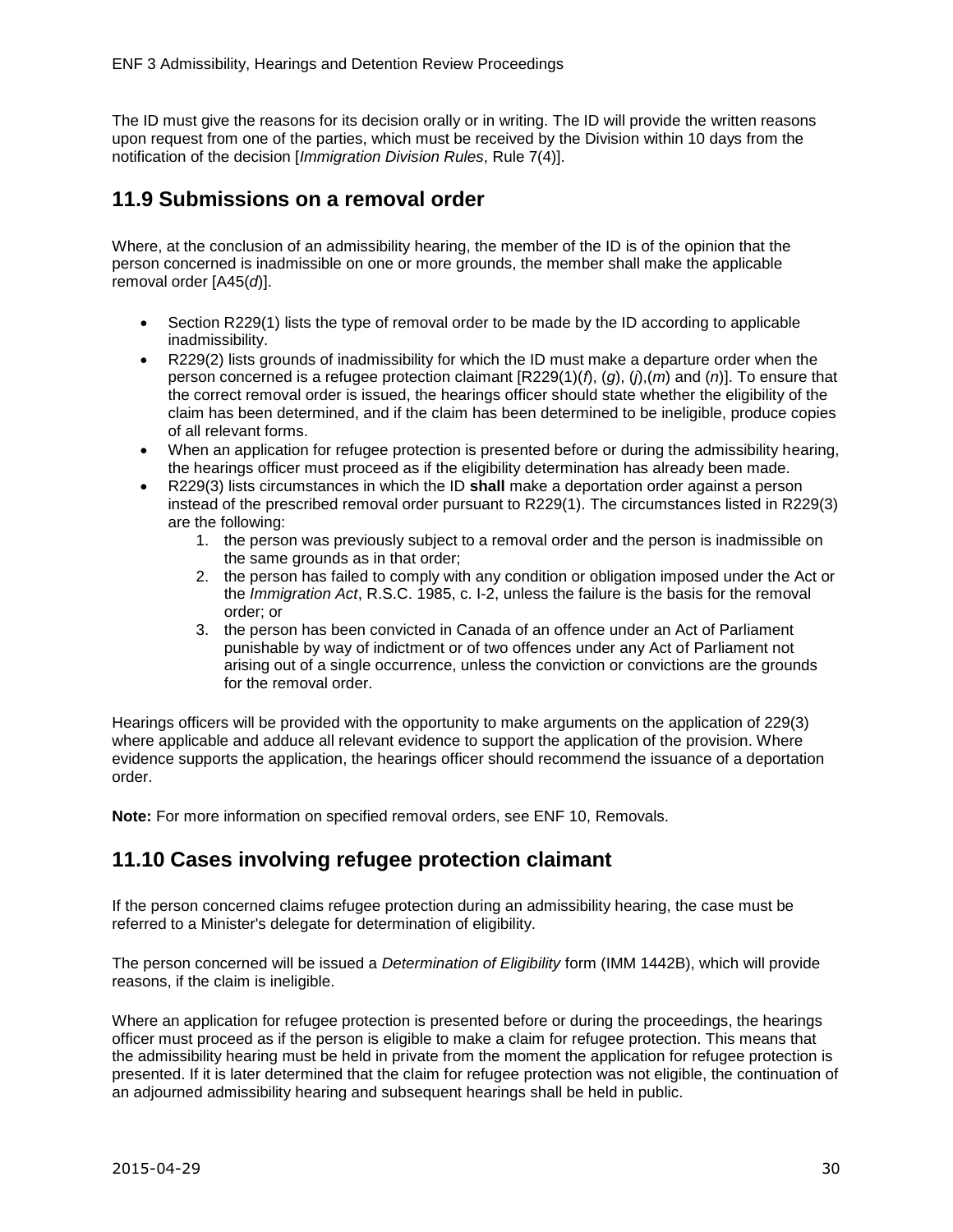## <span id="page-30-0"></span>**11.11 Claim to Canadian citizenship**

An admissibility hearing is not adjourned simply because a person concerned claims to be a Canadian citizen. To provide proof of Canadian citizenship, a genuine passport or a citizenship certificate is required. It is the responsibility of the member of the ID to determine if the evidence produced by the person concerned is sufficient to support the claim that they are Canadian citizen.

The hearings officer may challenge the claim to citizenship during the hearing, if the hearings officer is in possession of evidence to support the challenge. The hearings officer may ask the member of the ID to render a decision and continue the admissibility hearing according to established procedure. The hearings officer may request an adjournment in order to obtain the evidence required to refute the claim to Canadian citizenship, if the necessary evidence is not readily available.

If the admissibility hearing is adjourned, the person concerned must provide proof that he or she has made an application for a citizenship certificate within the specified time frame. If an application for a citizenship certificate has not been filed within the specified period, or if the hearings officer is informed by the Registrar of Canadian Citizenship (RCC) that a citizenship certificate will not be issued, the hearings officer will request the ID to resume the admissibility hearing.

If the RCC confirms that the person concerned is indeed a Canadian citizen or issues a certificate of citizenship, the hearings officer will forward the documents to the ID and the admissibility hearing will be terminated immediately.

## <span id="page-30-1"></span>**11.12 Cases involving detainees**

Admissibility hearings concerning persons who are detained may coincide with the date scheduled for a detention review. Although the admissibility hearing may be adjourned, the detention review must take place within the time frames prescribed by section A57.

If the admissibility hearing takes place, the member of the ID will proceed first with the admissibility hearing. Since the admissibility hearing and the detention review are two separate proceedings, the member may ask for separate disclosure of documents.

For more information, see section 13, Detention reviews.

# <span id="page-30-2"></span>**12 Application for non-disclosure of information at hearings**

## <span id="page-30-3"></span>**12.1 General**

Section A86 provides that the Minister (hearings officer as the Minister's delegate) may, prior to or during an admissibility hearing, a detention review or an appeal before the Immigration Appeal Division (IAD), make an application for non-disclosure of information or other evidence, if the hearings officer is of the opinion that this information falls within the following definition: "security or criminal intelligence information and information that is obtained in confidence from a source in Canada, the government of a foreign state, an international organization of states or an institution of such a government or international organization." (A76)

**Note:** For information on how to proceed with a non-disclosure application, hearings officers should refer to ENF 31: Applications for non-disclosure at IRB hearings.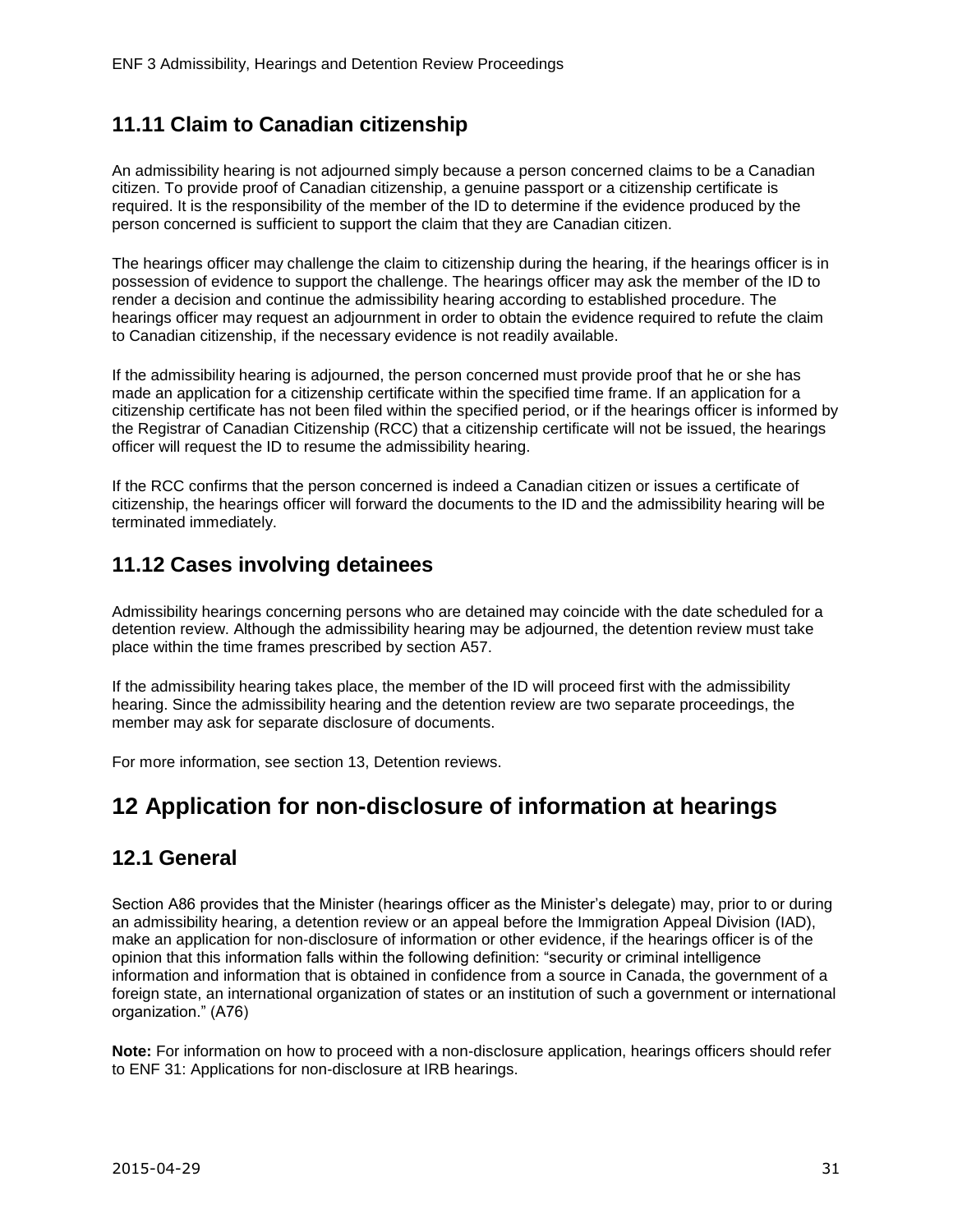## <span id="page-31-0"></span>**12.2 Application for non-disclosure presented prior to an admissibility hearing or a detention review**

If a decision is made to proceed with an application for non-disclosure of information, the hearings officer should notify counsel of record, or in the absence of counsel, the person concern as prescribed *by ID Rules 38(5)* .A copy of the application must also be provided to the ID, including proof that the person concerned or their counsel was notified of the application.

Information provided in the application, if any, should be limited so as **not to disclose information that should be protected**. A83 and A85.1 to A85.5 govern the procedures regarding application for nondisclosure.

The ID registrar will schedule a date for an *ex parte in camera* hearing as expeditiously as possible. The member of the ID will conduct a hearing in private (*in camera*) and in the absence of the person concerned and the person's counsel to hear the application for non-disclosure of information. Subsection A83(1)(*b*), requires that the ID appoint a special advocate upon request of the person concerned. The role of the special advocate is to represent the interests of the person concerned at the hearing of the s. 86 application for non-disclosure.

**Note:** A list of special advocates is available on the Department of Justice website.

**Note:** All individuals participating in the non-disclosure hearing must have the required security clearance.

Once the member of the ID completes examination of the information and other evidence, the member must determine which elements of information or evidence may be considered in his or her decision as outlined in the following table.

| <b>Types of</b><br>information or              | Applicability to decision                                                                                                                                                                                                                                                                                                                                                                                                                        |
|------------------------------------------------|--------------------------------------------------------------------------------------------------------------------------------------------------------------------------------------------------------------------------------------------------------------------------------------------------------------------------------------------------------------------------------------------------------------------------------------------------|
| evidence                                       |                                                                                                                                                                                                                                                                                                                                                                                                                                                  |
| Relevant facts<br>that may not be<br>disclosed | The member takes these facts into account when making his or her decision (at the<br>conclusion of the admissibility hearing or detention review), but does not include<br>them in the summary that is prepared for the person concerned.                                                                                                                                                                                                        |
| Relevant facts<br>that may be<br>disclosed     | The member may take these facts into account when making a decision, and include<br>them in the summary, if the hearings officer agrees that the facts may be<br>disclosed. If the hearings officer does not agree with the contents of the summary,<br>the hearings officer can withdraw the information under dispute, or the application<br>altogether, and a decision on the case will be rendered without the information under<br>dispute. |
| Irrelevant<br>evidence                         | Such evidence is not considered in the decision.                                                                                                                                                                                                                                                                                                                                                                                                 |

#### **Information or evidence that may be considered by the ID at a non-disclosure hearing**

The person concerned will be provided with a summary of information and other evidence that allows the person to be reasonably informed of the case being made by the Minister. The summary does not include information that would be injurious to national security or endanger the safety of any person if disclosed [A83(1)(*e*)].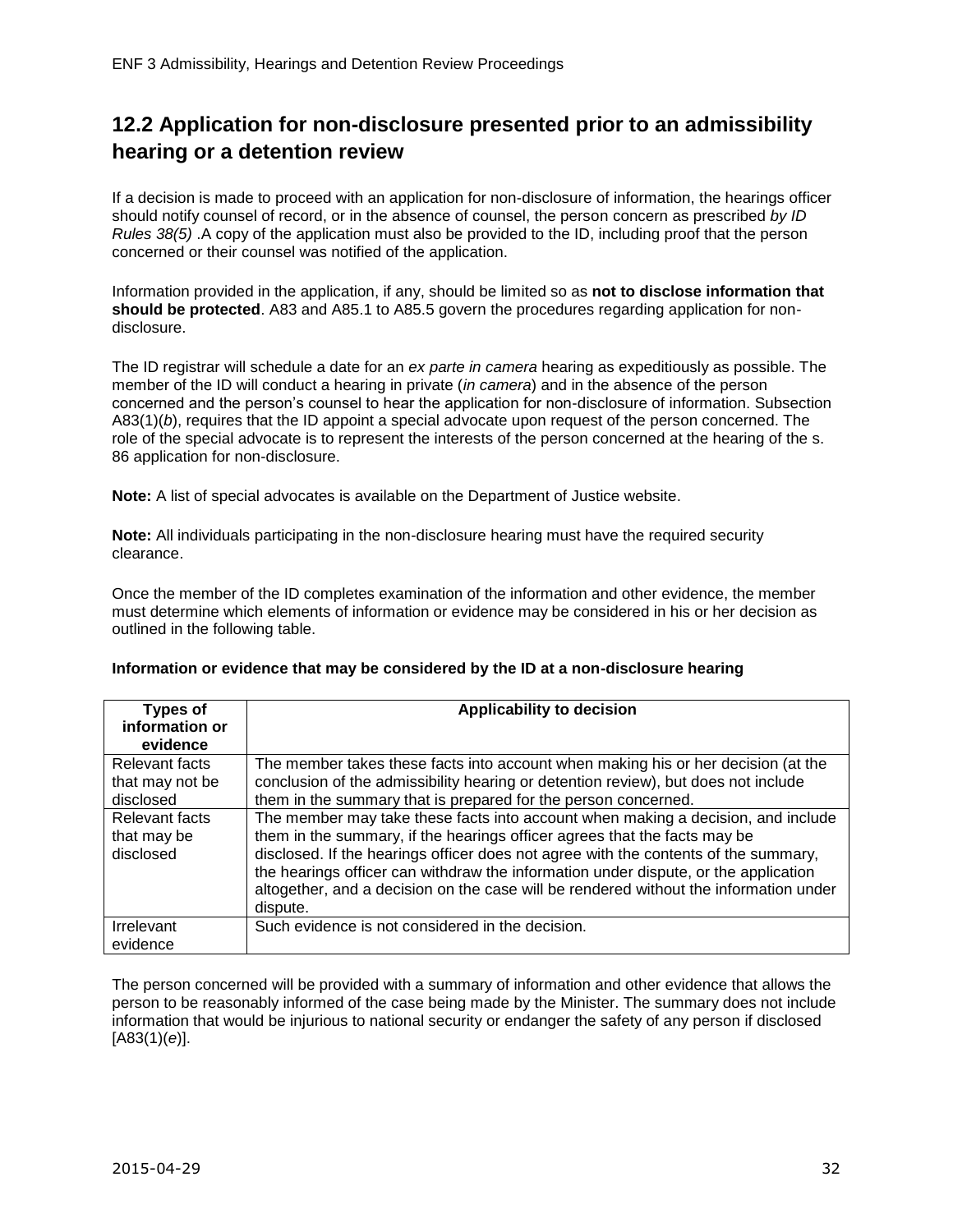## <span id="page-32-0"></span>**12.3 Application for non-disclosure presented during an admissibility hearing or a detention review**

If, during the course of an admissibility hearing or a detention review it becomes apparent that evidence or other information to be presented falls under the definition of A76, the hearings officer may make an application for non-disclosure at that time. If necessary, the member of the ID may suspend the hearing to allow the hearings officer to prepare a written application.

At the time an application for non-disclosure is presented, the member of the ID must exclude the person concerned and the person's counsel from the hearing room. The ID member may adjourn the admissibility hearing or detention review at the request of the hearings officer or on the member's own initiative and schedule a date for the hearing of the Minister's application for non-disclosure.

## <span id="page-32-1"></span>**12.4 Conduct of the admissibility hearing or detention review following an application for non-disclosure**

After a decision on the information in question is made, the ID will proceed with the admissibility hearing.

**Note:** Detention reviews will proceed without the information under review or without the respondent, as the case may be.

At the conclusion of the hearing into the application for disclosure of information, the member of the ID prepares a summary of the evidence including only information that, in the opinion of the member, if disclosed, would not be injurious to the national security of Canada or to the safety of any person.

The summary of the disclosure proceedings is provided to the hearings officer and the person concerned or counsel, as the case may be.

During the admissibility hearing, the hearings officers must not disclose information that is subject to the non-disclosure order. However, hearings officers may disclose facts that are part of the summary that has been provided to the person concerned.

# <span id="page-32-2"></span>**13 Detention reviews**

## <span id="page-32-3"></span>**13.1 General**

A detention review is a proceeding that takes place before a member of the ID during which the circumstances of detention are examined to determine

- whether the detention is lawful; and if it is
- whether detention be continued.

At these proceedings, the Minister of PSEP is represented by a hearings officer. A detention review

- is not as structured as an admissibility hearing;
- may be held on its own or in conjunction with an admissibility hearing:
- evidence may or may not be presented, usually only oral submissions are made;
- detained persons have the right to be represented by counsel.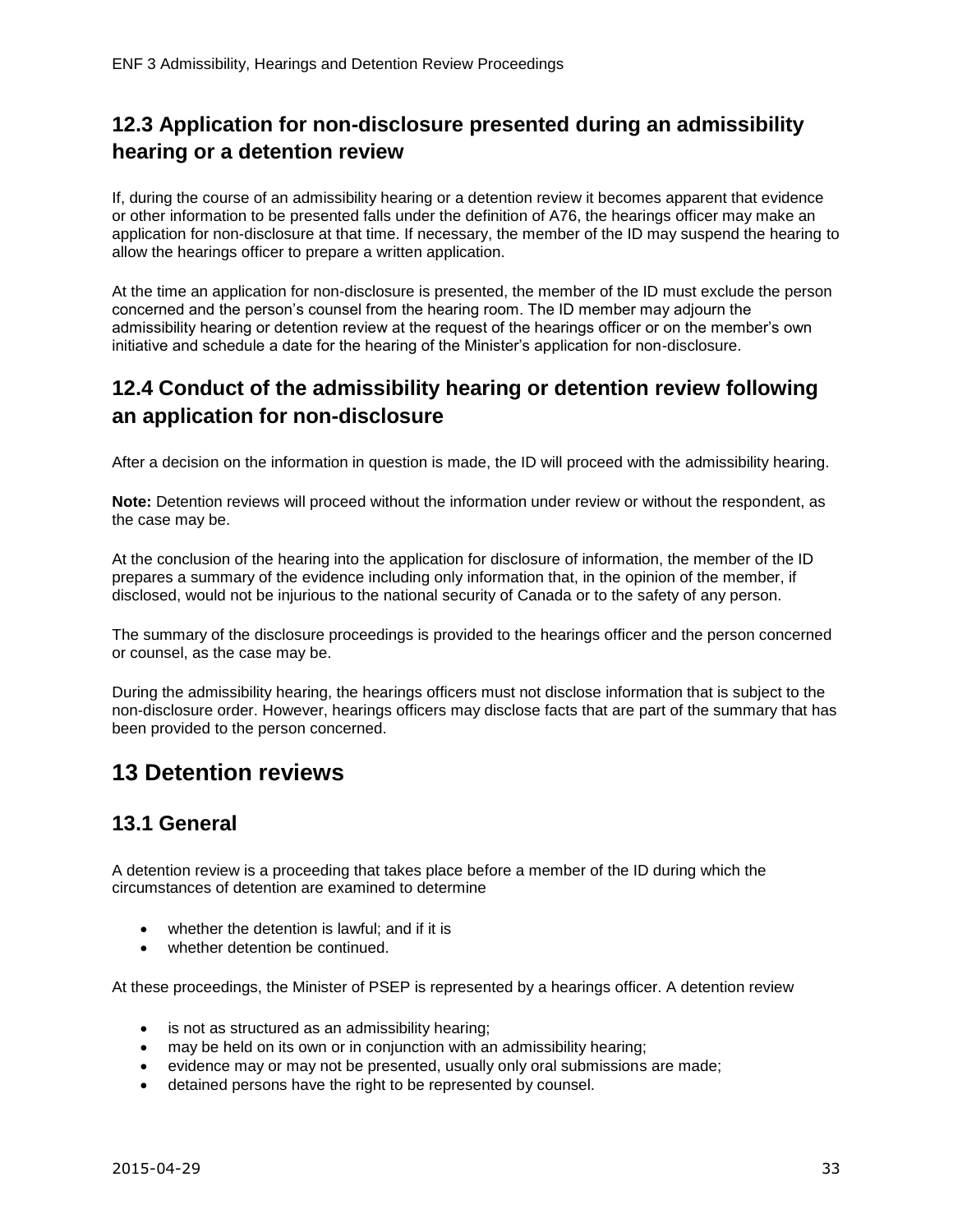Generally, each party (the hearings officer and the person concerned) presents facts and arguments. Parties are not required to prove the facts and arguments, unless information provided is challenged by the other party. If the information is challenged, evidence to support the facts and arguments may be introduced. Evidence may consist of documents or other material evidence, testimony of the person concerned, or affidavits. Evidence presented at detention reviews is governed by the same evidentiary rules as are admissibility hearings.

The member of the ID should be aware of the alleged reasons for detention from the information contained in the Request for Admissibility Hearing/Detention Review Pursuant to the Immigration Division Rules form (BSF 524). The ID member may require that the hearings officer present the reasons for detention and hearings officers should be prepared to do so.

Following the hearings officer's opening statement, the ID member provides an overview of the purpose of the detention review and the jurisdiction conferred upon the member by IRPA and its Regulations. The member will ask the hearings officer to submit the facts, arguments, and a recommendation regarding the continuation of the detention or the release of the person concerned, as the case may be.

## <span id="page-33-0"></span>**13.2 Authority to detain a person under IRPA**

For detailed information on the authority to detain a person under IRPA, refer to ENF 20 : Detention.

## <span id="page-33-1"></span>**13.3 Detention review – timeline for permanent residents and foreign nationals**

The frequency of detention reviews is prescribed in A57 as follows:

- A57(1) provides that the ID must review the reasons for continued detention **within 48 hours** after the permanent resident or foreign national was detained.
- A57(2) provides that the ID must review the reasons for continued detention at least once during the **7 days** following the initial review;
- A57(2) also provides that the ID must review the reasons for continued detention at least once during **each 30-day period** following each previous review.

The permanent resident or foreign national will be present at each detention review, either in person or by way of video or teleconference.

## <span id="page-33-2"></span>**13.4 Detention review – timeline for designated foreign nationals (DFN)**

Pursuant to subsection A20.1(1), the Minister of PSEP has the authority to order the arrival in Canada of a group of persons to be designated as an "irregular arrival". A foreign national who is part of a group whose arrival in Canada is designated by the Minister as an "irregular arrival" automatically becomes a "designated foreign national" (DFN) unless he or she holds the documents required for entry, and on examination the officer is satisfied that the person is not inadmissible to Canada [A20.1(2)]. For additional information, hearings officers should refer to the Designated Irregular Arrivals Toolkit on Atlas.

DFNs are subject to mandatory arrest and detention and a revised detention review timeline. Upon designation, the CBSA must arrest and detain all DFNs who were 16 years of age or older at the time of the arrival, where the designated irregular arrival occurred **on or after June 28, 2012**.

The following modified detention timeline applies to all DFNs who are 16 years or older: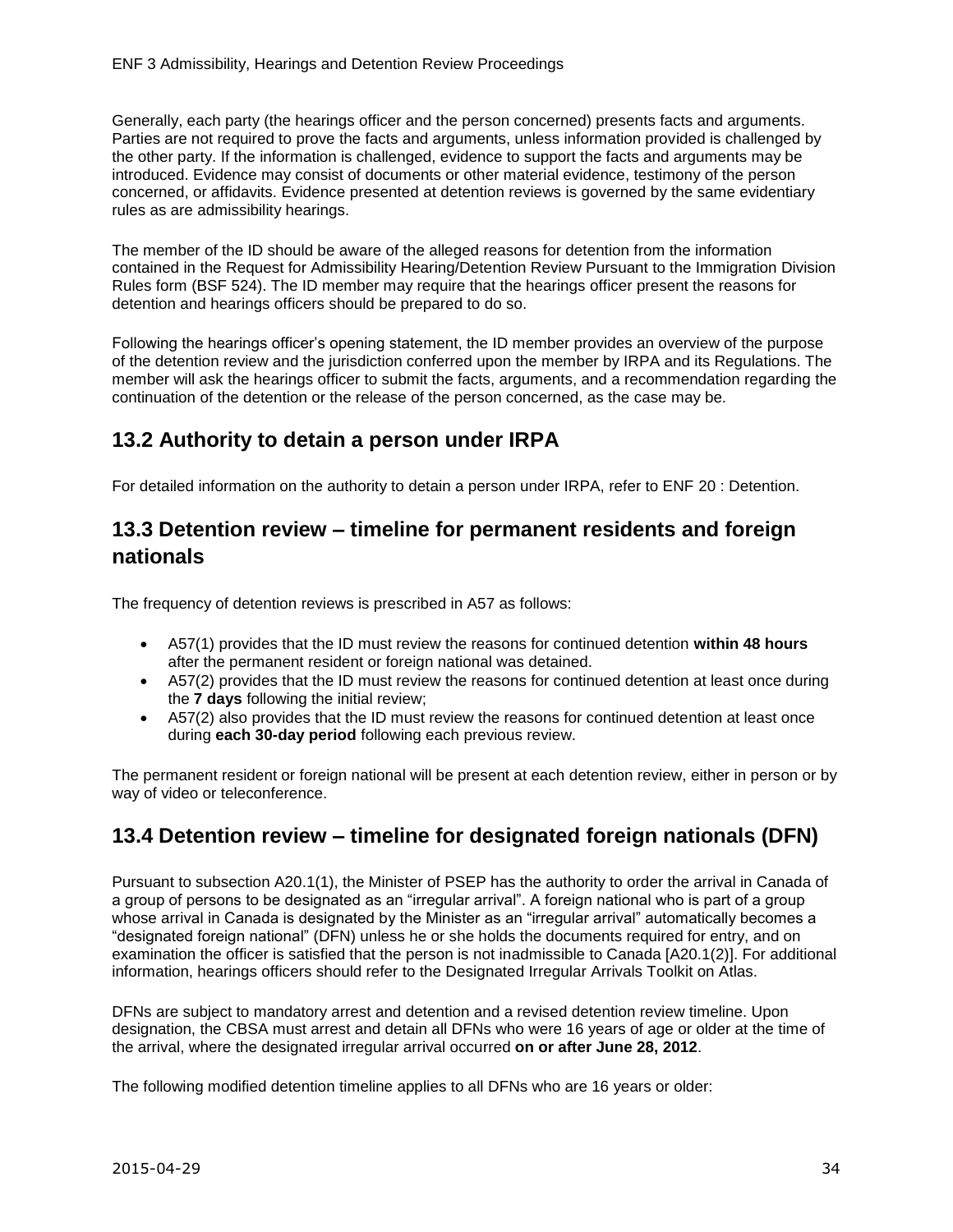A57.1(1) provides that the ID must review the reasons for continued detention **within 14 days** after a DFN was detained.

**Note:** Subsection A57.1(1) requires the ID to schedule the initial detention review within 14 days, meaning the ID may schedule the detention review at anytime from the day the DFN was detained to day 14 of detention.

 Pursuant to A57.1(2), subsequent detention reviews must take place **after the expiry of 6 months** following the conclusion of the previous review.

**Note:** This means that the ID may schedule the next detention review following the expiry of 6 months after the previous review, but not prior to the expiry of 6 months.

The designated foreign national will be present at each detention review, either in person or by way of video - or teleconference.

## <span id="page-34-0"></span>**13.5 Mechanism of detention reviews and grounds for continued detention**

Detention reviews are a two-step process:

- 1. The member of the ID must release a person from detention, unless the member is satisfied that one of the reasons described in A58 exists, taking into account the prescribed factors (R244-247) as appropriate.
- 2. If the member determines that one or more grounds for detention exists, the member considers the factors in R248 to determine if detention should be continued.

In *Canada (Minister of Citizenship and Immigration) v. Thanabalasingham (paragraph 24), the Federal* Court of Appeal noted that detention reviews are not technically *de novo* hearings but that the ID must come to a fresh conclusion whether detention should continue. The ID member must give clear and compelling reasons to depart from prior decisions to detain.

It is the role of hearings officers to present evidence to support one or more of the reasons for detention. In doing so, hearings officers should be guided by the factors set out in R245 to R247 depending on the reason for detention.

For additional information on reasons for detention, refer to ENF 20 Detention.

**Note:** It is not required that continued detention be sought on the same ground(s) as the original reason for arrest and detention. Hearings officers may argue for continued detention under section 58 on grounds that may or may not have existed at the time of initial arrest and detention.

In Canada (Minister of Public Safety and Emergency Preparedness) v. Ismail, the FC assessed the relationship between the grounds for arresting and detaining an individual under IRPA, and the grounds that permit continued detention of that individual by the Immigration Division of the IRB.

The court determined that "[T]o interpret paragraph 58(1)(*c*) of IRPA so as to permit the detention of an individual in order to allow the Minister to take necessary steps to inquire into a reasonable suspicion that the individual is inadmissible on grounds of security, when that suspicion only arises after the person has entered Canada, accords with the priority that the legislation ascribes to security." The following question was certified: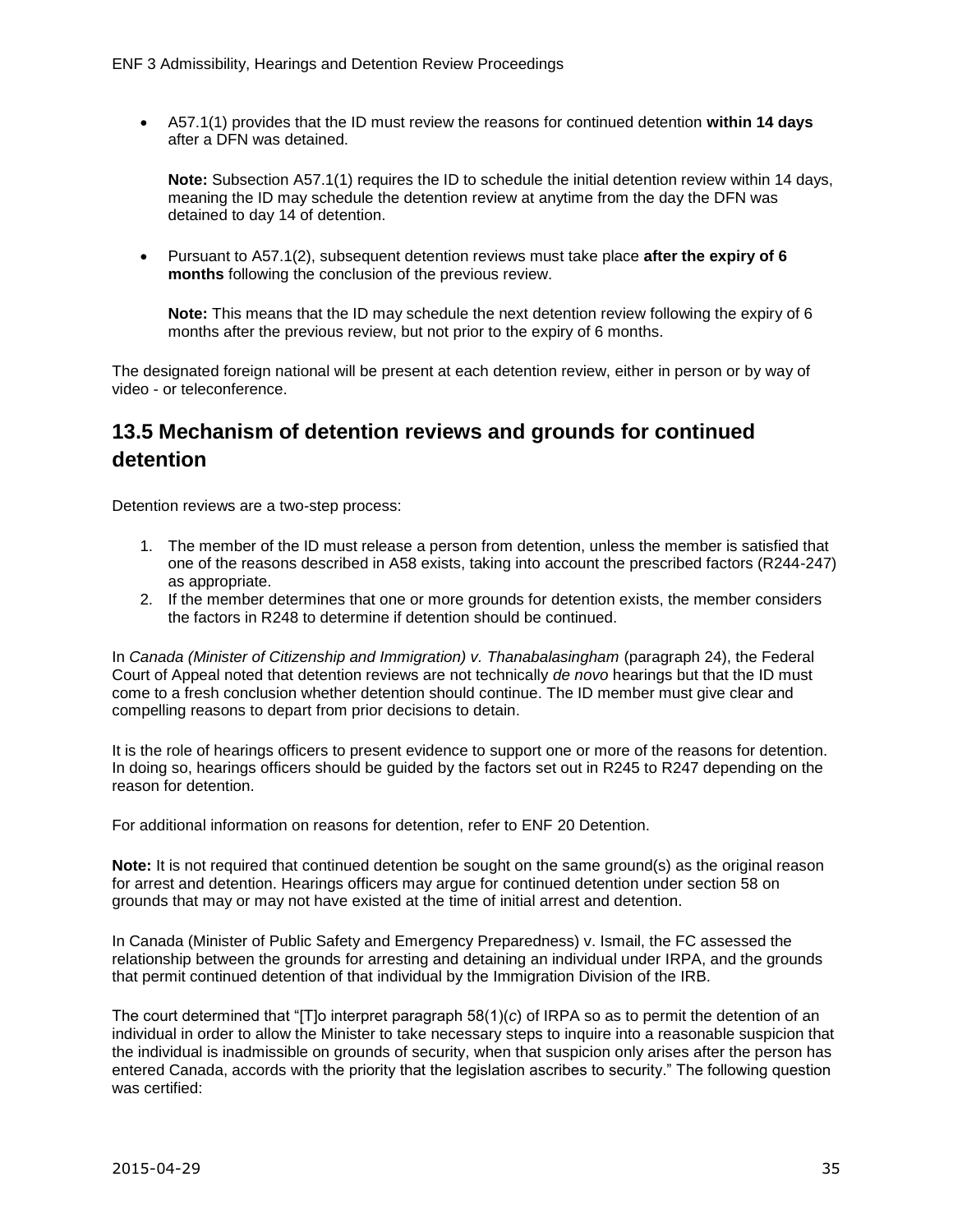"Is paragraph 58(1)(*c*) of the Immigration and Refugee Protection Act only available as a ground for continued detention, where it follows a detention under subsection 55(3) of the IRPA?" (paragraph 68)

It is the hearing officer's role to make recommendations, in favour of or against continued detention to the member of the ID keeping in mind that the member will verify, consider and weigh each of the factors set out in the Regulations.

If, for example, the hearings officer seeks detention because the person concerned is alleged to be a danger to the public, the hearings officer will have to provide evidence to demonstrate that the facts of the case fall within the factors listed in R246.

The list of factors set out in each of R245, R246, and R247 is not exhaustive and other factors may be considered by the member of the ID when rendering a decision. Thus the credibility of the person concerned and statements of the person concerned that they will or will not comply with the laws governing immigration and refugee protection or any directive issued by the CBSA may be considered in the assessment of the grounds for detention.

**Note:** In the case of DFNs who were 16 years or older on the day of their arrival that is subject of the designation in question, the member of the ID must consider only the prescribed factors related to the relevant reason for detention and may not consider any other factors at the **14 day detention review [A58(1.1)]**.

#### **1. Flight Risk (R245)**

For the purposes of paragraph 244(*a*), the factors to be considered in determining if a person is unlikely to appear for examination, an admissibility hearing, removal from Canada or at a proceeding that could lead to the making of a removal order by the Minister under subsection 44(2) of the Act are prescribed in section R245.

In addition to the factors set out in R245, hearings officers may consider the following when preparing a submission to indicate that the person concerned is not likely to appear:

- use of pseudonym(s)/alias(es) to avoid detection or to evade compliance with IRPA and its Regulations;
- frequent changes of address in Canada;
- previously eluded examination or did not appear as requested;
- has not satisfied previous conditions attached or the conditions to a bond imposed by a criminal court, the CBSA or the IRB;
- attempted to escape or to hide; and
- a warrant was issued against the person concerned.

In cases where hearings officers perceive a risk that the person concerned will not appear unless conditions are imposed, hearings officers should consider a guarantee or a cash deposit with conditions of release [A44(3)].

**Note:** In the case of DFNs who were 16 years or older on the day of their arrival that is subject of the designation in question, at the 14 day detention review the member of the ID must consider only the prescribed factors related to R245 for detention and may not consider any other factors.

The member of the ID will consider and weigh all available evidence when deciding if continued detention is warranted.

#### **2. Danger to the public (R246)**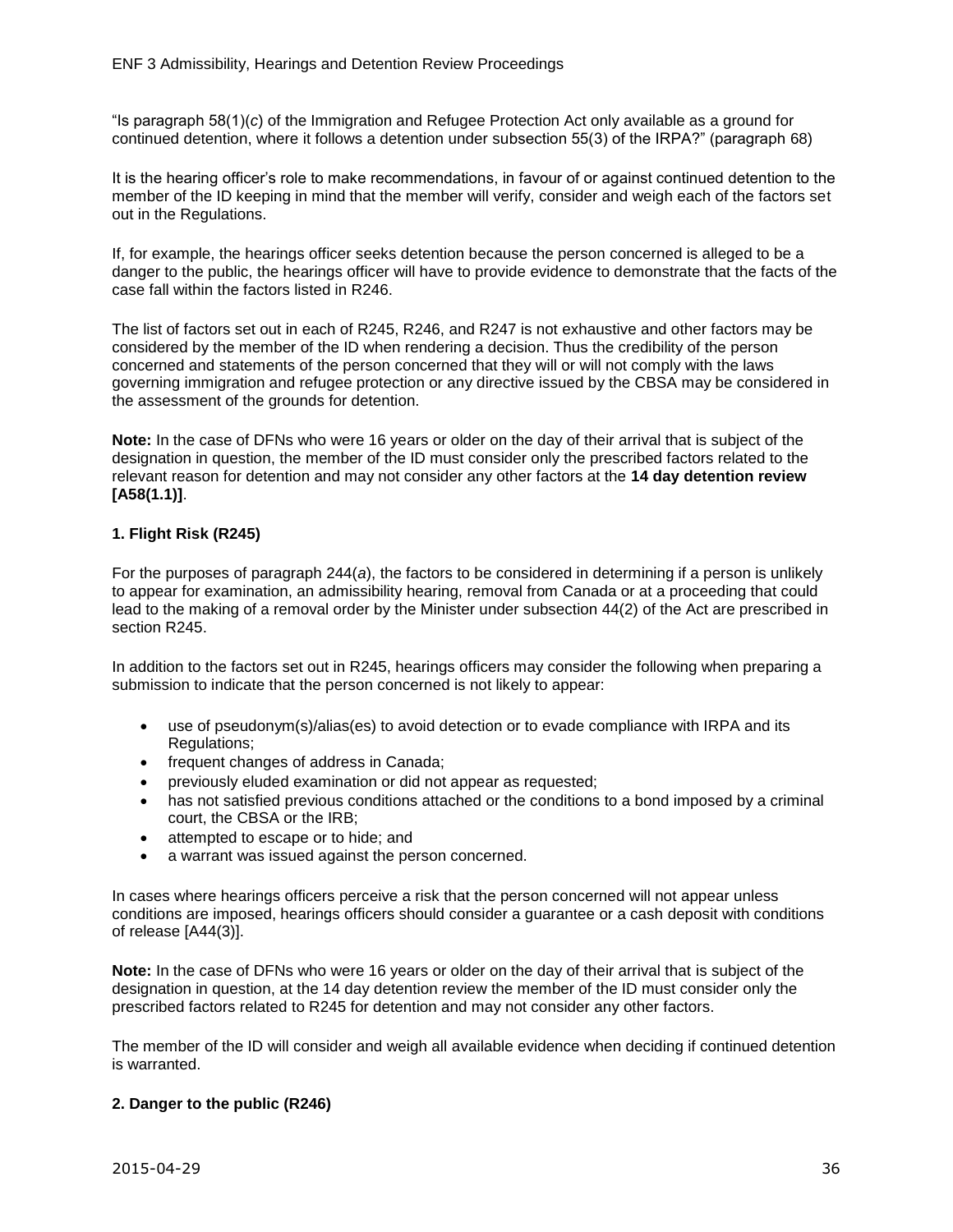For the purposes of paragraph 244(*b*), the factors to be considered in determining if a person is a danger to the public are prescribed in section R246.

Some factors may require additional arguments to demonstrate that a specific fact disclosed before the ID should be considered as a factor in favour of detention. For example, the details of a foreign conviction for a sexual offence [R246(*f*)(i)] should be examined carefully to determine the equivalent in Canadian law. The hearings officer should disclose all available details to satisfy the member of the ID that the offence is described in R246(*f*)(i).

The circumstances surrounding the commission of an offence may assist the member of the ID in determining the weight of a factor compared to another. For instance, the fact that the victim of the offence is a minor child may be considered as more serious than if the victim is an older person. An offence committed with the use of a prohibited weapon may also be considered to have more weight than an offence committed with another weapon, depending on the specific circumstances of each case.

**Note:** Each factor is in itself sufficient to find that a person is a danger to the public. [*Bruzzese v Canada (Minister of Public Safety and Emergency Preparedness)* (paragraphs 47 and 87)].

Hearings officers should submit the following documents, if applicable and available, to the ID to support an argument that an individual remains a danger to the public:

- the criminal record of the person concerned, and documents establishing a criminal conviction in or outside Canada;
- the indictment;
- evidence of the medical condition of the person concerned;
- police reports documenting association of the person concerned with known criminals or a criminal organization;
- classified reports relating to security or criminal activity of the person concerned, and a record of physical violence, if applicable; and
- correctional services report on the person's behaviour in detention.

In addition, hearings officers may consider the age of a conviction and the circumstance under which an offence was committed. The fact that the person concerned was convicted and has served the applicable sentence is not in itself an indication that the person concerned is a danger to the public. A strong indication that the person concerned is a danger to the public may consist of evidence that the offence involved violence or weapons and that the person concerned is likely to re-offend.

In some instances danger to the public may dissipate because of the length of time a person has spent in detention or because the evidence in support of a detention order is no longer valid. [Canada (Minister of Citizenship and Immigration) *v. Sittampalam* (paragraph 25)], Therefore, hearings officers must establish that the danger is current.

The member of the ID will consider and weigh all available evidence when deciding if detention should be continued.

**Note:** See ENF 28, Ministerial Opinions on Danger to the Public and to the Security of Canada, for additional information on assessing danger to the public.

**Note:** In the case of DFNs who were 16 years or older on the day of their arrival that is subject of the designation in question, at the 14 day detention review the member of the ID must consider only the prescribed factors related to R246 for detention and may not consider any other factors.

#### **3. Identity (R247)**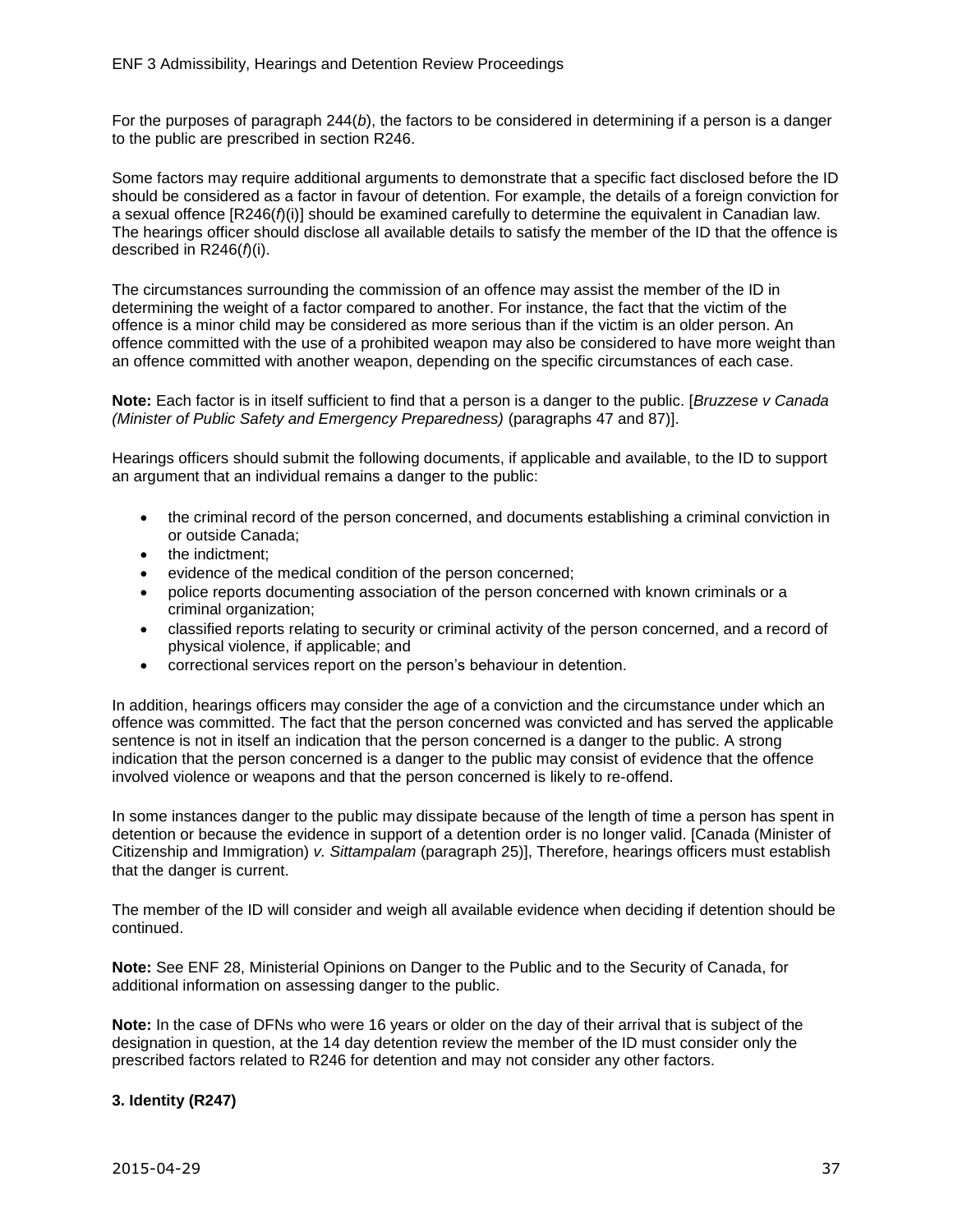For the purposes of paragraph 244(*c*), the factors to be considered in determining whether a person is a foreign national whose identity has not been established are prescribed in section R247.

In cases where the identity of the person concerned has not been established, the hearings officer must show that every effort to establish the identity of the person concerned was made.

If applicable, the hearings officer must demonstrate how the person concerned has not reasonably cooperated for the purpose of establishing his or her identity [A58(1)(*d*); ID Rules, Rule 247].

**Note:** In *Canada (Minister of Citizenship and Immigration) v. Bains (*paragraph 4), the Federal Court clarified that it is not up to the member of the ID to determine what is acceptable as proof of identity, but merely whether the Minister made reasonable efforts to identify the person concerned. [see also Canada (Citizenship and Immigration) v. B046]In the case of DFNs who were 16 years or older on the day of their arrival that is subject of the designation in question, at the 14 day detention review the member of the ID must consider only the prescribed factors related to R247 for detention and may not consider any other factors.

- The factors set out in R245, R246 and R247 are not exhaustive. Additional factors may be considered by the member of the ID when assessing the evidence.
- In *Bruzzese v. Canada (Minister of Public Safety and Emergency Preparedness)*, the FC confirmed that additional factors may be considered with respect to factors set out in R245 and R246].

The member of the ID will consider and weigh all available evidence when deciding if detention should be continued (R248).

 Hearings officers should ensure that the case file contains a signed and dated "Minister's Opinion Regarding the Foreign National's Identity" (BSF 510) form.

**Note:** In the case of DFNs who were 16 years or older on the day of their arrival that is subject of the designation in question, in reviewing detention on identity, the member of the ID must consider only if the Minister is of the opinion that the identity of the foreign national has not been established. The ID is not permitted to consider the foreign national's level of cooperation or other prescribed factors [A58(*e*)].

## <span id="page-37-0"></span>**13.6 Factors to be considered when determining if detention should be continued (R248)**

In addition to the factors referred to above, members of the ID must take into consideration the factors set out in R248, also known as the 'Sahin factors' when determining if detention should be continued.

In *Sahin v. Canada (Minister of Citizenship and Immigration)*, the Federal Court determined that in certain cases indefinite detention violates Section 7 of the Charter. Bektas Sahin, the person concerned had been detained for more than 14 months at the time the Federal Court rendered its decision. The Court provided a list of considerations that should be taken into account by members of the ID when making decisions on whether an individual should remain in detention. These considerations have been codified in R248.

Also refer to *Charkaoui v. Canada* (Citizenship and Immigration), which endorsed *Sahin*.

If the hearings officer recommends continued detention, the hearings officer should submit all available evidence to the ID in support of continued detention.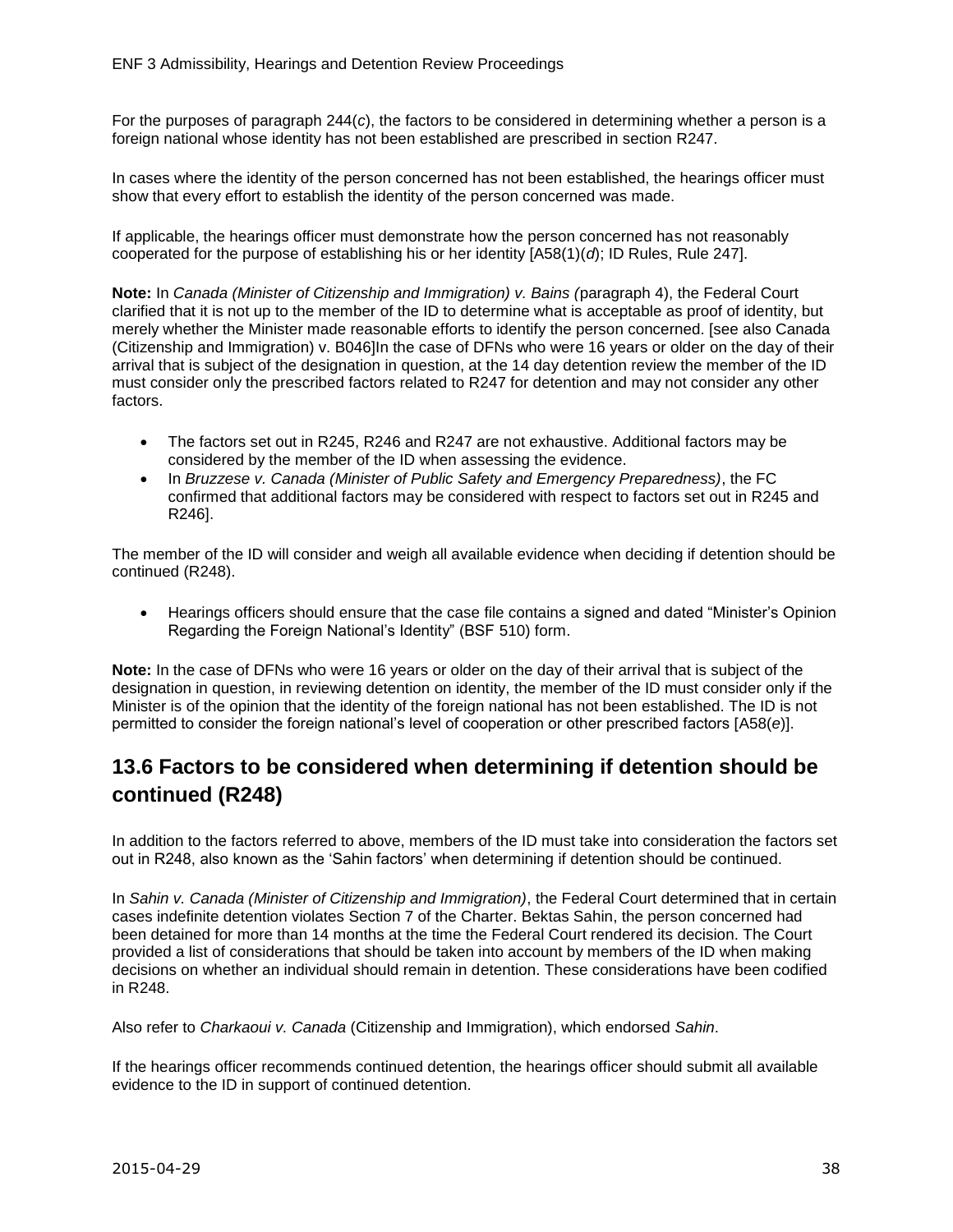**Note:** With the exception of 14 day detention reviews for DFNs, members are not limited to the considerations set out in the IRPR when deciding if continued detention of the person concerned is warranted.

#### **The factors set out in R248 are as follows:**

#### **Reasons for detention R248(***a***)**

For example, there may be a stronger case for continued detention on the grounds that the person concerned is a danger to the public, if the hearings officer has actual evidence that the person concerned has committed an offence, rather than if the hearings officer presents solely hearsay evidence.

#### **Length of time in detention R248(***b***) and length of time detention will likely continue R248(***c***)**

In *Sahin v. Canada (Minister of Citizenship and Immigration)*, the Federal Court determined that, in certain cases, indefinite detention violated Section 7 of the Charter.

One of the significant tests set out by the Federal Court related to the period of time that had passed before a decision was rendered as to whether the person in question was authorized to remain in Canada.

In *Canada (Minister of Citizenship and Immigration) v. Li (para. 81)*,the FCA stated that "the basis of the estimation of anticipated future length of detention should be the proceedings as they exist at the time of each monthly review and not on an anticipation of available processes but not yet underway."

The risk a person poses to the public does not decrease or disappear with a prolonged stay in detention. Hearings officers may present evidence to show that although the person concerned has served a sentence for a violent crime they could still be considered a danger to the public.

#### **Any unexplained delays or unexplained lack of diligence by the person concerned or by the CBSA R248(***d***)**

If the person concerned or the Minister of PSEP has caused any unexplained delays or if either of them has not been as diligent as is reasonably possible, it should weigh against the offending party.

For example, in a subsequent court decision, *Kidane v. Canada (Minister of Citizenship and Immigration*) (paragraphs 8 and 9), the Federal Court upheld the member's decision to detain the person concerned, ruling that the member had adequately applied the four-part test set out in *Sahin*, and that prolonged detention of the person concerned did not violate his rights as he was largely himself responsible for the procedural delays that caused the continuation of his detention.

In *Canada (Minister of Citizenship and Immigration) v. Kamail (paragraphs 34 and 37)*, the Federal Court applied the four-part test set out in *Sahin* and concluded that the test "clearly favours keeping the respondent in detention". The member committed an error in law when he decided the case in the respondent's favour on the basis that detention was indefinite when he recognized that the respondent's lack of cooperation must count against the respondent and not the Minister.

#### **The existence of alternatives to detention R248(***e***)**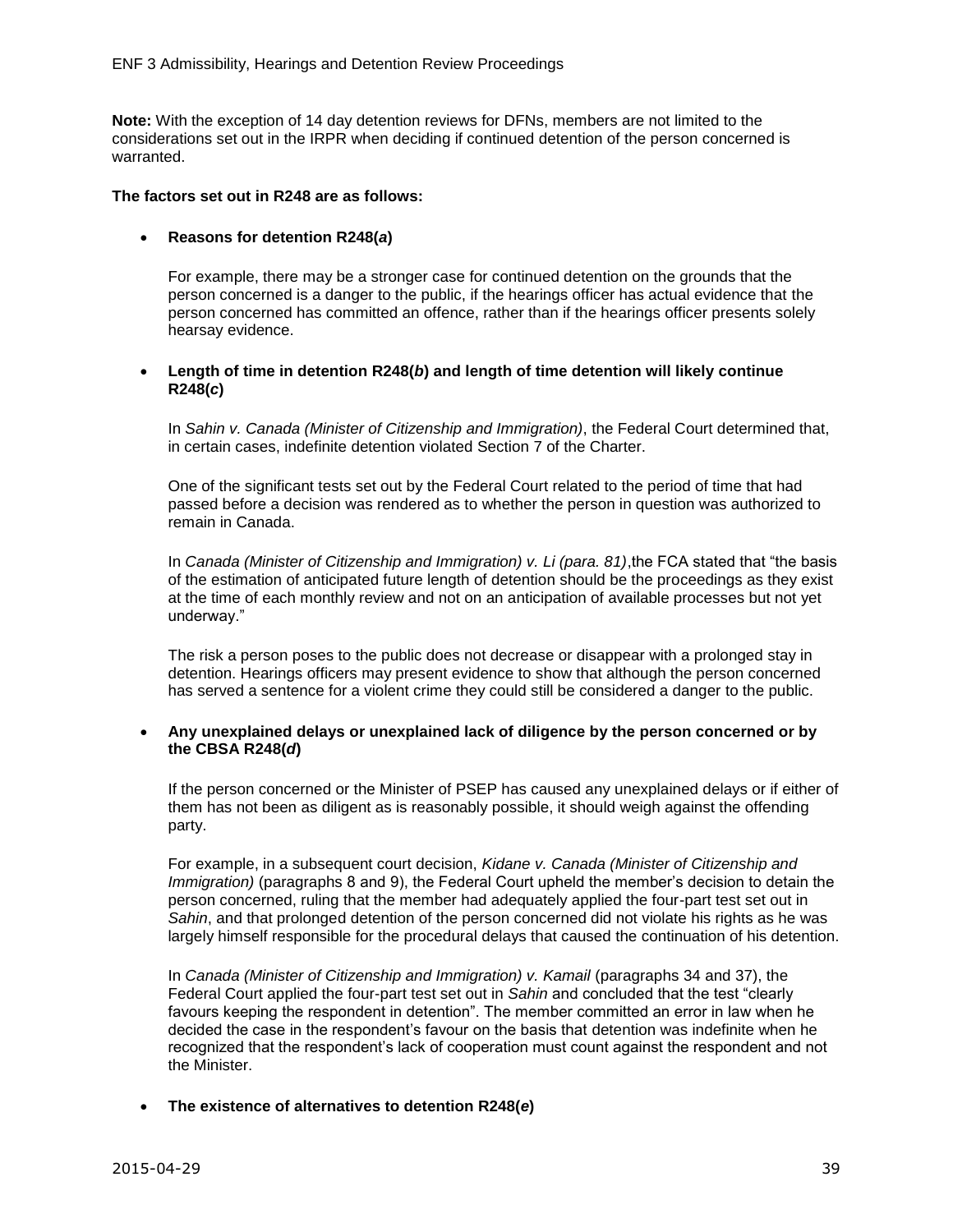When assessing continued detention of a person concerned, members of the ID consider the availability, effectiveness and appropriateness of alternatives to detention, including but not limited to outright release, a bond or guarantee, periodic reporting, confinement to a particular location or geographic area, the requirement to report changes to contact information or a form of detention that is less restrictive to the individual, etc.

In *Sahin v. Canada (Minister of Citizenship and Immigration)*, the Federal Court noted that the test that deserves significant weight is the length of time anticipated until a final decision, one way or the other, on whether the person concerned may remain in Canada, or must leave Canada, is rendered.

**Note:** If the hearings officer recommends continued detention, the hearings officer should submit all available evidence to the ID in support of continued detention. With the exception of 14-day detention reviews for DFNs, members are not limited to the considerations set out in the IRPR when deciding if continued detention of a person concerned is warranted.

## <span id="page-39-0"></span>**13.7 Making a recommendation on continued detention**

Hearings officers make recommendations for continued detention based on the facts of each particular case. If recommending to continue detention, hearings officers must be prepared to provide evidence to support the argument that the person should remain in detention.

#### **Scenarios**

| Situation - taking into consideration the<br>factors set out in R248 (except for detention<br>reviews involving DFNs):                                                    | Hearings officers should consider the following:                                                                                                                                                                                                                                                                                                                                                                                                                                       |
|---------------------------------------------------------------------------------------------------------------------------------------------------------------------------|----------------------------------------------------------------------------------------------------------------------------------------------------------------------------------------------------------------------------------------------------------------------------------------------------------------------------------------------------------------------------------------------------------------------------------------------------------------------------------------|
| The hearings officer is of the opinion that<br>detention should continue.                                                                                                 | To continue detention                                                                                                                                                                                                                                                                                                                                                                                                                                                                  |
| The hearings officer comes to the conclusion<br>that the person concerned should be released<br>with a bond/guarantee and/or conditions as an<br>alternative to detention | The hearings officer should consider if a deposit or<br>guarantee or a combination would be appropriate in the<br>circumstance and make the recommendation<br>accordingly.<br>The hearings officer should consider the financial<br>situation of the person concerned and/or prospective<br>guarantor(s), when setting the amount for the bond.<br>The hearings officer may provide submissions on the<br>nature and the size of the bond and/or conditions that<br>should be imposed. |
| The hearings officer concludes that there is no<br>need and/or justification to continue detention.                                                                       | The hearings officer should indicate that the Minister<br>has no objection to the release of the person<br>concerned, or alternatively recommend release with a<br>deposit/guarantee and/or conditions.                                                                                                                                                                                                                                                                                |

**Note:** If the hearings officer does not agree with the decision of the ID at a detention review, the hearings officer may seek advice from the Regional Justice Liaison Officer (JLO). The JLO will in turn consult with the Department of Justice and CBSA Litigation Management on whether to move forward with a stay of release and an application for leave to seek judicial review. Please refer to ENF 9 for further information on judicial review.

When recommending release with conditions, the hearings officer should be satisfied that the guarantor is in a position to exercise control over the movements of the person released, and that the person concerned will report for immigration proceedings as required.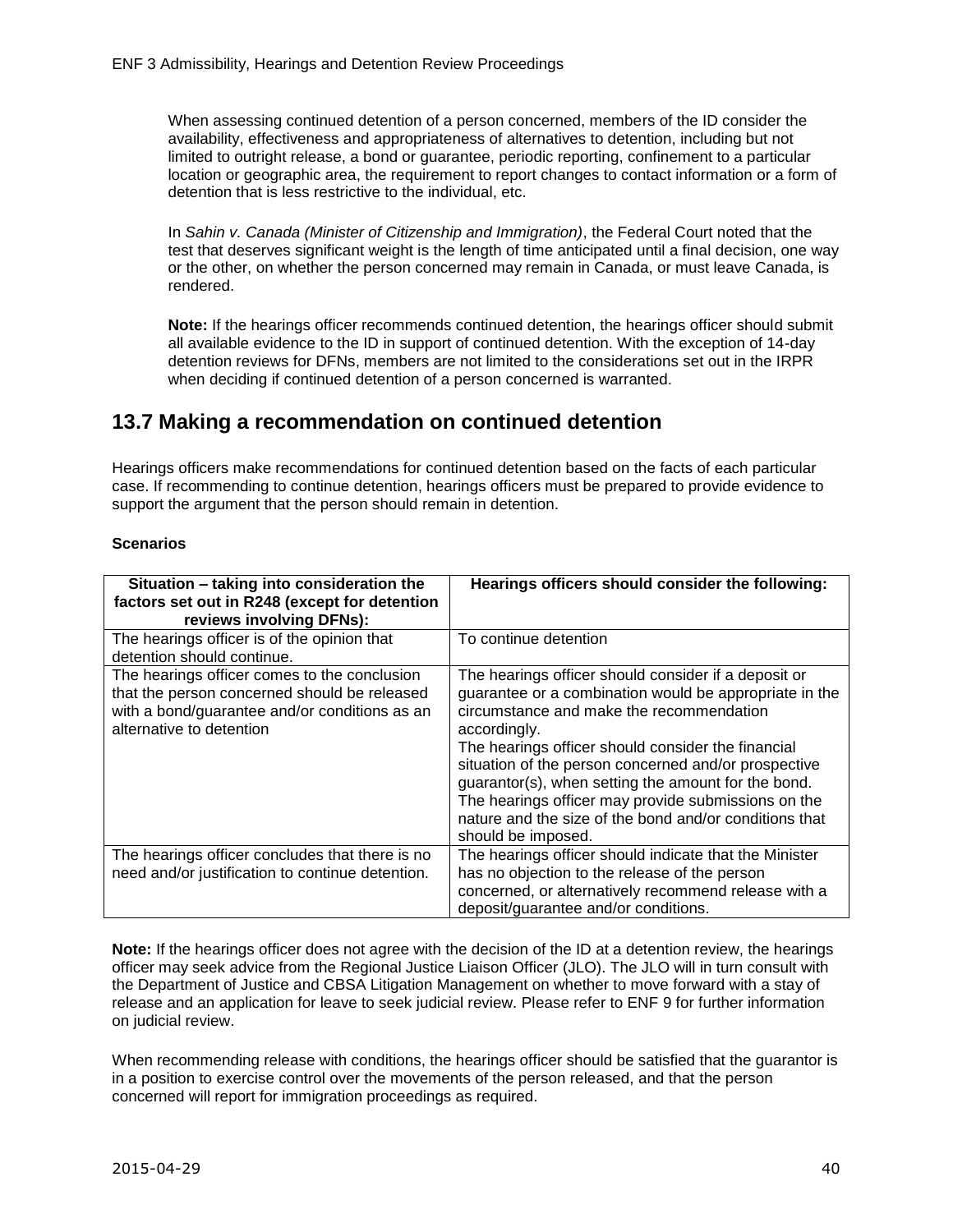The hearings officer should also assess the reliability of the guarantor. For example, a proposed guarantor who has defaulted on a previous bond and remains in default, is no longer eligible to be a guarantor.

**Note:** For additional information on deposits and guarantees, please refer to ENF 8, Deposits and Guarantees.

#### <span id="page-40-0"></span>**13.8 Detention after an admissibility hearing has been concluded**

In cases where at an admissibility hearing the member of the ID makes a removal order against a person concerned, the hearings officer should - when detention or continued detention is justified - ask the member of the ID to order the detention of the person concerned [A58].

# <span id="page-40-1"></span>**14 Applications related to admissibility hearings and to detention reviews**

## <span id="page-40-2"></span>**14.1 General guidelines**

At any time during an admissibility hearing or a detention review, the person concerned and/or the hearings officer may present any application (e.g., request to adjourn, application for postponement, application to change venue) All applications must be made pursuant to the format prescribed by the *ID Rules,* beginning with Rule 38.

## <span id="page-40-3"></span>**14.2 Application for postponement**

If the hearings officer receives a request for postponement of an admissibility hearing from the person concerned or from counsel, the hearings officer must advise the person concerned or counsel that the request must be made to the ID [*Immigration Division Rules*, Rule 43(1)]. The Minister of PSEP does not accept applications on behalf of the ID.

## <span id="page-40-4"></span>**14.3 Request for adjournment**

Parties to the admissibility hearing may make an application for adjournment as outlined in sections 38 to 43 of the ID Rules.

#### **1. Mandatory adjournments**

The member of the ID must grant a request for adjournment in the following circumstances:

- To allow a minor child or a person who is unabl to understand the nature of the proceedings to be represented by a parent or a guardian. If the member of the ID is of the opinion that the person is not adequately represented, the member may designate a representative [A167(2); *Immigration Division Rules*, rules 18 and 19].
- Where the services of an interpreter are required to permit the presence of an interpreter at the admissibility hearing [*Immigration Division Rules*, rule 17].
- When the person concerned claims Canadian citizenship, and had it not been for this claim a removal order would have been issued; and
- When a hearings officer requests that a dependent family member be included in the removal order issued to the person concerned, and the member of the ID is not convinced that the family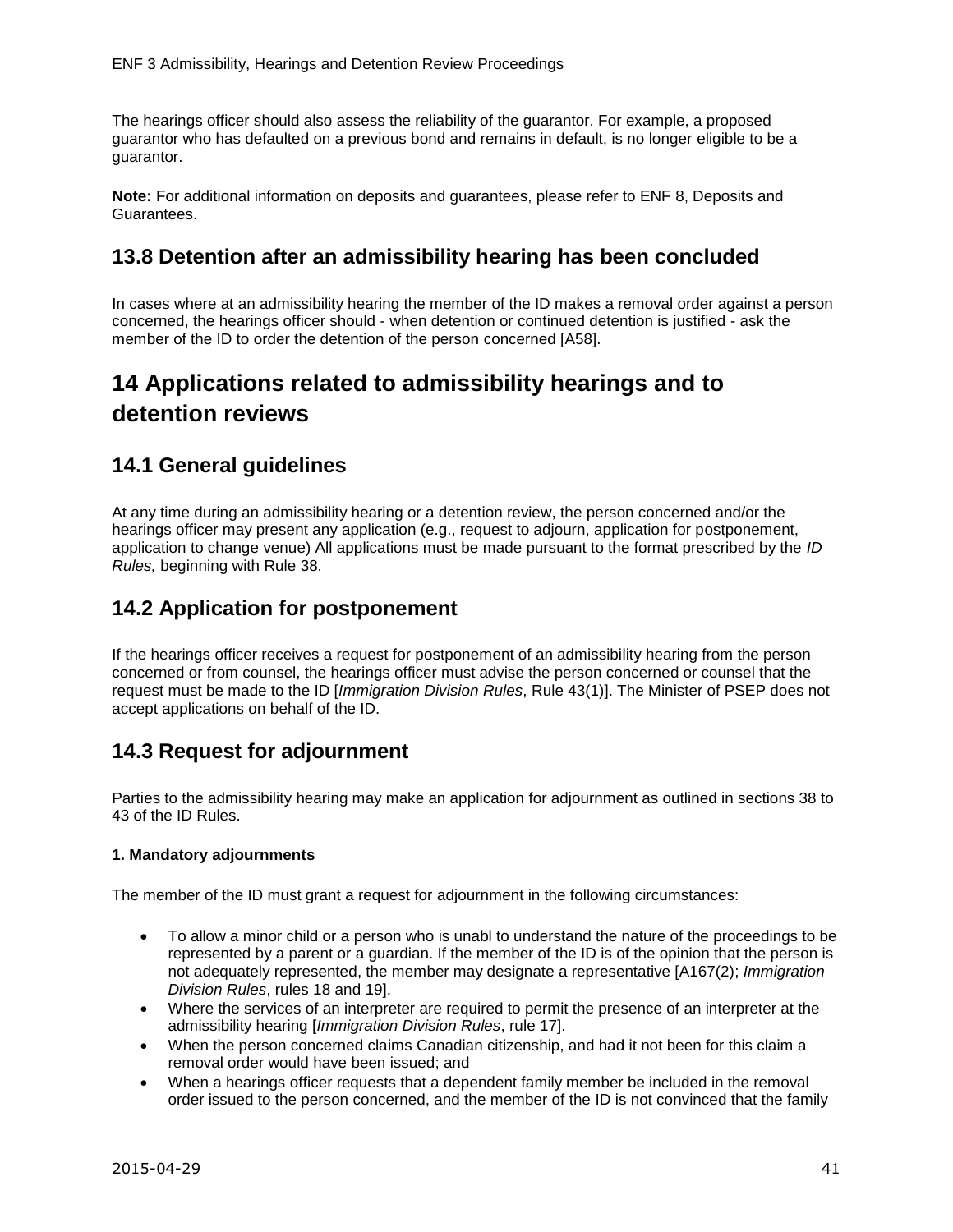member was notified accordingly, using the "Notice of Admissibility Hearing to Family Members" form (BSF 540).

#### **2. Discretionary adjournments**

In cases that do not involve one or more of the mandatory circumstances, members of the ID have discretion to grant adjournments in accordance with the principles of procedural fairness and natural justice [*Prassad v. Canada (Minister of Employment and Immigration)*], or under the general powers conferred on the member as a commissioner under Part I of the *Inquiries Act.*

The principles of natural justice and procedural fairness require that the member of the ID considers an adjournment request by hearing submissions from both parties and by balancing their interests. Members must also take into consideration if an adjournment will have a negative effect on the efficiency and expediency of the process.

Hearings officers must adequately support the recommendations against or in favour of adjourning an admissibility hearing by submitting valid reasons and by making reference to the relevant case law.

Based on the SCC decision in *Prassad v. Canada (Minister of Employment and Immigration)*, members of the ID should consider the following factors when deciding whether an adjournment should be granted (paragraphs 35 and 36):

- The number of adjournments granted previously;
- The length of time for which an adjournment is requested; and
- The timeliness of pursuing other remedies before asking for an adjournment; and
- In certain circumstances, sympathy for the concerned person's circumstances.

When applying for an adjournment, hearings officers should address all the applicable factors [*Immigration Division Rules*, Rule 43].

Adjournments may also be granted at the discretion of the member of the ID or under the general powers conferred on the member as a commissioner under Part I of the *Inquiries Act*. Both parties may make arguments in favour of an adjournment. A member of the ID may grant an adjournment for the following reasons, among other grounds:

- to allow the person concerned to retain counsel (A167);
- for either party to obtain additional evidence or to summon witnesses:
- to allow relevant documents to be introduced (i.e. evidence of a conviction outside Canada);
- to have the person concerned medically examined or to secure additional medical evidence;
- to replace an incompetent interpreter or counsel;
- to consult with the Registrar of Canadian Citizenship; and
- to allow a member of the ID to prepare the decision.

#### **3. Adjournments to obtain counsel**

Over the years it has often been argued before the courts that refusal to grant an adjournment for the purpose of obtaining counsel of choice was tantamount to depriving a person of the right to retain and instruct counsel. To this end, the hearings officer can argue that the right to counsel simply means that the person concerned must be given the opportunity to retain and instruct counsel of choice amongst those who are ready and available to proceed on the date fixed by the member of the ID.

The person concerned must be given sufficient time to find counsel. However, hearings officers must object to long adjournments when they are of the opinion that the subject of the admissibility hearing has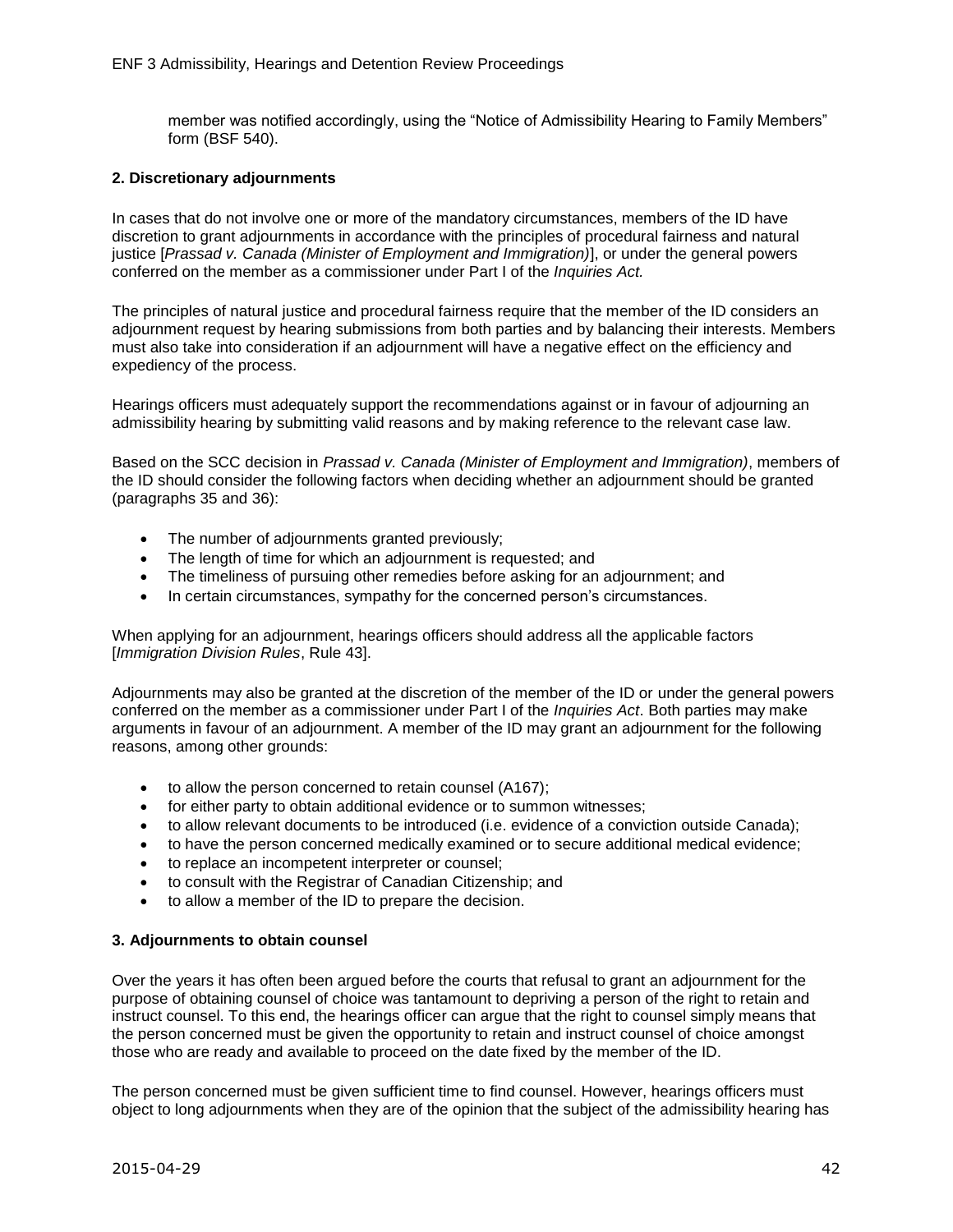had reasonable opportunity to obtain counsel who is willing and able to handle the case. In such cases, the hearings officer will argue that the person should take the necessary action to find other counsel. If counsel is never available or does not appear when required, the hearings officer should request that a peremptory resumption date be set.

The hearings officer should argue that the Charter does not grant an unrestricted right to counsel of choice. Clients have the right to be represented by counsel, but by counsel who is reasonably available to appear before the tribunal. Counsel is also obliged by a code of ethics not to take on cases where they are not reasonably available to appear on behalf of clients because of previous commitments.

If counsel makes continuous requests for adjournment, hearings officers may oppose these requests and provide reasons for why the request for adjournment is not justified.

In exceptional circumstances, the hearings officer may notify the office manager, to consider whether a formal complaint to the provincial bar association or law society may be warranted. The Traveller Operations Unit in the Border Operations Directorate, Operations Branch, CBSA - National Headquarters should be informed via CBSA-ASFC\_OPS\_IEO-OEI of all such formal complaints.

**Note:** Refer to **Appendix B** for additional information on adjournments and jurisprudence.

Hearings officers should base their submissions on the factors that are applicable to the particular case at hand.

Hearings officers should review the file to determine if the person concerned has in the past asked for an adjournment for similar reasons (e.g., to obtain counsel). Before arguing for or against a proposed adjournment, hearings officers should take into account the stage the admissibility hearing has reached and the anticipated length of the adjournment requested.

## <span id="page-42-0"></span>**14.4 Change of venue**

Requests for a change of venue must be made to the ID [*Immigration Division Rules*, Rule 42].

When deciding if the application for a change of venue should be allowed, the member of the ID must consider the following factors:

- whether a change of location would allow the hearing to be full and proper;
- whether a change of location would likely delay or slow the hearing;
- how a change of location would affect the operation of the ID;
- how a change of location would affect the parties; and
- whether a change of location would endanger public safety.

## <span id="page-42-1"></span>**14.5 Application for proceeding in-camera (in private)**

If the member of the ID is satisfied that

- there is a serious possibility that the life, liberty or security of the person concerned will be endangered, if the proceeding is held in public;
- there is a real and substantial risk to the fairness of the proceeding such that the need to prevent disclosure outweighs the social interest that the proceeding be conducted in public; or
- matters involving public security will be disclosed;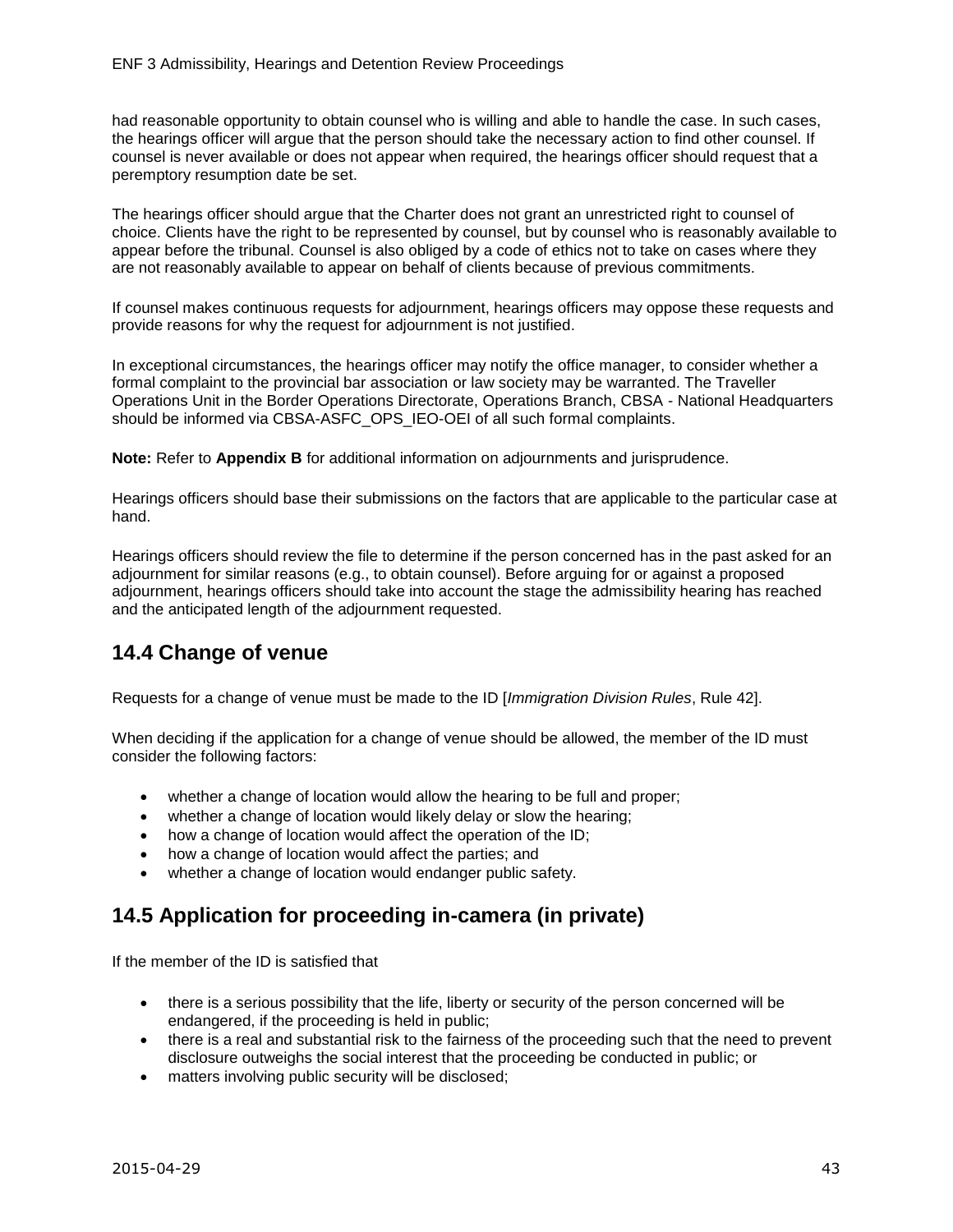the member may on application on the member's own initiative, conduct a proceeding in-camera (in private) or take any other measure to ensure the confidentiality of the proceedings (A166(*b*)(I, ii, iii); *Immigration Division Rules*, Rule 45; *Pacific Press Ltd. v. Canada (Minister of Employment and Immigration).*

## <span id="page-43-0"></span>**14.6 Application for proceeding in public**

On application or on its own initiative, the ID may conduct a proceeding in public, or take any other measure that it considers necessary to ensure appropriate access to the proceeding if, after having considered all available alternate measures and the factors set out previously, the member of the ID is satisfied that it is appropriate to do so [A166(*c*) and (*d*)]. If the member of the ID is of the view that there is a serious possibility that the life, liberty or security of the person concerned would be endangered by conducting the hearing in public [*Pacific Press Ltd. v. Canada (Minister of Employment and Immigration*)], the hearing should be held in private.

## <span id="page-43-1"></span>**14.7 Applications applicable only to admissibility hearings**

#### **Withdrawing notices**

After reviewing the file, the hearings officer may come to the conclusion that the A44(1) report is unfounded, or that additional facts indicate that the person concerned is admissible or the report should be otherwise withdrawn. In circumstances in which it is evident that an admissibility hearing is unwarranted, the hearings officer should discuss the matter with the Minister's delegate who signed the report. The hearings officer will make the final decision on whether or not to proceed with the admissibility hearing pursuant to Rule 5 of the *Immigration Division Rules*. The hearings officer should include a note in the file, listing the reasons that led to the final decision.

The following procedures should be followed when withdrawing a request for an admissibility hearing (*Immigration Division Rules*, Rule 5):

- where no substantive evidence has been accepted in the proceeding, the hearings officer must notify the ID orally at a proceeding, or in writing. If notifying in writing, the hearings officer must provide a copy of the notification to the person concerned or counsel if applicable;
- where evidence has been accepted in the proceedings, the hearings officer must make a written application to the ID to withdraw the request for an admissibility hearing in accordance with Rule 38 of the *Immigration Division Rules*.

Pursuant to Rule 5 of the *Immigration Division Rules*, the withdrawal of a request for an admissibility hearing may be considered an abuse of process, if it would likely have a negative effect on the integrity of the ID. There is no abuse of process if no substantive evidence has been accepted in the proceedings at the time the request for withdrawal is made [*Immigration Division Rules*, Rule 5].

## <span id="page-43-2"></span>**14.8 Applications applicable only to detention reviews**

#### **Application for an early hearing**

Rule 9 of the *Immigration Division Rules* provides that the person concerned and/or the Minister of PSEP may make an application for an early detention review. This provision only applies to 7-day or 30-day detention reviews. The application for early review must be made in writing and the party initiating the application must justify the request by presenting new facts relating to the reasons for detention.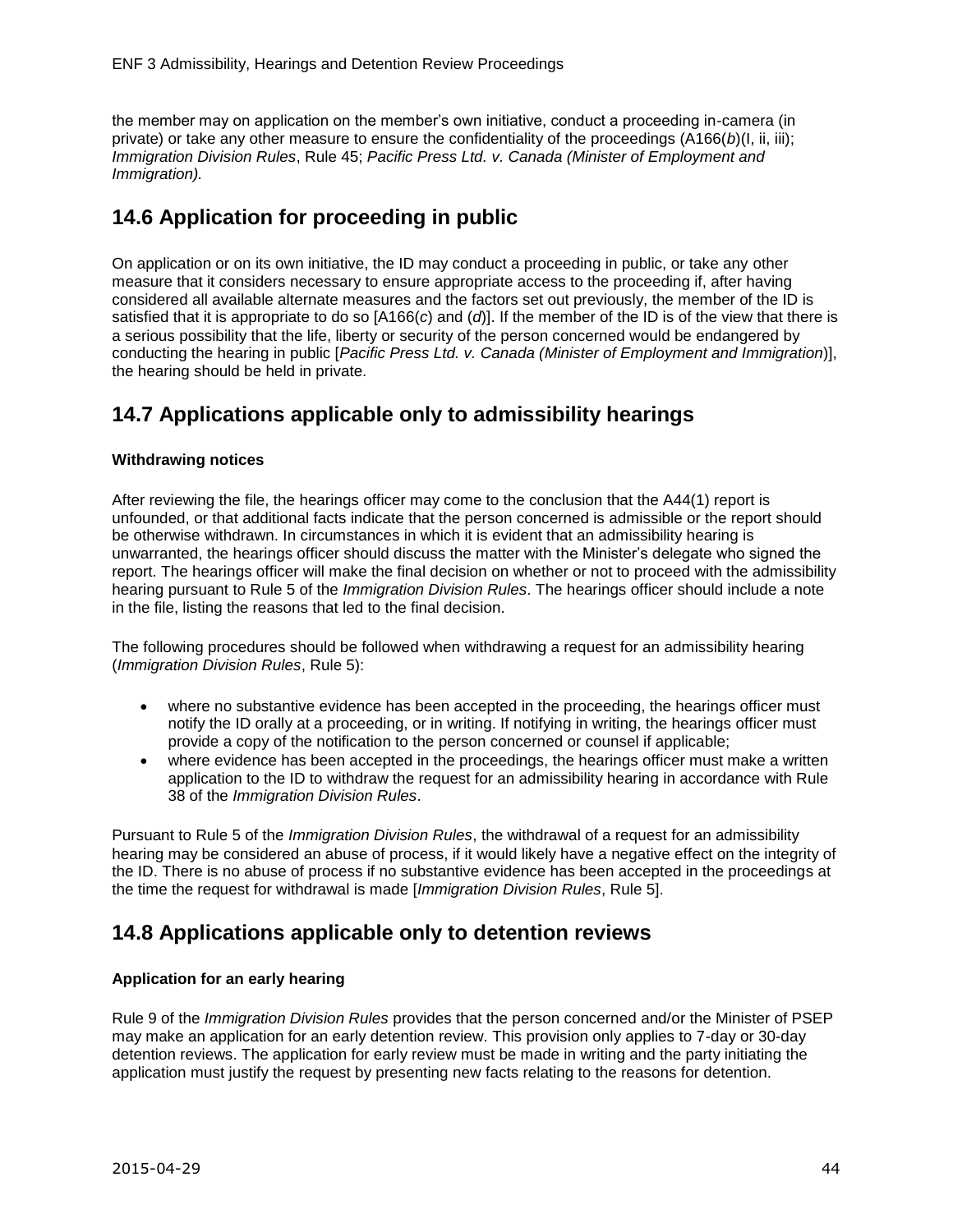When determining if the application of the person concerned should be contested or not, the hearings officer should consider if the new facts alleged by the person concerned were available at the time of the previous detention review. If the information was available or could have been reasonably obtained at the time of the previous detention review, the hearings officer has solid grounds to contest the application.

If the facts alleged are new and may influence the decision to release the person concerned, the application may lead the ID to grant the application for early review, unless hearings officers have sufficient evidence that may convince the member of the ID that detention should be continued.

Conversely, there may be instances where hearings officers may apply for an early detention review to recommend release; if for example, the identity of the individual has been established or the person concerned received a positive PRRA decision.

#### <span id="page-44-0"></span>**15 A36(1)(a) – Paper-based admissibility hearings**

Unless otherwise instructed by a manager, hearings officers will participate via paper-based submissions in admissibility hearings before the ID when the admissibility hearing involves A36(1)(*a*) inadmissibility of Permanent Residents.

Hearings officers will continue to appear in person in the following exceptional circumstances:

- Jurisdictional arguments;
- Constitutional challenges are being argued and the issue has not previously been addressed by the higher court, which would enable the hearings officer to make written submissions; or
- The person concerned is detained in immigration hold and the ID is holding the admissibility hearing and the detention review on the same day.

**Note:** For the above-noted exceptional cases, hearings officers will require approval from a CBSA hearings manager to appear in person at admissibility hearings.

Hearings managers will complete the template for approval (Appendix C of this manual) and justify the exceptional circumstances for each case involving A36(1)(*a*) allegations for which the hearings officer wishes to appear in person at the hearing.

# <span id="page-44-1"></span>**15.1 Application pursuant to Rule 38 of ID Rules for paper-based hearings**

Pursuant to ID Rule 38, hearings officers must make an application to the ID requesting to release the Minister of PSEP from any obligation to appear or present evidence in person.

Refer to Appendix D of this manual for a copy of the application.

# <span id="page-44-2"></span>**16 Post-admissibility hearing procedures**

## <span id="page-44-3"></span>**16.1 Carrying out a decision of the Immigration Division**

When the admissibility hearing is concluded, the hearings officer has three specific areas of responsibility to ensure that the member's decision is carried out: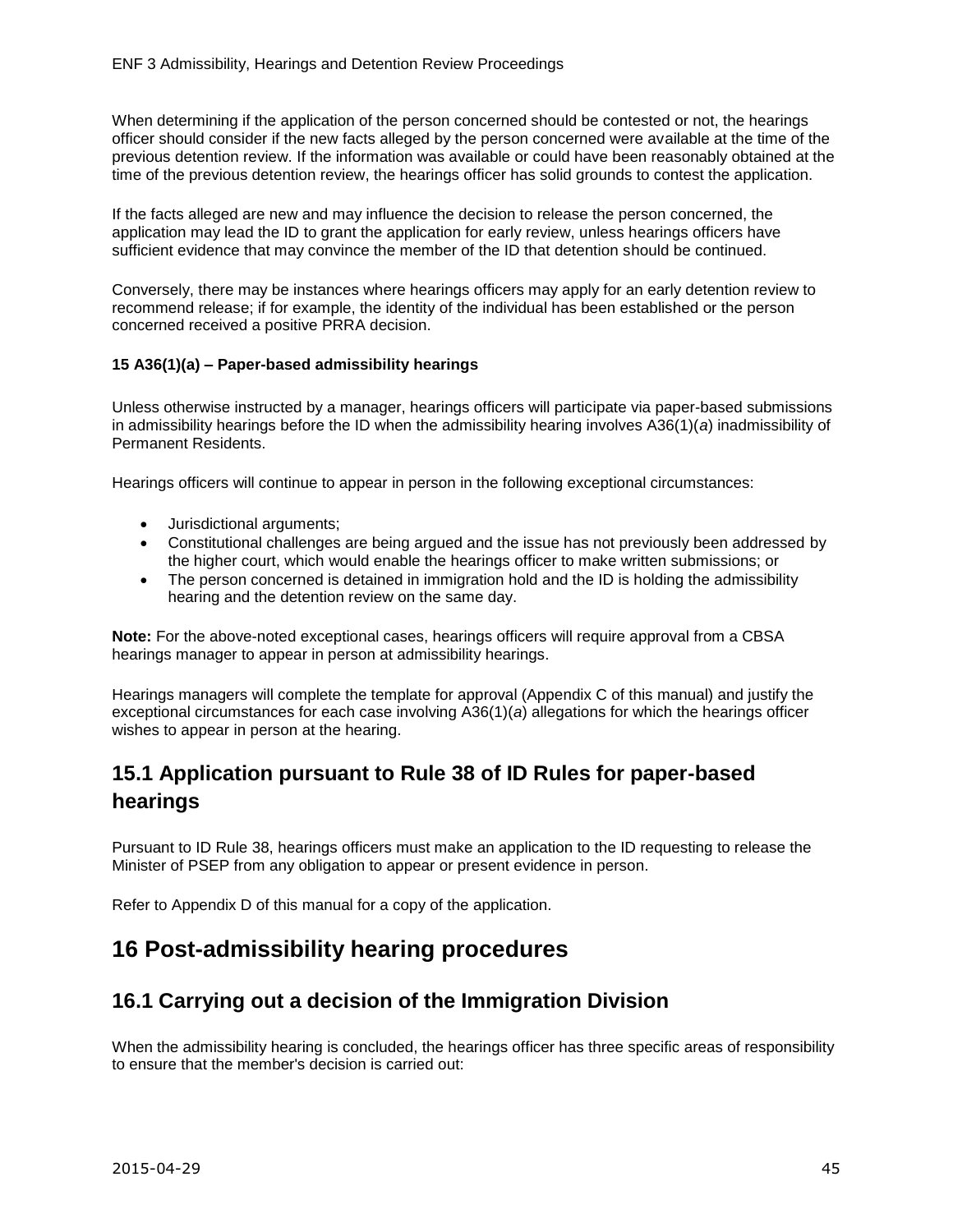- if the member of the ID issued a removal order against the person concerned, the hearings officer must give the case file to the removal unit for action;
- if the member of the ID ordered the detention of the person concerned, the hearings officer must take the appropriate action and annotate the file accordingly;
- if the member of the ID ordered the release of the person concerned on a performance bond, the hearings officer may have to assess the financial capacity of the person who assumes the responsibility for the bond as well as the guarantor's ability to comply.

## <span id="page-45-0"></span>**16.2 Applications for judicial review**

Where hearings officers are of the opinion that there are, or may be, grounds to seek judicial review, hearings officers will consult with their manager .If the manager concurs, the hearings officer will within five business days of the decision, order, act or omission by the ID member, send a report to the Regional Justice Liaison Officer (JLO). If the JLO is not available, the hearings officer may send the report directly to CIC or CBSA litigation management at National Headquarters as follows:

|     | CIC - Litigation Management Unit (BCL)   CBSA - Litigation Management Unit (LMU) |
|-----|----------------------------------------------------------------------------------|
| A36 | A34                                                                              |
|     | A35                                                                              |
|     | A37                                                                              |

The report is to be transmitted by facsimile or by electronic means. It is imperative that a copy of the written reasons, when received, is forwarded as expeditiously as possible. This will allow sufficient time for review and the necessary consultations. This will also allow BCL or LMU to give appropriate instructions to the Department of Justice (DOJ) and to give the DOJ time to prepare applications to seek leave for judicial review.

See ENF 9, Judicial Review, for more information.

## <span id="page-45-1"></span>**16.3 Prosecutions of serious violations of IRPA**

It is the CBSA's policy to refer cases involving serious violations of the Act to the Royal Canadian Mounted Police (RCMP) or the Criminal Investigations Section of the CBSA, where appropriate, for further investigation and prosecution. The hearings manager or chief, as the case may be, decides if a case should be referred to the RCMP following a debrief from the officer on the reasons why this case should be brought to the attention of the RCMP in accordance with the guidelines set out in IRPA (e.g., an offence under A118).

# <span id="page-45-2"></span>**17 Reporting**

Hearings officers must enter all relevant information into the Field Operations Support System (FOSS) or the Global Case Management System (GCMS) and the National Case Management System (NCMS) to keep the case information current.

# <span id="page-45-3"></span>**18 Feedback**

Results of admissibility hearings or detention review proceedings should be provided to the officers who prepared and reviewed the original report, or who arrested and detained the permanent resident or the foreign national under the provisions of IRPA.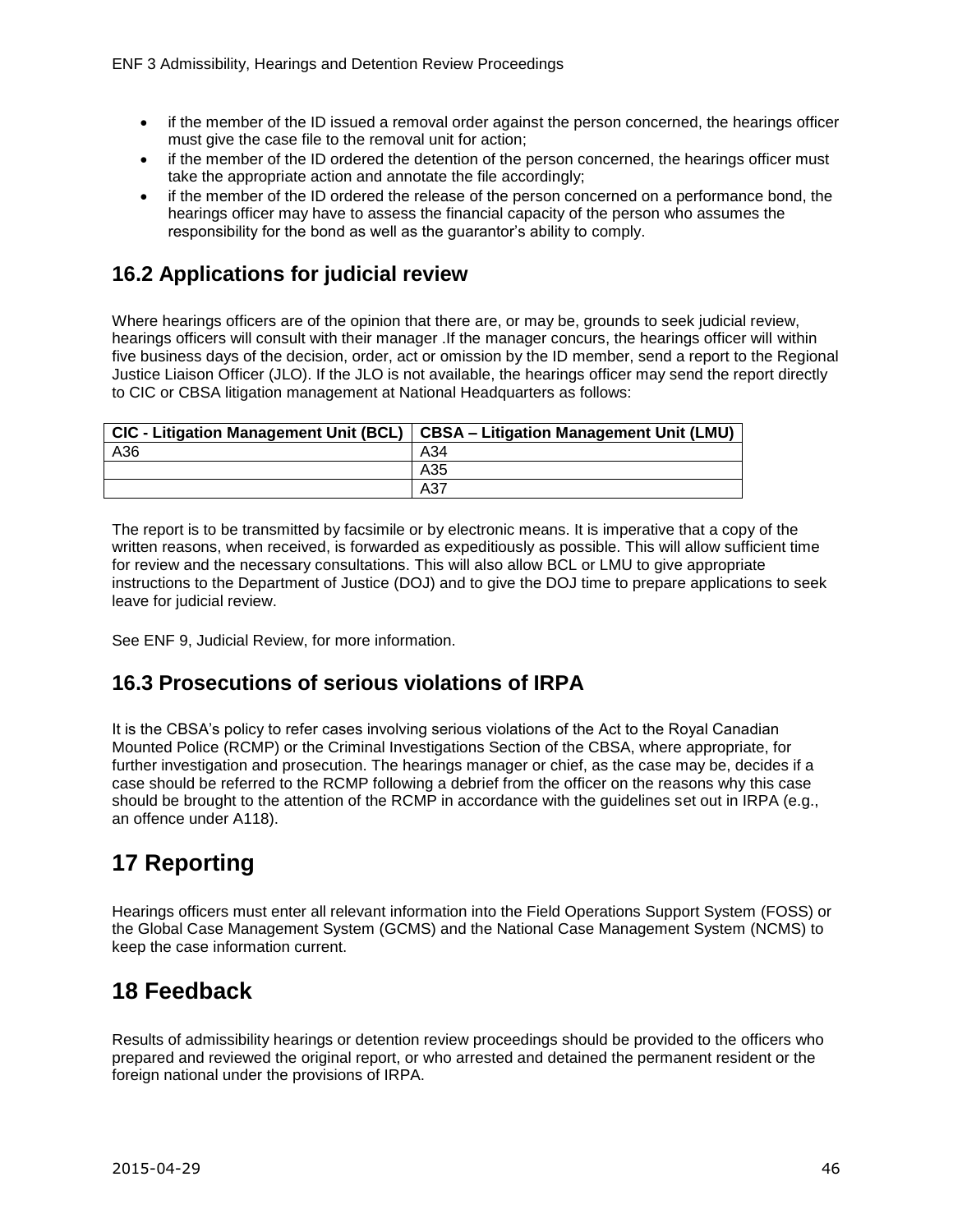Hearings officers should provide feedback to those involved in specific cases for training purposes, and to advise officers of the effectiveness of their work.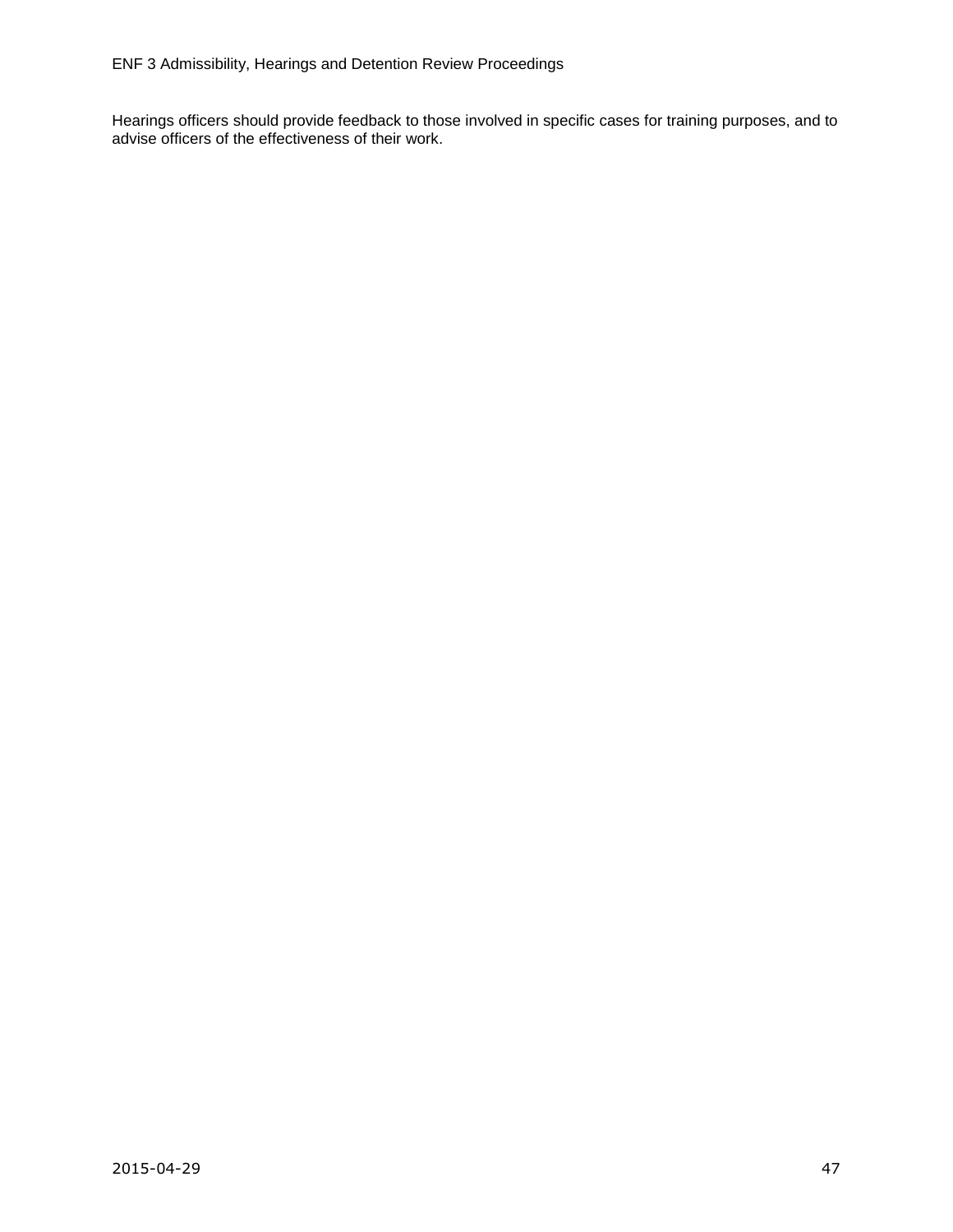# <span id="page-47-0"></span>**Appendix A List of Cases / Rules of Evidence**

## **References**

#### **Canadian courts**

- Federal Court of Canada, Trial Division (FCTD)
- Federal Court of Canada, Appeal Division (Federal Court of Appeal) (FCA)
- Supreme Court of Canada (SCC)

#### **List of cases cited throughout this manual chapter**

- *Almrei (Re)*, 2009 FC 3.
- *Bowen v. Canada (Minister of Employment and Immigration)*, [1984] 2 F.C. 507.
- *Brannson v. Canada (Minister of Employment and Immigration)*, [1980] F.C.J. No. 247.
- *Bruzzese v. Canada (Minister of Public Safety and Emergency Preparedness)*, 2014 FC 230.
- *Browne v. Dunn,* (1893) 6 R. 67 (H.L.).
- *Canada (Citizenship and Immigration) v*. B046, 2011 FC 877
- *Canada (Minister of Employment and Immigration)* v. Dan-Ash, [1988] F.C.J. No. 571.
- *Canada (Minister of Public Safety and Emergency Preparedness) v. Ismail*, 2014 FC 390.
- *Canada (Minister of Citizenship and Immigration) v. Bains*, 1999 FCJ No. 11.
- *Canada (Minister of Citizenship and Immigration) v. Fox*, 2009 FC 987.
- *Canada (Minister of Citizenship and Immigration) v. Kamail*, 2002 FCT 381.
- *Canada (Minister of Citizenship and Immigration) v. Li*, 2009 FCA 85.
- *Canada (Minister of Citizenship and Immigration) v. Nkunzimana*, 2005 FC 29.
- *Canada (Minister of Citizenship and Immigration) v. Sittampalam*, 2004 FC 1756.
- *Canada (Minister of Citizenship and Immigration) v. Thanabalasingham*, 2004 FCA 4.
- *Chana v. Canada (Minister of Manpower and Immigration)*, [1977] 2 F.C. 496.
- *Charkaoui v. Canada (Citizenship and Immigration),* 2007 SCC 9.
- *Chiau v. Canada (Minister of Citizenship & Immigration),* [2001] 2 F.C. 297.
- *Chhokar v. Canada (Minister of Employment and Immigration)*, F.C.J. No. 173.
- *Chung v. Canada (Citizenship and Immigration)*, 2014 FC 16.
- *Edmond v*. Canada (Minister of Citizenship and Immigration ), [2012] FC 674
- *Gervasoni v. Canada (Minister of Citizenship and Immigration)*, [1995] 3 F.C. 189.
- *Green v. Canada (Minister of Employment and Immigration)*, 1983 F.C.J. No. 142.
- *Hill v. Canada (Minister of Employment and Immigration)*, [1987] F.C.J. No. 47.
- *Ioannidis v. Canada (Minister of Employment and Immigration)*, [1983] 1 F. C. 369.
- *Jiminez-Perez v. Canada (Minister of Employment and Immigration)*, 1983 1 F.C. 163.
- *Kamail v. Canada (Minister of Citizenship and Immigration)*, 2002 FCT 381.
- *Kidane v. Canada (Minister of Citizenship and Immigration)*, 1997 F.C.J. No. 990.
- *Koutsouveli v. Canada (Minister of Employment and Immigration)*, 1988 F.C.J. No.133.
- *Li. v. Canada (Minister of Citizenship and Immigration)*, [1997] 1 F.C. 235.
- *Louhisdon v. Canada (Employment and Immigration Canada)*, 1978 2 FC 589.
- *Martineau v. Canada (Minister of National Revenue – M.N.R.)*, 2004 SCC 81.
- *Canada (Minister of Employment and Immigration) v. Widmont*, 1984 2 F.C. 274.
- *Mugasera v. Canada (Minister of Citizenship and Immigration),* 2005 SCC 40.
- *Murray v. Canada (Minister of Employment and Immigration)*, 1979 1 F.C. 518.
- *Pacific Press Ltd. v. Canada (Minister of Employment and Immigration)*, [1991] 2 F.C. 327.
- *Park v. Canada (Citizenship and Immigration)*, 2010 FC 782.
- *Patel v. Canada (Citizenship and Immigration),* 2007 FC 470.
- *Poshteh v. Canada (Minister of Citizenship and Immigration)*, [2005] 3 F.C.R. 511.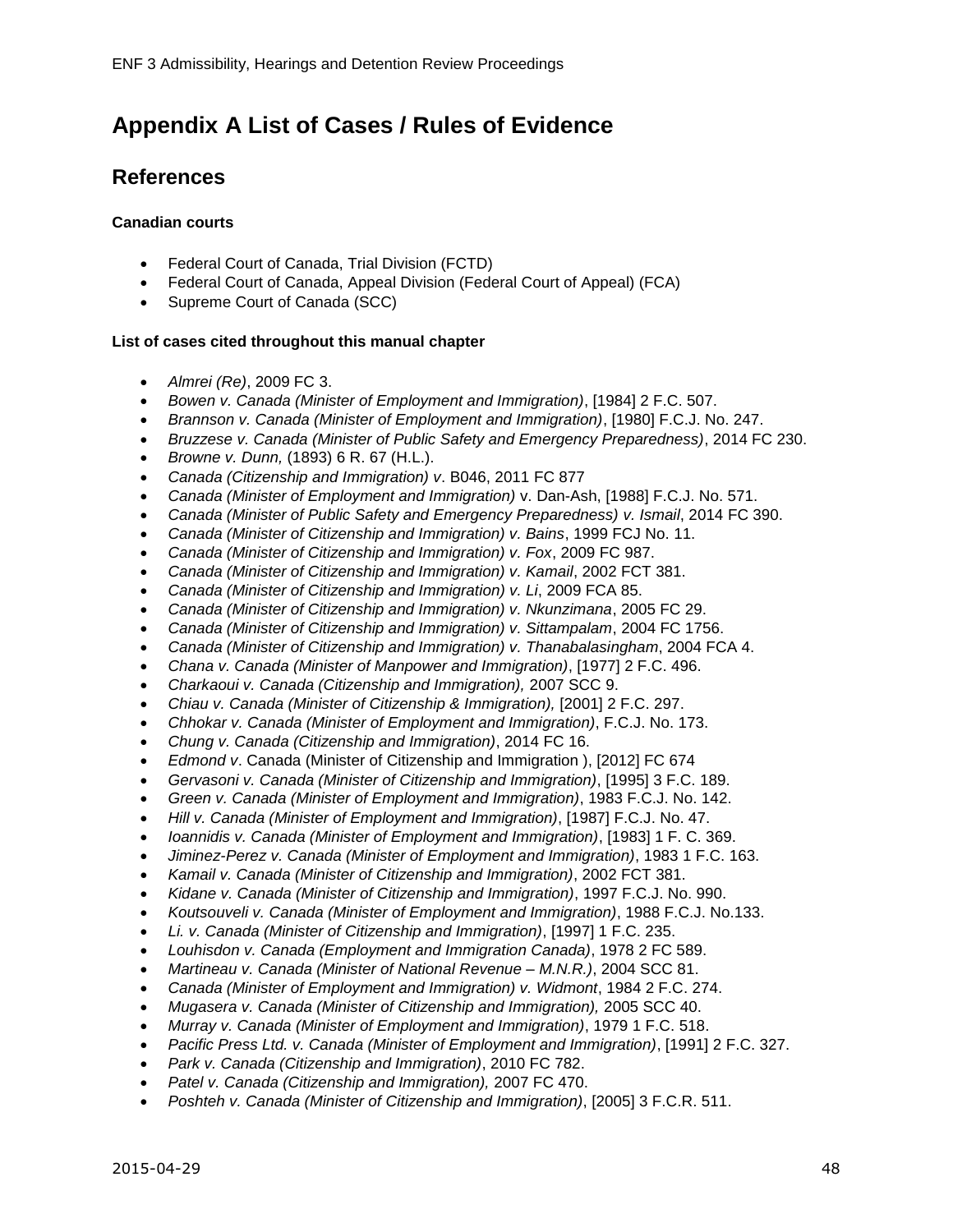- *Prassad v. Canada (Minister of Employment and Immigration),* 1989 1 S.C.R. 560.
- *R. v. Mohan,* [1994] 2 S.C.R. 9.
- *R. v. Sekhon*, 2014 SCC 15, [2014] 1 S.C.R. 272.
- *Sabour v. Canada (Minister of Citizenship and Immigration)*, [2000] F.C.J. No. 1615.
- *Sahin v. Canada (Minister of Citizenship and Immigration)*, [1995] 1 F.C. 214.
- *Sivakumar v. Canada (Minister of Employment and Immigration)*, [1994] 1 F.C. 433.

#### **Rules of evidence**

Administrative tribunals are not bound by the strict rules of evidence that are found in judicial proceedings A173(*c*). However, they must observe the principles of fundamental justice.

#### **1. The admissibility of evidence**

In judicial proceedings, strict rules govern the admissibility of evidence. The two basic rules are

- the best evidence rule, which requires that the evidence presented be the best evidence available (this means that secondary evidence should not be introduced unless primary evidence is unavailable);
- the rule against hearsay evidence. Hearsay evidence is testimony given by a witness, offered as proof of the truth of the matters contained in the testimony, which is not the personal knowledge of the witness but rather the mere repetition of what the witness heard others say. Such evidence is very weak, since the real author of the statement put in evidence is not available for crossexamination and therefore the credibility of the statement and its author cannot be tested.

At an admissibility hearing, any evidence considered by the member of the Immigration Division (ID) to be relevant, credible, and trustworthy in the circumstances of the case is admissible. In the examination of the evidence presented, the member of the ID will determine its weight or value, taking into consideration all relevant information. Hearings officers are to follow the best evidence rule. Generally, members of the ID will accept hearsay evidence, but they will attach very little significance to it if contradictory evidence is offered by the other party.

#### **2. The relevance of evidence**

The member of the ID will normally consider relevant any evidence that reasonably tends to prove the fact in dispute, that is:

- evidence which places a fact in a context which tends to show its relevance;
- evidence relating to credibility; and
- evidence that proves a precondition for the presentation of a fact (e.g., evidence that a statement was made freely and voluntarily).

#### **3. The weight of evidence**

The weight of evidence is its probative value, or importance, and the extent to which it establishes a fact before the tribunal. The stronger the inference that can be derived from the evidence, the higher the probative value. A number of pieces of evidence, each of low probative value, may be more significant when considered in the overall context of the admissibility hearing than a single piece of evidence that seemingly has very high probative value.

Admissibility of evidence and probative value are two different matters. A document of low probative value may still be admissible into evidence if it is relevant.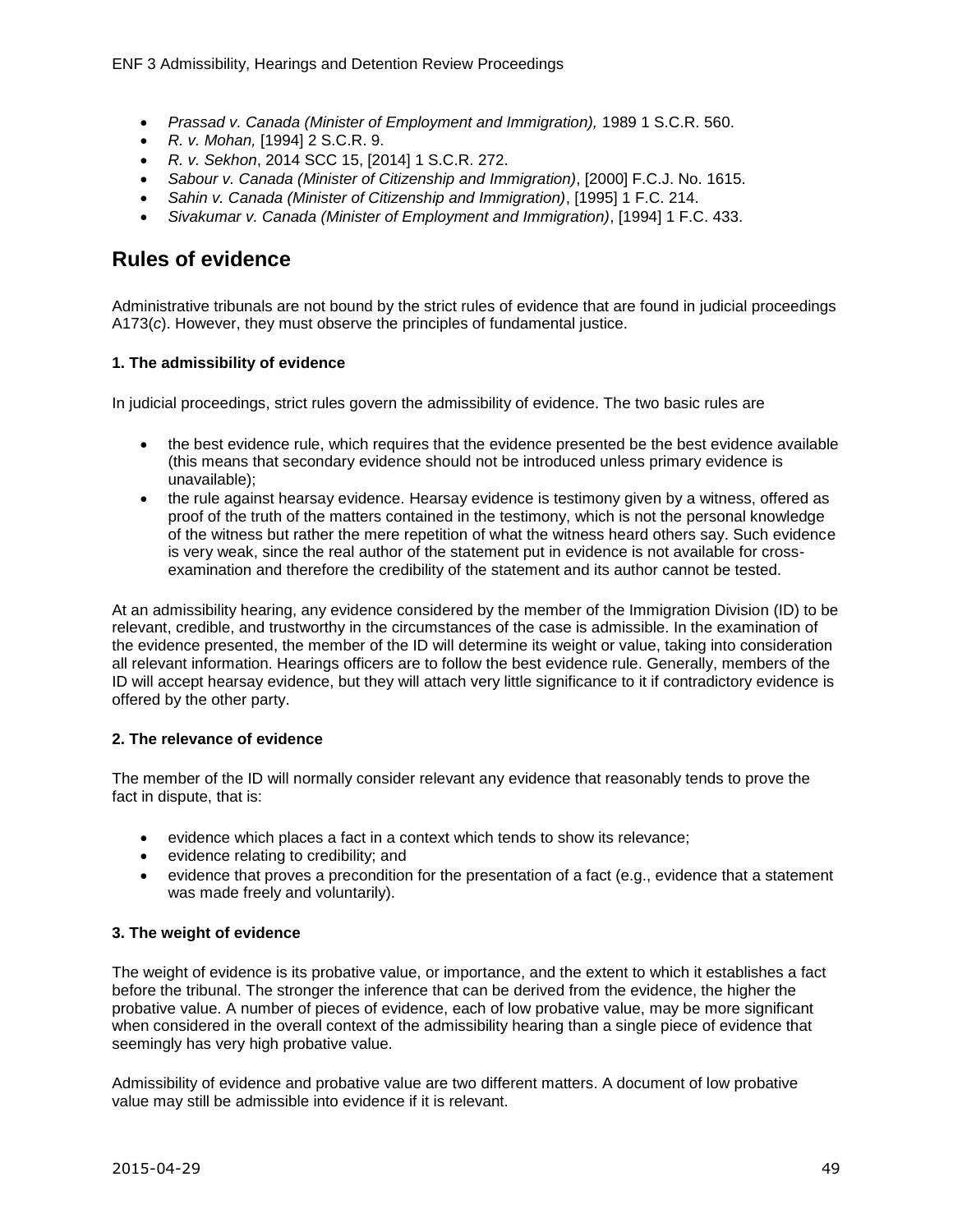Secondary or hearsay evidence may not have the same weight when better evidence is available. For example, if the hearings officer uses a statutory declaration made by an officer who is reasonably available to testify, the hearings officer is depriving the other party of the opportunity to cross-examine and the hearings officer detracts from the quality of the evidence.

As a general rule, the hearings officer should attempt to secure the best evidence whenever possible. When this is not possible, would be prohibitively expensive or would cause major administrative difficulties, the hearings officer may ask the member of the ID to accept secondary evidence.

When making a decision to rely on primary or secondary evidence, the hearings officer should take into account factors such as the importance of other aspects of the case, and the need to avoid lengthy detention while waiting for stronger evidence. The hearings officer should also keep in mind that the weaker the evidence in relation to evidence presented by the opposing party, the greater the possibility that the member of the ID will admit the person concerned to Canada.

The main points to consider when assessing available evidence are as follows:

- Is this evidence relevant?
- What facts are established or can be deduced from this evidence?
- What is its weight?

## **Types of evidence**

#### **1. Direct evidence**

Direct evidence is a means of proof which tends to show the existence of a fact in question without the intervention of the proof of any other fact. This includes testimony by witnesses who saw the act being done or heard the words spoken to prove a fact that is at issue.

Direct evidence may also consist of documents or objects introduced through the oral testimony of witnesses.

The hearings officer should always introduce documents or objects into evidence by first establishing a link between the document or the object and the witness, and second, by establishing the relevance of the document or object to the fact the hearings officer wishes to prove.

For example, if the hearings officer wishes to introduce a passport or other documents claimed to belong to the subject of the admissibility hearing, the hearings officer should ask the witness to identify the document(s) for the member of the ID. If the witness is unable or refuses to identify the document, the hearings officer may need to call the officer who seized the document(s) as a witness to establish the link between the document(s) and the subject of the admissibility hearing.

After establishing the link, the hearings officer may then ask questions to establish the relevance of the document in relation to the facts the hearings officer intends to prove.

#### **2. Circumstantial evidence**

Circumstantial evidence is evidence not based on actual personal, direct knowledge or observation of the facts at issue. It is indirect evidence, the sum of which can lead a member of the ID to conclude that a fact which could not be established by direct evidence, has been established by inference.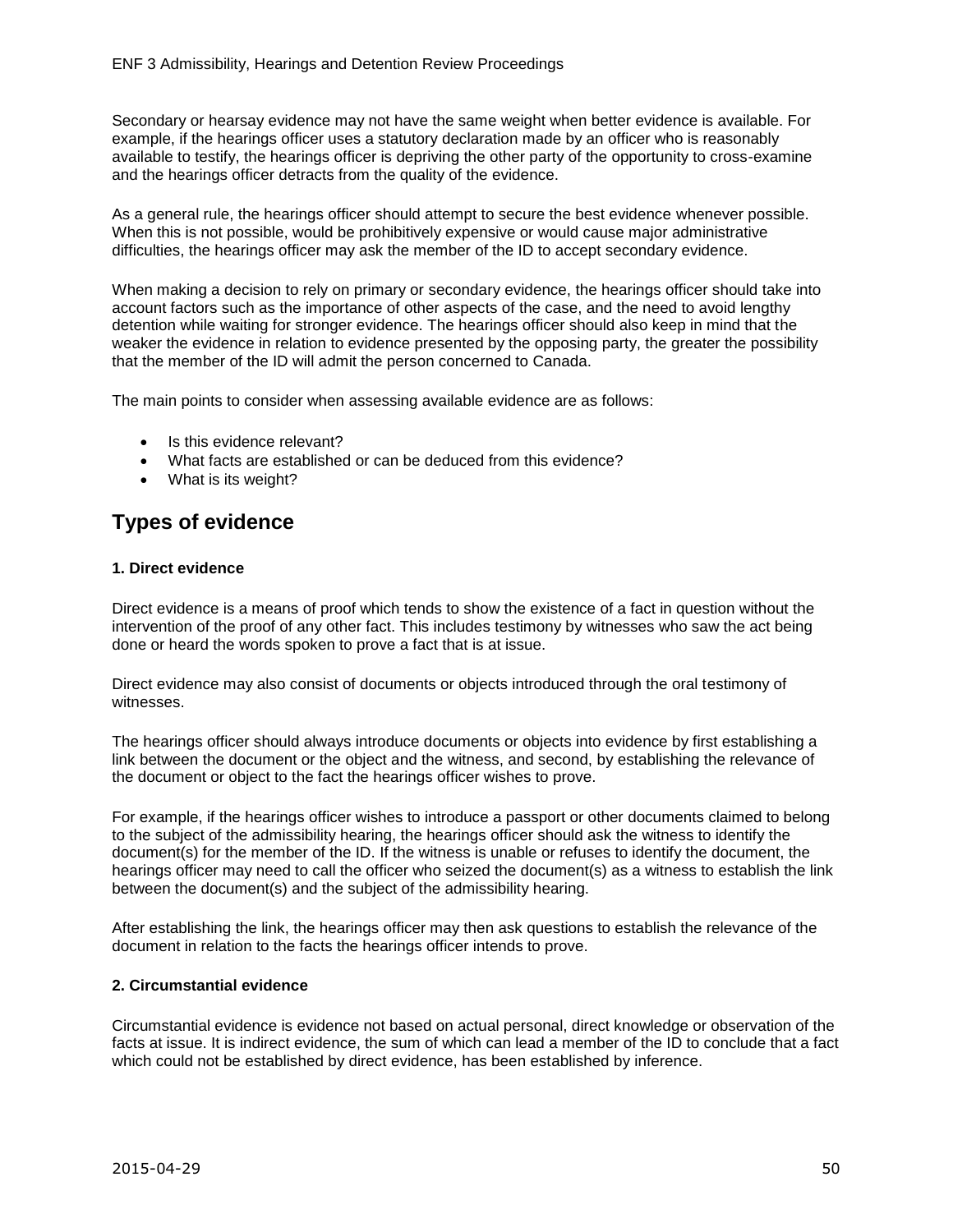For example, circumstantial evidence may consist of evidence relating to motive, opportunity, intent, character or previous activities. Such circumstances taken individually may not carry enough weight to persuade the member of the ID of an allegation; however, when argued in combination, they may be sufficient to tip the balance of probabilities.

#### **3. Presumption**

Since in many cases it is almost impossible to prove certain facts, the rules of evidence provide that certain facts may be presumed to be true. Two types of presumption may apply:

- deductions of fact that are deductions or conclusions that can be drawn from the circumstantial evidence submitted; and
- presumptions under the Act.

#### **4. Judicial notice**

Judicial notice is the recognition by a judicial tribunal that a fact is true, without its having to be proven, on the basis that this fact is known to the tribunal.

Members of the ID may take judicial notice of facts generally known to everyone. For example, a member of the ID may take judicial notice of any fact relating to the member's profession, such as the duties of a member of the ID, the IRPA and its Regulations. Members of the ID may not take judicial notice of a fact known as a result of purely personal knowledge.

#### **Documentary evidence and testimony**

#### **1. Documentary evidence**

Hearings officers will often use documents to establish allegations. If used appropriately, presenting documents in evidence can speed up the process. Generally speaking, a member of the ID may accept documentary evidence if it is admissible (relevant, credible and trustworthy), subject to its probative value.

Official documents (e.g., passports and certified court documents) generally have more weight than unofficial documents (e.g. letters and uncertified copies of documents).

Original documents usually have more weight than copies, unless the copy is a duplicate copy (a signed copy of the original) or a certified true copy produced or issued by a competent authority. The best evidence rule dictates that the hearings officer should submit the original of a document. If this is not possible, secondary evidence becomes the best evidence. Hearings officers should verify that the documents they wish to introduce at an admissibility hearing refer to the person concerned.

#### **2. Statutory declarations**

Hearings officers may introduce statutory declarations into evidence. A member of the ID must accept statutory declarations at an admissibility hearing because they are equivalent to testimony under oath [*Canada Evidence Act*, s. 14(2)]. However, a statutory declaration may be of less probative value than the oral testimony of the author because the credibility of the author of the statutory declaration cannot be tested by cross-examination.

Hearings officers may use a statutory declaration when the declarant's testimony could not likely be tested on cross-examination (for example, the declaration of a person concerning a recorded fact such as the date of admission to Canada).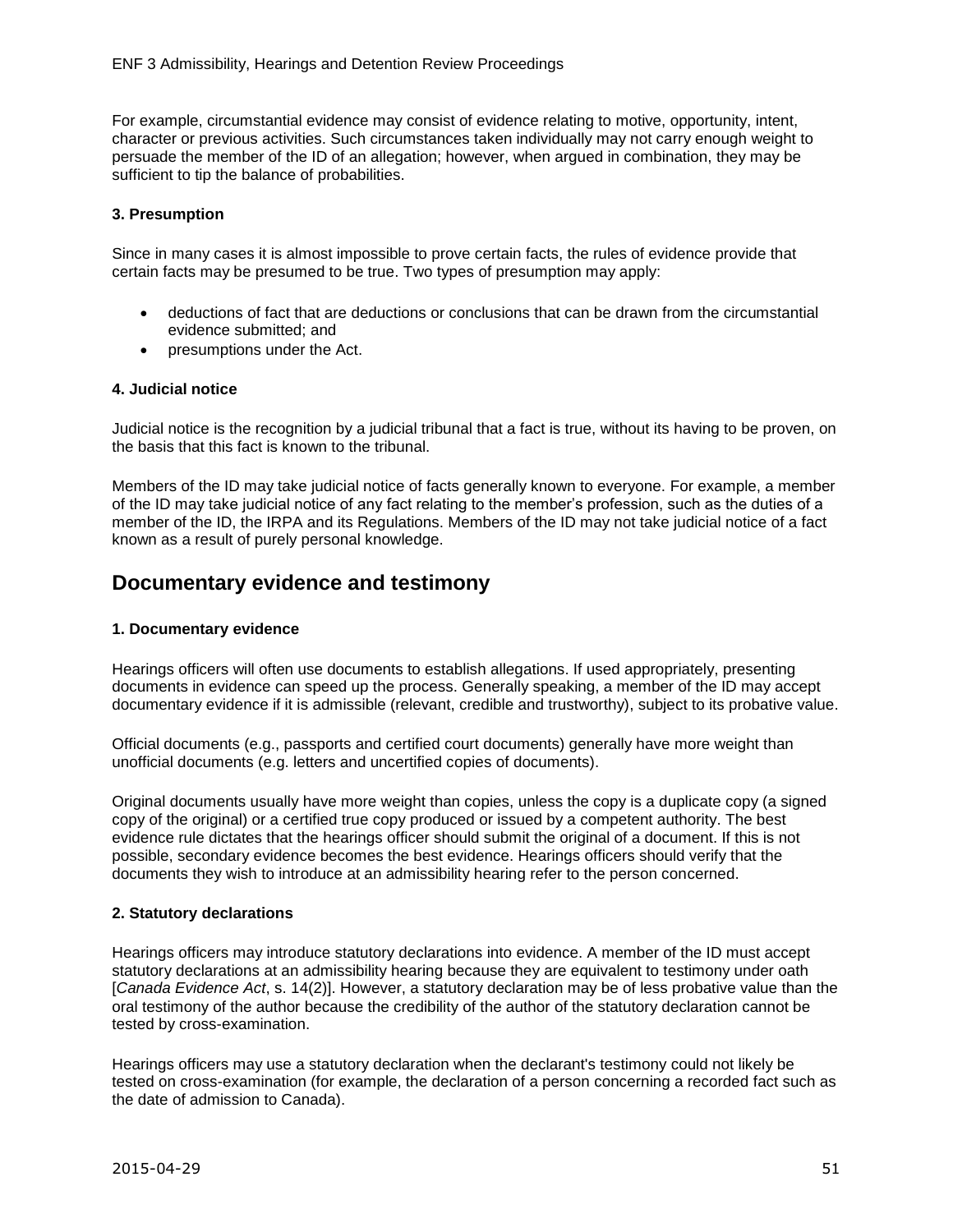#### **3. Testimony**

The best form of testimony is that given by a witness relating facts of which the witness has personal knowledge. Positive evidence (e.g., facts that the witness actually observed or knows) carries more weight than negative evidence (that which was not seen or is unknown). Direct evidence is preferable to circumstantial evidence, and opinion evidence has value only if an expert gives it. Hearsay evidence, while admissible (if relevant), carries little or no weight.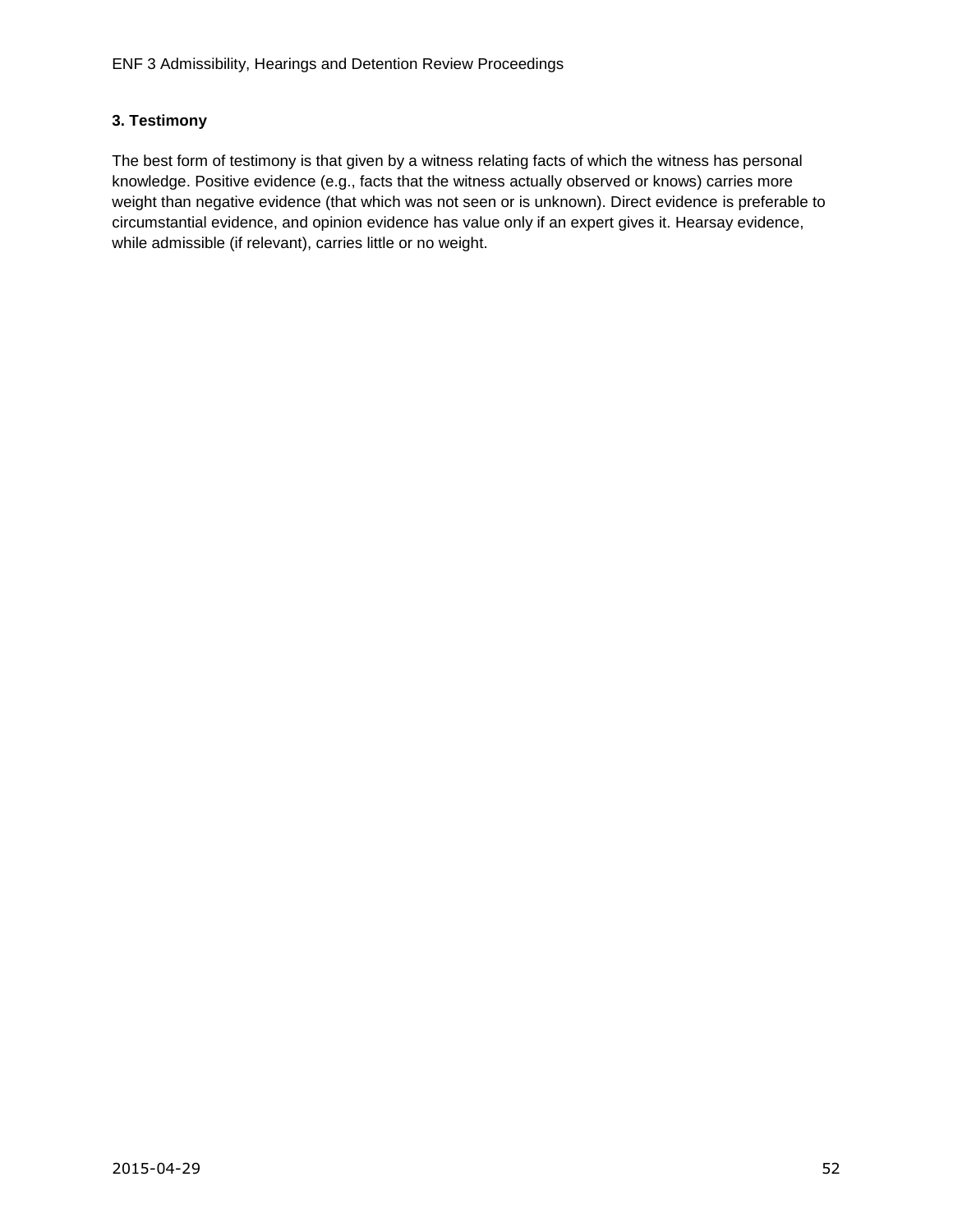# <span id="page-52-0"></span>**Appendix B Additional Guidance and Jurisprudence**

### **1 Adjournments to seek a temporary resident permit**

The person concerned or that person's counsel may request an adjournment to seek a temporary resident permit (TRP). The hearings officer should oppose such adjournment requests unless satisfied that the person concerned deserves such a permit, or the hearings officer has received notification that the Minister of Public Safety and Emergency Preparedness wishes to review the case. Thus, in assessing whether in the opinion of the hearings officer the person deserves a TRP, the case file should be reviewed carefully to see whether any previous reviews have been conducted.

In *Prassad* v. *Canada (Minister of Employment and Immigration)*, the Supreme Court upheld the adjudicator's (now member of the Immigration Division's) refusal to adjourn because the person concerned had from June 6, 1984 until November 21, 1984, the date when the hearing was scheduled to proceed, to make the application, but a letter was not sent to the Minister's office until November 16, 1984. The judge notes in his reasons:

"The logic of the appellant's submission would thus require that the [member of the Immigration Division] adjourn the [admissibility hearing] whenever the result of that [hearing] has the potential to inhibit the subject of that [hearing] from pursuing an alternative remedy. This would amount to reading into the legislation an automatic stay. [I]t is untenable to hinder the [Immigration Division] process under the *Immigration Act*, 1976 by laying down such an inflexible rule for the conduct of an [admissibility hearing] " (paragraph 24)

See also:

- *Canada (Minister of Employment and Immigration) v. Widmont.*
- *Louhisdon v. Canada (Minister of Employment and Immigration).*
- *Murray v. Canada (Minister of Employment and Immigration).*

#### **2 Adjournments for humanitarian considerations**

The person concerned or that person's counsel may request an adjournment to examine humanitarian considerations:

*Jiminez-Perez v. Canada (Minister of Employment and Immigration)*; *Green v. Canada (Minister of Employment and Immigration); Koutsouveli v. Canada (Minister of Employment and Immigration)*; *Chhokar v. Canada (Minister of Employment and Immigration)*.

In *Green v. Canada (Minister of Employment and Immigration),* the Federal Court of Appeal noted that the *Jiminez-Perez* case did not require that the adjudicator (now member of the Immigration Division) who receives an application pursuant to Section A115(2) (now A25(1)) during an inquiry (now admissibility hearing) adjourn immediately until the Minister or his delegate renders a decision on the application. The member of the Immigration Division is required to proceed with the hearing as expeditiously as is possible under the circumstances of each individual case. Likewise the power of the member of the Immigration Division to adjourn is restricted to adjournments "for the purpose of ensuring a full and proper admissibility hearing."

See also:

*Chhokar v. Canada (Minister of Employment and Immigration),*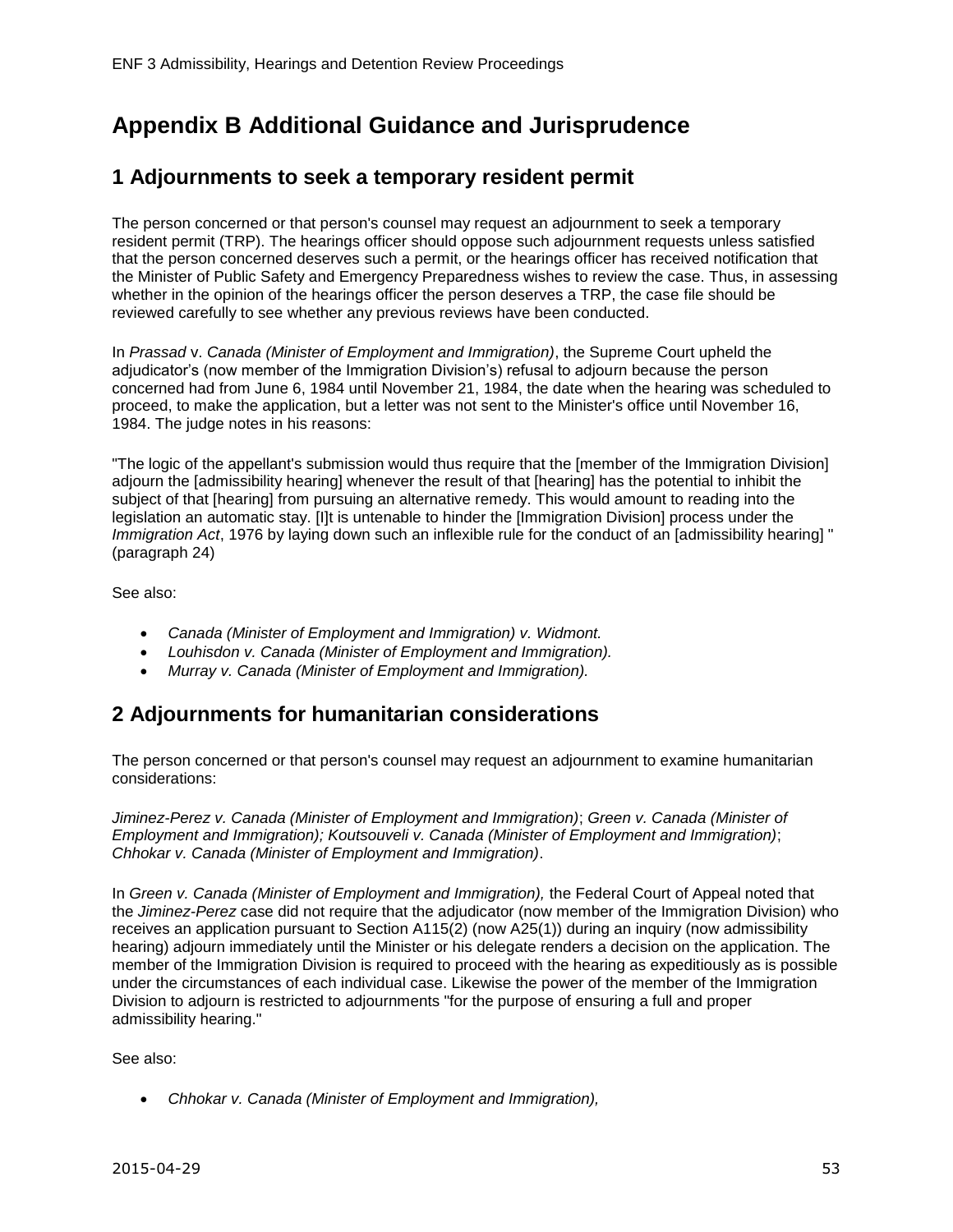In *Koutsouveli v. Canada (Minister of Employment and Immigration)* (paragraph 13), the Federal Court, Trial Division, noted that an application for an exemption submitted under section A115(2) [now A25(1)] in no way permits the hearing under A27 (now A44) to be stayed.

In *Canada (Minister of Citizenship and Immigration) v. Fox*, the Federal Court noted that the Immigration Division did not have any discretion to consider humanitarian and compassionate factors at the admissibility hearing (paragraph 42). The Immigration Division's "decision to grant the adjournment was driven by its desire to allow the respondent to remain with his family and to benefit from his day parole" (paragraph 41).

In this case, the member granted the respondent a 13-month adjournment of his admissibility hearing for a section A36(1)(*a*) allegation of IRPA.

• [39] Once a section 44 Report is referred to the Immigration Division for an admissibility hearing, pursuant to subsection 162(2) and paragraph 173(*b*) of the IRPA, the admissibility hearing must be heard as quickly as the circumstances and the considerations of procedural fairness and natural justice permit and without delay. The Tribunal's function at the admissibility hearing is exclusively to find facts. If the member finds the person is a person described in paragraph 36(1)(*a*) of the IRPA, then pursuant to paragraph 45(*d*) of the IRPA and paragraph 229(1)(*c*) of the *Immigration and Refugee Protection Regulations*, SOR/2002-227, the Tribunal must issue a deportation order against the person.

## **3 Adjournments for additional evidence or arguments**

The hearings officer, the person concerned, or counsel may request an adjournment to obtain additional evidence or to prepare a legal or constitutional argument or submission.

Under Section 57 of the *Federal Court Act*, clients or their counsel must give the Attorney General of Canada and each of the ten provinces ten days' notice of their intention to raise a constitutional question.

## **4 Adjournments for a change of venue**

The member of the ID may grant an adjournment to allow for a change of venue, if the member decides that such a change is necessary for holding a full and proper admissibility hearing. The member of the ID will hear from both parties before making a decision. For further information see the *Immigration Division Rules*, rule 42.

## **5 Adjournments in an admissibility hearing pending a ministerial relief application**

A person concerned who is inadmissible under A34(1) A35(1) and A37(1), except a person who has committed or was complicit in human rights violations as described in A35(1), can submit a request for relief to the Minister. An applicant bears the onus of satisfying the Minister that his/her presence in Canada would not be contrary to the national interest [A42.1(1)].

In Poshteh v. Canada (Minister of Citizenship and Immigration) (paragraph 10), dated April 8, 2005, the Federal Court of Appeal ruled that there is no temporal aspect to A34(2), and by implication, to A35(2), to A37(2) [now A42.1(1)]. Thus, the person concerned can apply for ministerial relief, at any time, even after a finding of inadmissibility.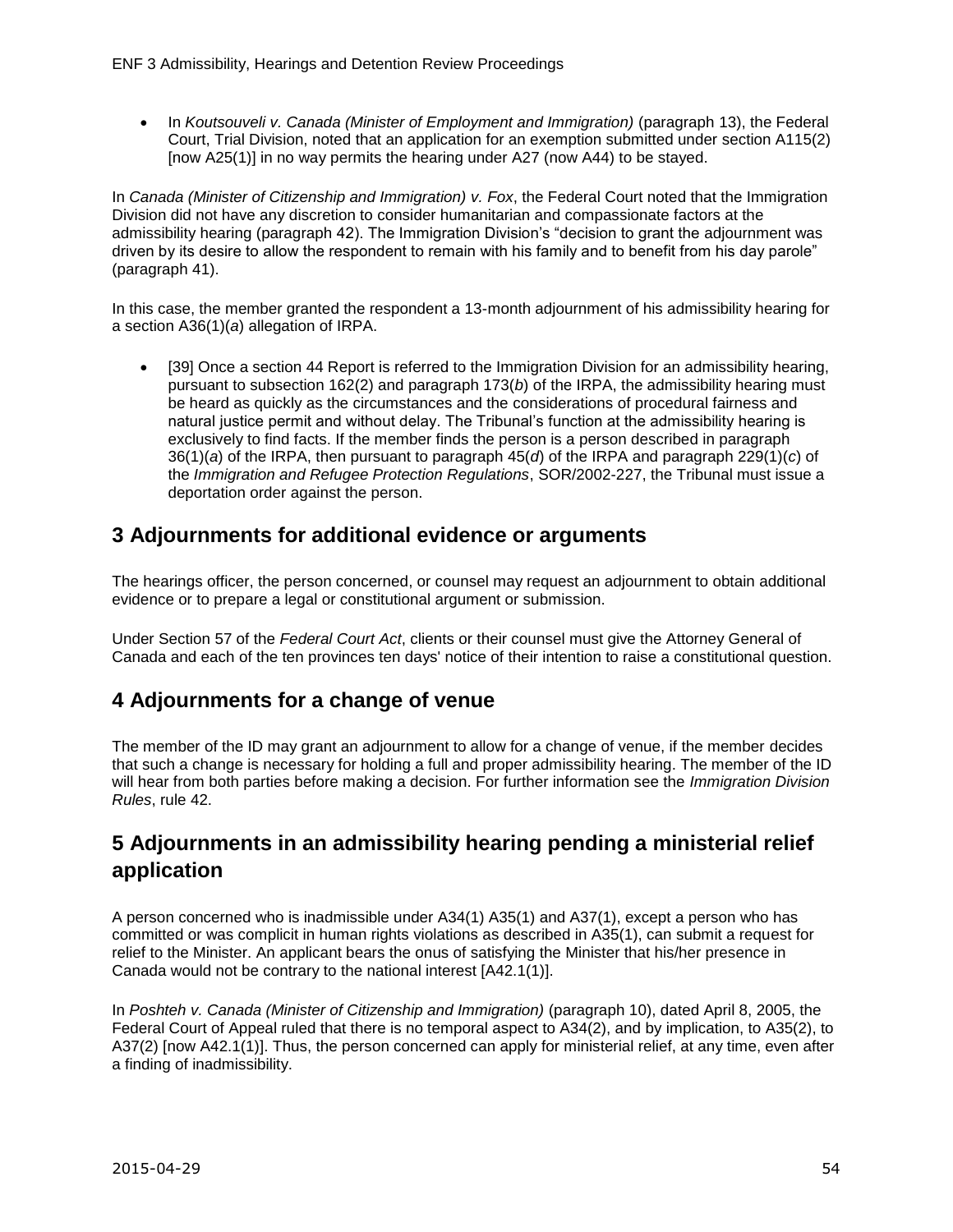Following the legislative change to consolidate ministerial relief into one section of IRPA, namely subsection 42.1(1), *Poshteh* remains relevant.

The hearings officer should oppose applications for adjournment of an admissibility hearing based on a pending ministerial relief application.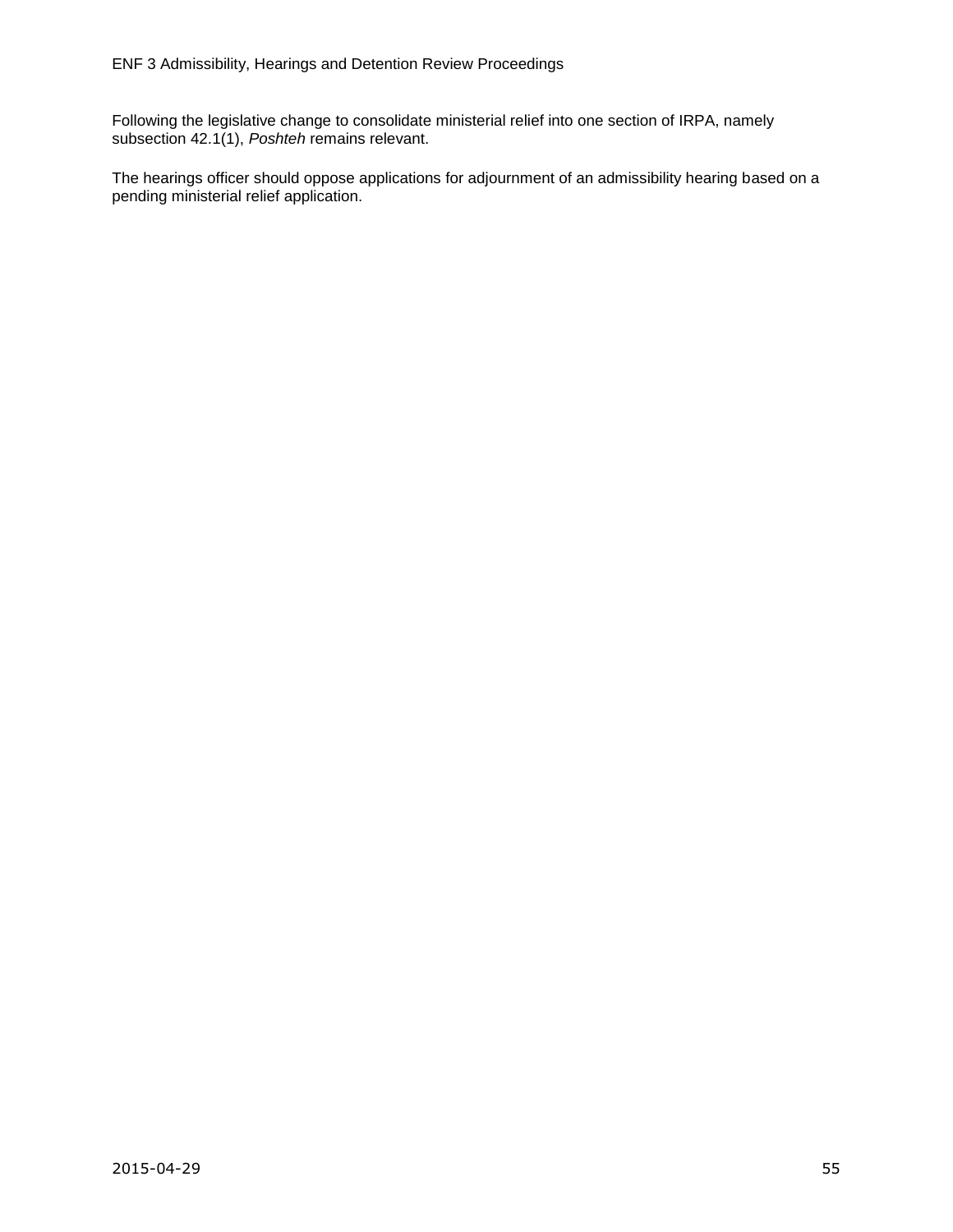# <span id="page-55-0"></span>**Appendix C Manager's approval to appear**

**Foss ID: ID file number:** 

#### **MANAGER'S APPROVAL**

MANAGER'S APPROVAL for Hearings Officer to appear in person at A36(1)(*a*) admissibility hearing due to exceptional circumstances

Requested by \_\_\_\_\_\_\_\_\_\_\_\_\_\_\_\_\_\_\_\_\_\_\_\_\_\_\_, Hearings Officer/Hearings Advisor.

Hearings Officer recommendation to Manager to appear in person in exceptional circumstances for A36(1)(*a*) admissibility hearing scheduled on \_\_\_\_\_\_\_\_\_\_\_\_\_\_\_\_\_\_\_\_\_\_\_\_\_\_\_ based on the following exception(s):

- □ Jurisdictional arguments
- $\bullet$   $\Box$  Constitutional challenges are being argued and the issue has not previously been addressed by the higher court enabling the Minister to make written submissions.
- $\bullet$   $\Box$  The PC is detained on immigration hold and the ID combines the admissibility hearing and the detention review on the same day.

\_\_\_\_\_\_\_\_\_\_\_\_\_\_\_\_\_\_\_\_\_\_\_\_\_\_\_\_\_\_\_\_\_\_\_\_\_\_\_\_\_\_\_\_\_\_\_\_\_\_\_\_\_\_\_\_\_\_\_\_\_\_\_\_\_\_\_\_\_\_\_\_\_\_\_\_\_\_ \_\_\_\_\_\_\_\_\_\_\_\_\_\_\_\_\_\_\_\_\_\_\_\_\_\_\_\_\_\_\_\_\_\_\_\_\_\_\_\_\_\_\_\_\_\_\_\_\_\_\_\_\_\_\_\_\_\_\_\_\_\_\_\_\_\_\_\_\_\_\_\_\_\_\_\_\_\_

\_\_\_\_\_\_\_\_\_\_\_\_\_\_\_\_\_\_\_\_\_\_\_\_\_\_\_\_\_\_\_\_\_\_\_\_\_\_\_\_\_\_\_\_\_\_\_\_\_\_\_\_\_\_\_\_\_\_\_\_\_\_\_\_\_\_\_\_\_\_\_\_\_\_\_\_\_\_ \_\_\_\_\_\_\_\_\_\_\_\_\_\_\_\_\_\_\_\_\_\_\_\_\_\_\_\_\_\_\_\_\_\_\_\_\_\_\_\_\_\_\_\_\_\_\_\_\_\_\_\_\_\_\_\_\_\_\_\_\_\_\_\_\_\_\_\_\_\_\_\_\_\_\_\_\_\_ \_\_\_\_\_\_\_\_\_\_\_\_\_\_\_\_\_\_\_\_\_\_\_\_\_\_\_\_\_\_\_\_\_\_\_\_\_\_\_\_\_\_\_\_\_\_\_\_\_\_\_\_\_\_\_\_\_\_\_\_\_\_\_\_\_\_\_\_\_\_\_\_\_\_\_\_\_\_

#### **Justification:**

- **Manager approves** ☐
- **Manager does not approve** ☐

#### **Justification:**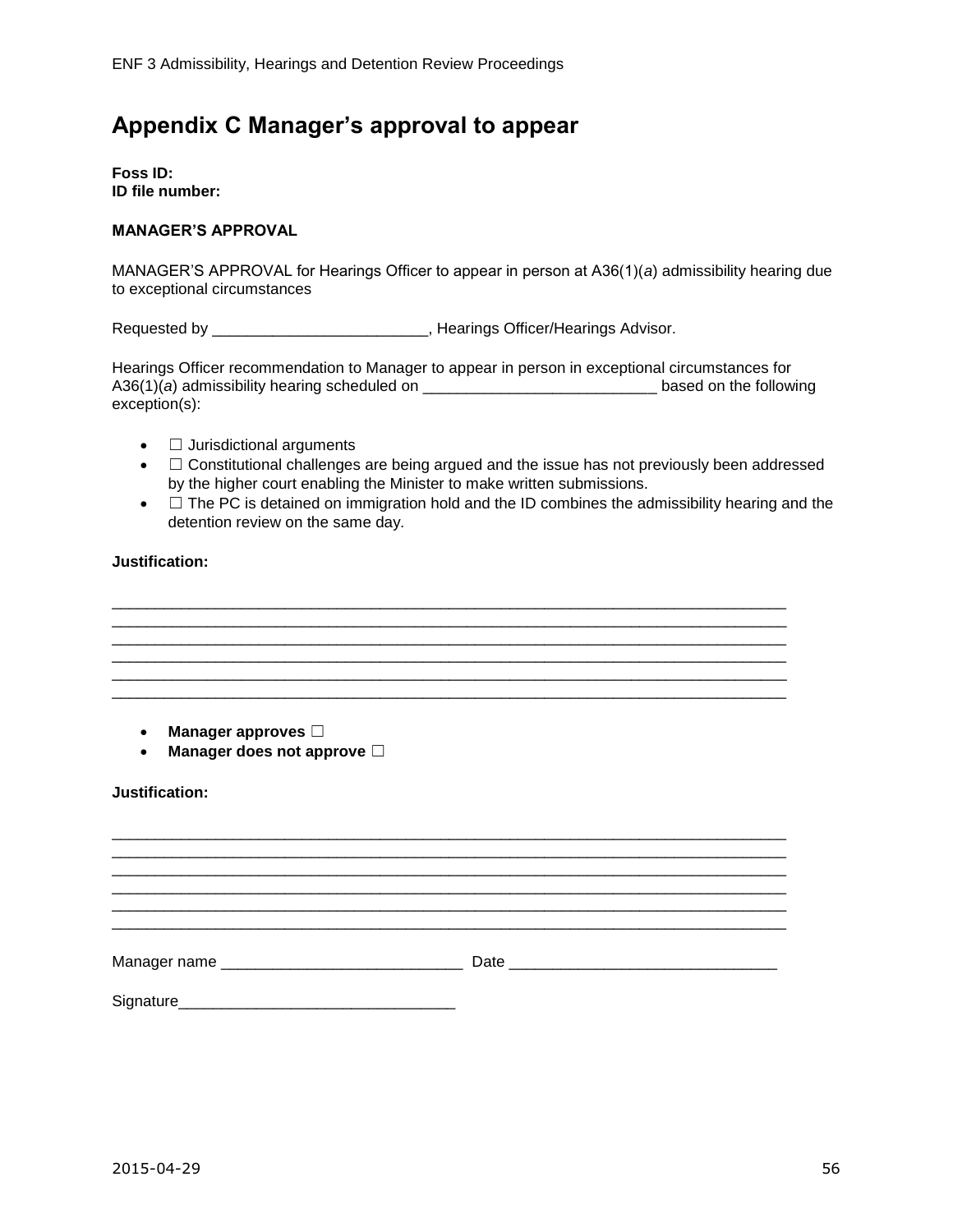# <span id="page-56-0"></span>**Appendix D Application Pursuant to Rule 38**

**Foss ID: ID file number:** 

#### **IMMIGRATION AND REFUGEE BOARD**

#### **IMMIGRATION DIVISION**

**BETWEEN:**

#### **The Minister of Citizenship and Immigration**

**Applicant**

**and**

**Name of Person concerned**

**Respondent**

#### **APPLICATION**

*Pursuant to Rule 38 of IRPA Immigration Division Rules*

#### **In the matter of an Admissibility Hearing pursuant to s. 44(2) of the** *Immigration and Refugee Protection Act* **("***Act***") between** *Name of Person Concerned* **and the** *Minister of Citizenship and Immigration***, the Minister brings an Application, pursuant to s. 38 of the Immigration Division Rules, between the Minister ("Applicant") and** *Name of Person Concerned* **("Respondent")**

**TAKE NOTICE** that the Applicant applies for an ORDER by the Division to release the Applicant from any obligation to appear or present evidence in person including any obligation under rules 42(3), 43(3) and 48 of the Immigration Division Rules. The Applicant wishes to participate in the hearing by the following written submissions only.

**FURTHER TAKE NOTICE** that the grounds for this motion are as follows:

- 1. It is the Applicant's position that the required elements for serious criminality are as follows and the inadmissibility allegation is established based solely on the evidence disclosed herein.
	- o Is the person a Permanent Resident?
	- o Have they acquired Canadian Citizenship?
	- $\circ$  Were they convicted of an offence in Canada under an Act of Parliament punishable by a maximum term of imprisonment of at least 10 years or for which a term of imprisonment of more than six months has been imposed.
- 2. It is the Applicant's position that the physical presence of the Minister is not required since our written submissions below will be identical to those we would make orally at the admissibility hearing.

#### **OVERVIEW**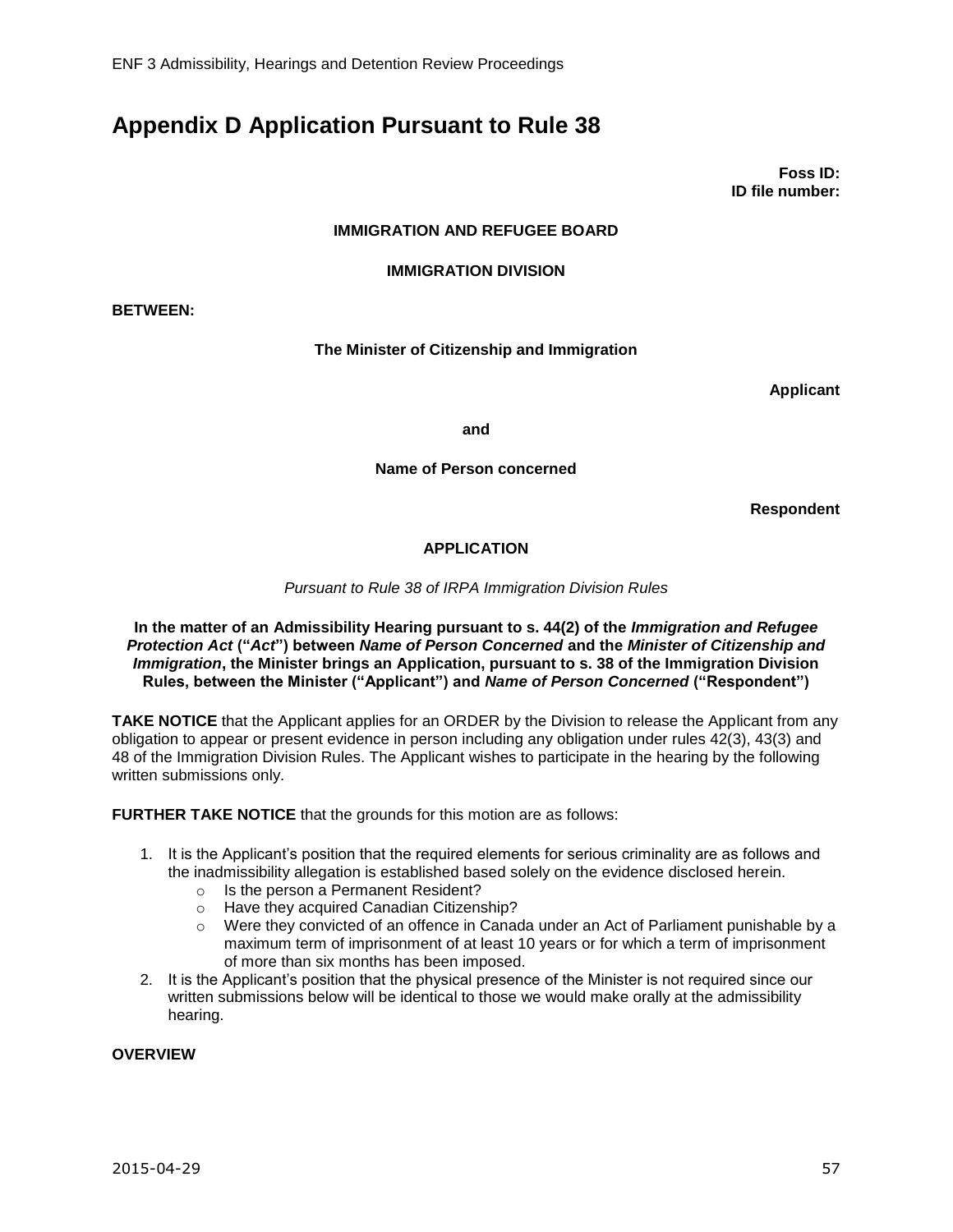- 3. Pursuant to s. 44(2) of the *Immigration and Refugee Protection Act* (the "Act"), the Immigration Division (ID) has jurisdiction to hear an admissibility hearing of a s.44 report referred to their division.
- 4. The CBSA referred a section A44(2) report to the Immigration Division on  $\blacksquare$  (date of report) as it relates to the Respondent.
- 5. It is the position of the Applicant that the Respondent is inadmissible to Canada pursuant to section A36(1)(*a*) of the *Act*
- 6. Pursuant to Rule 26 of the Immigration Division Rules, attached are the Applicant's disclosure documents for the hearing, consisting of the following:
	- o [List evidence attached:]
	- o Page 1 Proof of identity
	- o Page 2 Proof person concerned is not a Canadian Citizen
	- o Page 3 Record of landing/confirmation of permanent residence
	- o Page # Certificate of conviction issued by the Provincial Court
		- Page #. Copy of relevant section of the *Criminal Code of Canada* (including cover page of CCC and publication date)

#### **FACTS**

- 7. The Respondent was born on \_\_\_\_\_\_\_\_\_\_\_\_\_\_\_\_\_\_\_\_ (DOB) in \_\_\_\_\_\_\_\_\_\_\_\_\_\_\_ (COB). (Refer to Applicant's exhibit page)
- 8. On **Example 2.1** (date of landing), the Respondent became a permanent resident of Canada. The Respondent is not a Canadian Citizen. (Refer to Applicant's exhibit page)
- 9. The **Respondent** was found/pled guilty of \_\_\_\_\_\_\_\_\_\_\_\_\_\_\_\_\_\_\_\_\_\_\_\_ (name offence) and was convicted on \_\_\_\_\_\_\_\_\_\_\_\_\_\_\_\_\_\_\_\_\_\_\_ (date of conviction). The Respondent received a sentence of **Example 20** isentence received). (Refer to Applicant's exhibit page)
- 10. The *Criminal Code of Canada* (CCC) is an Act of Parliament. An offence under section

(name section) of the CCC is punishable by a maximum term of imprisonment of at least 10 years. (**or ADD** if receive a sentence of more than six months of an offence under an Act of Parliament for which a term of imprisonment of more than six months has been imposed) The Applicant submits the evidence shows that the Respondent received a conviction of more than six months, namely \_\_\_\_\_\_\_\_\_\_\_\_\_\_\_\_\_\_\_ (sentence received). (Refer to Applicant's exhibit page)

11. We submit that all elements of A36(1) have been met: the Respondent is not a Canadian Citizen but is a Permanent Resident who has been convicted of an offence under an Act of Parliament, namely the CCC, punishable by a maximum term of imprisonment of at least 10 years. (**OR ADD**  for which a term of imprisonment of more than six months has been imposed).

#### **APPROPRIATE STANDARD OF PROOF**

12. Pursuant to section A33 of the Act, the Applicant submits that the appropriate standard of proof is reasonable grounds to believe.

#### **DECISION SOUGHT**

- 13. The Applicant requests that the Member find the Respondent described on grounds of serious criminality pursuant to section 36(1)(*a*) of the Act.
- 14. Should the Board conclude that the Respondent is described, the Applicant requests that the Member issue a deportation order pursuant to section 229(1)(*c*) of the *Immigration and Refugee Protection Regulations* and provide a copy of the order to the Minister by facsimile.
- 15. However, if the Member determines that the report against the Respondent is not well founded, the Minister respectfully requests the decision and reasons along with a CD of the proceedings be sent to the Minister as soon as possible.